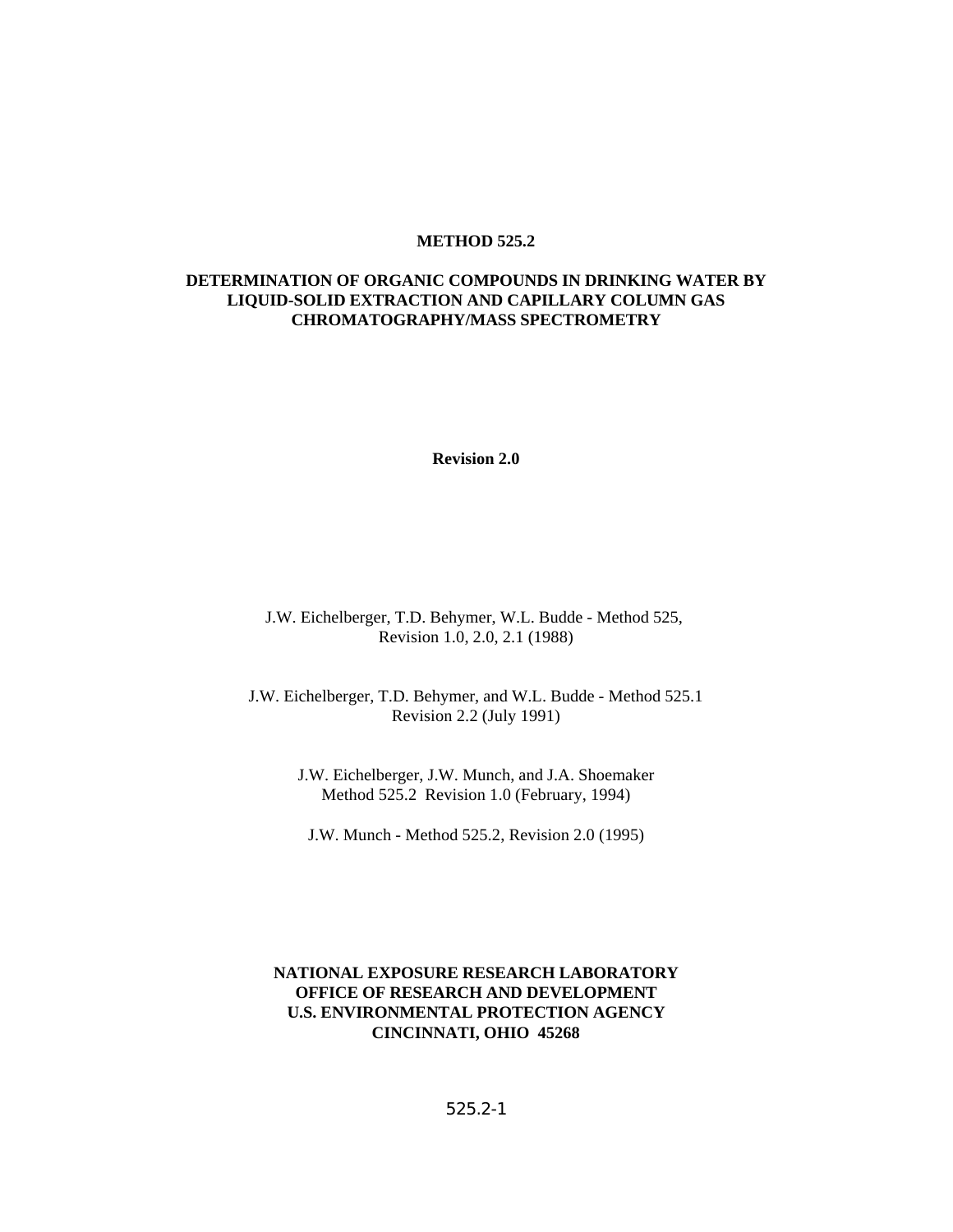#### **METHOD 525.2**

#### **DETERMINATION OF ORGANIC COMPOUNDS IN DRINKING WATER BY LIQUID-SOLID EXTRACTION AND CAPILLARY COLUMN GAS CHROMATOGRAPHY/MASS SPECTROMETRY**

#### **1.0 SCOPE AND APPLICATION**

1.1 This is a general purpose method that provides procedures for determination of organic compounds in finished drinking water, source water, or drinking water in any treatment stage. The method is applicable to a wide range of organic compounds that are efficiently partitioned from the water sample onto a  $C_{18}$  organic phase chemically bonded to a solid matrix in a disk or cartridge, and sufficiently volatile and thermally stable for gas chromatog-raphy. Single-laboratory accuracy and precision data have been determined with two instrument systems using both disks and cartridges for most of the following compounds:

| Analyte               | $\mathbf{M}\mathbf{W}^1$ | <b>Chemical Abstract Services</b><br><b>Registry Number</b> |
|-----------------------|--------------------------|-------------------------------------------------------------|
| Acenaphthylene        | 152                      | 208-96-8                                                    |
| Alachlor              | 269                      | 15972-60-8                                                  |
| Aldrin                | 362                      | 309-00-2                                                    |
| Ametryn               | 227                      | 834-12-8                                                    |
| Anthracene            | 178                      | $120 - 12 - 7$                                              |
| Atraton               | 211                      | 1610-17-9                                                   |
| Atrazine              | 215                      | 1912-24-9                                                   |
| Benz[a]anthracene     | 228                      | $56 - 55 - 3$                                               |
| Benzo[b]fluoranthene  | 252                      | $205 - 82 - 3$                                              |
| Benzo[k]fluoranthene  | 252                      | 207-08-9                                                    |
| Benzo[a]pyrene        | 252                      | $50-32-8$                                                   |
| Benzo[g,h,i]perylene  | 276                      | 191-24-2                                                    |
| <b>Bromacil</b>       | 260                      | 314-40-9                                                    |
| <b>Butachlor</b>      | 311                      | 23184-66-9                                                  |
| <b>Butylate</b>       | 317                      | 2008-41-5                                                   |
| Butylbenzylphthalate  | 312                      | $85 - 68 - 7$                                               |
| Carboxin <sup>2</sup> | 235                      | 5234-68-4                                                   |
| Chlordane components  |                          |                                                             |
| alpha-Chlordane       | 406                      | 5103-71-9                                                   |
| gamma-Chlordane       | 406                      | 5103-74-2                                                   |
| trans-Nonachlor       | 440                      | 39765-80-5                                                  |
| Chlorneb              | 206                      | 2675-77-6                                                   |
| Chlorobenzilate       | 324                      | 510-15-6                                                    |
| Chlorpropham          | 213                      | $101 - 21 - 3$                                              |
| Chlorothalonil        | 264                      | 1897-45-6                                                   |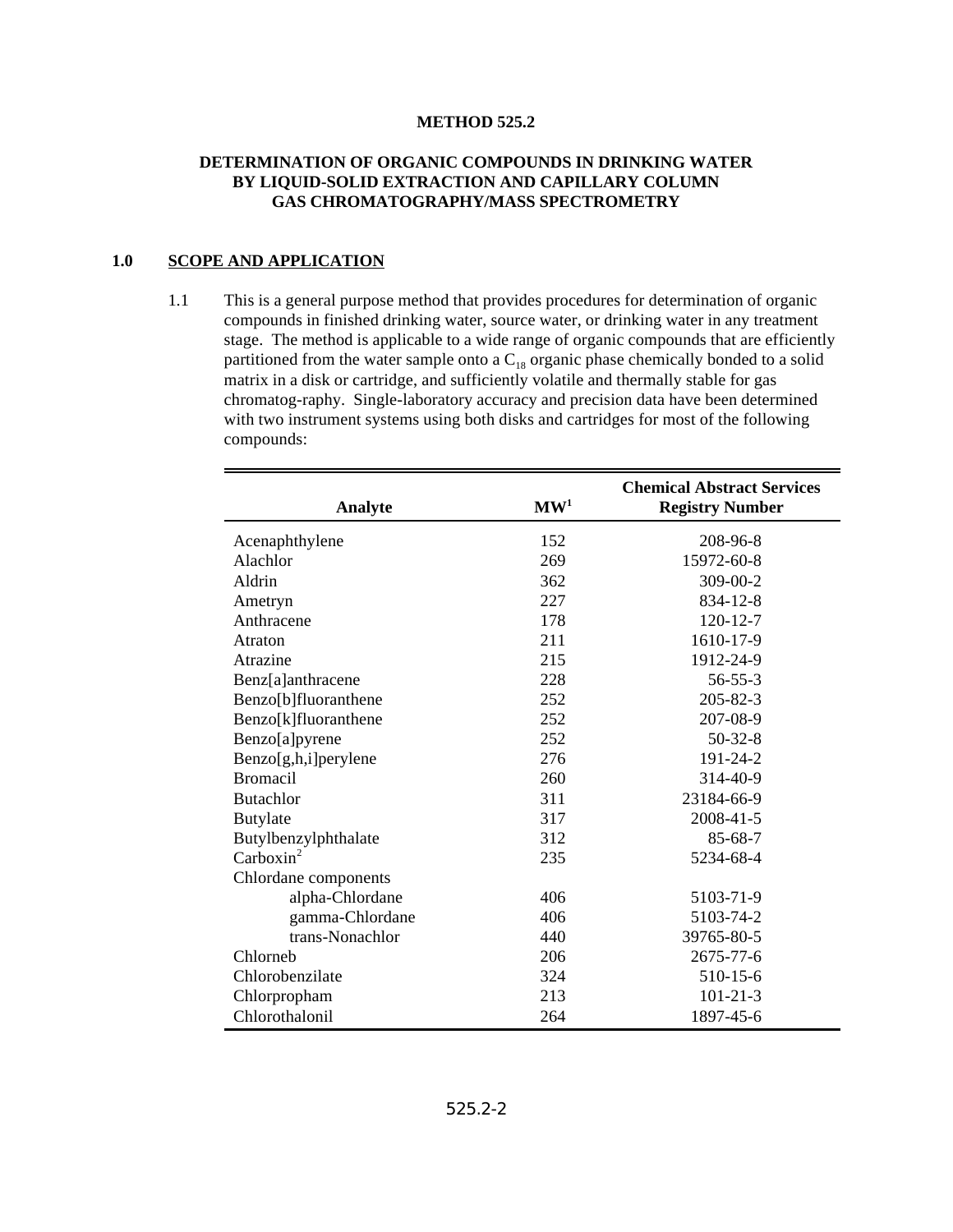| Analyte                                  | $\mathbf{M}\mathbf{W}^1$ | <b>Chemical Abstract Services</b><br><b>Registry Number</b> |
|------------------------------------------|--------------------------|-------------------------------------------------------------|
| Chlorpyrifos                             | 349                      | 2921-88-2                                                   |
| 2-Chlorobiphenyl                         | 188                      | $2051 - 60 - 7$                                             |
| Chrysene                                 | 228                      | 218-01-9                                                    |
| Cyanazine                                | 240                      | 21725-46-2                                                  |
| Cycloate                                 | 215                      | 1134-23-2                                                   |
| Dacthal (DCPA)                           | 330                      | 1861-32-1                                                   |
| $4,4'-DDD$                               | 318                      | $72 - 54 - 8$                                               |
| 4,4'-DDE                                 | 316                      | $72 - 55 - 9$                                               |
| $4,4'-DDT$                               | 352                      | $50 - 29 - 3$                                               |
| Diazinon <sup>2</sup>                    | 304                      | $333 - 41 - 5$                                              |
| Dibenz[a,h]anthracene                    | 278                      | $53 - 70 - 3$                                               |
| Di-n-Butylphthalate                      | 278                      | 84-74-2                                                     |
| 2,3-Dichlorobiphenyl                     | 222                      | 16605-91-7                                                  |
| Dichlorvos                               | 220                      | $62 - 73 - 7$                                               |
| Dieldrin                                 | 378                      | $60 - 57 - 1$                                               |
| Diethylphthalate                         | 222                      | 84-66-2                                                     |
| Di(2-ethylhexyl)adipate                  | 370                      | $103 - 23 - 1$                                              |
| Di(2-ethylhexyl)phthalate                | 390                      | 117-81-7                                                    |
| Dimethylphthalate                        | 194<br>182               | $131 - 11 - 3$                                              |
| 2,4-Dinitrotoluene<br>2,6-Dinitrotoluene | 182                      | $121 - 14 - 2$<br>$606 - 20 - 2$                            |
| Diphenamid                               | 239                      | $957 - 51 - 7$                                              |
| Disulfoton <sup>2</sup>                  | 274                      | 298-04-4                                                    |
| Disulfoton Sulfoxide <sup>2</sup>        | 290                      | 2497-07-6                                                   |
| <b>Disulfoton Sulfone</b>                | 306                      | 2497-06-5                                                   |
| Endosulfan I                             | 404                      | 959-98-8                                                    |
| Endosulfan II                            | 404                      | 33213-65-9                                                  |
| Endosulfan Sulfate                       | 420                      | 1031-07-8                                                   |
| Endrin                                   | 378                      | $72 - 20 - 8$                                               |
| Endrin Aldehyde                          | 378                      | 7421-93-4                                                   |
| <b>EPTC</b>                              | 189                      | 759-94-4                                                    |
| Ethoprop                                 | 242                      | 13194-48-4                                                  |
| Etridiazole                              | 246                      | 2593-15-9                                                   |
| Fenamiphos <sup>2</sup>                  | 303                      | 22224-92-6                                                  |
| Fenarimol                                | 330                      | 60168-88-9                                                  |
| Fluorene                                 | 166                      | $86 - 73 - 7$                                               |
| Fluridone                                | 328                      | 59756-60-4                                                  |
| Heptachlor                               | 370                      | 76-44-8                                                     |
| Heptachlor Epoxide                       | 386                      | 1024-57-3                                                   |
| 2,2', 3,3', 4,4', 6-Heptachloro-         |                          |                                                             |
| biphenyl                                 | 392                      | 52663-71-5                                                  |
| Hexachlorobenzene                        | 282                      | 118-74-1                                                    |
| 2,2', 4,4', 5,6'-Hexachloro-             |                          |                                                             |
| biphenyl                                 | 358                      | 60145-22-4                                                  |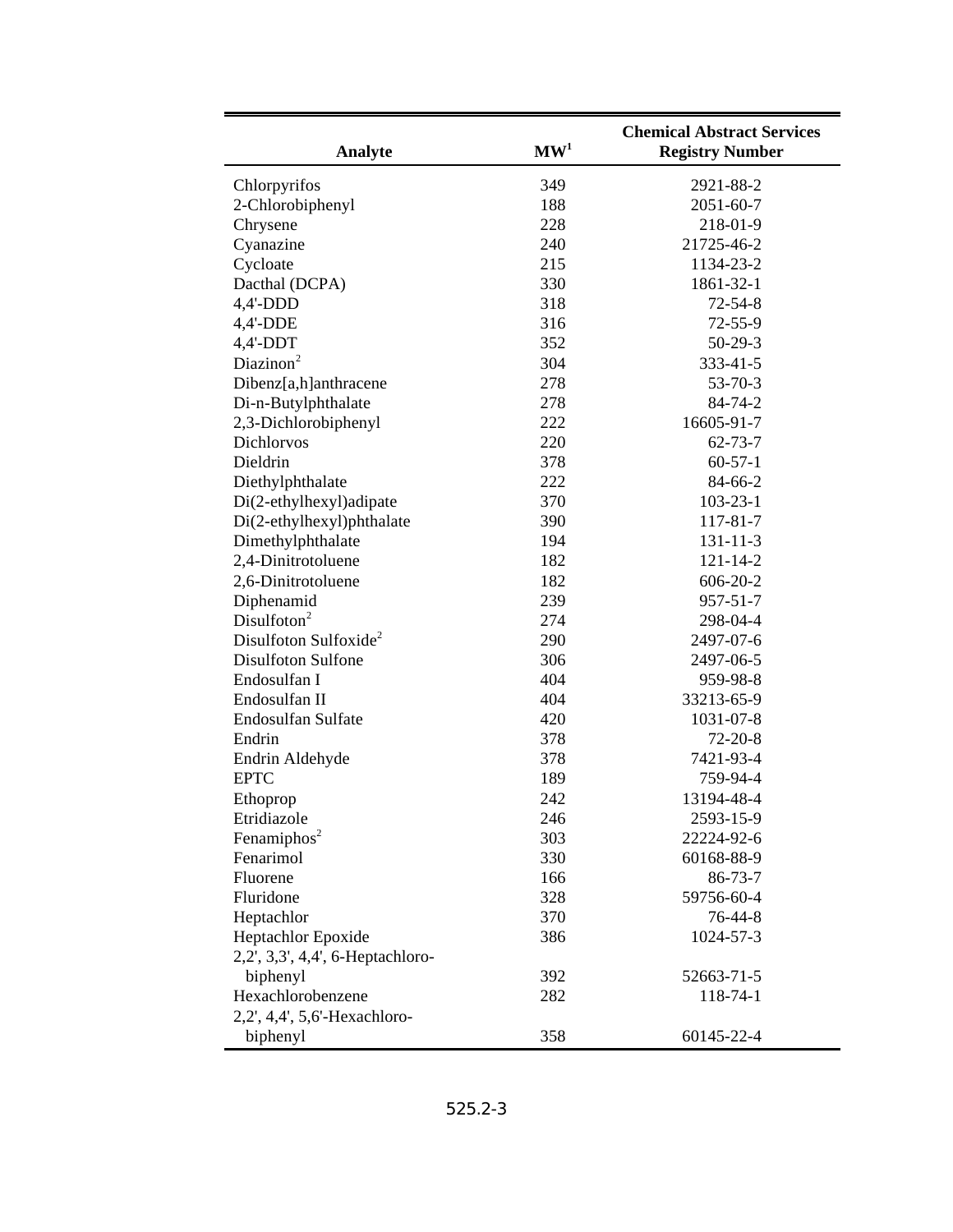| Analyte                            | $\mathbf{M}\mathbf{W}^1$ | <b>Chemical Abstract Services</b><br><b>Registry Number</b> |
|------------------------------------|--------------------------|-------------------------------------------------------------|
| Hexachlorocyclohexane, alpha       | 288                      | 319-84-6                                                    |
| Hexachlorocyclohexane, beta        | 288                      | 319-85-7                                                    |
| Hexachlorocyclohexane, delta       | 288                      | 319-86-8                                                    |
| Hexachlorocyclopentadiene          | 270                      | $77 - 47 - 4$                                               |
| Hexazinone                         | 252                      | 51235-04-2                                                  |
| Indeno $[1,2,3,c,d]$ pyrene        | 276                      | 193-39-5                                                    |
| Isophorone                         | 138                      | 78-59-1                                                     |
| Lindane                            | 288                      | 58-89-9                                                     |
| Merphos <sup>2</sup>               | 298                      | 150-50-5                                                    |
| Methoxychlor                       | 344                      | $72 - 43 - 5$                                               |
| Methyl Paraoxon                    | 247                      | 950-35-6                                                    |
| Metolachlor                        | 283                      | 51218-45-2                                                  |
| Metribuzin                         | 214                      | 21087-64-9                                                  |
| Mevinphos                          | 224                      | 7786-34-7                                                   |
| <b>MGK 264</b>                     | 275                      | 113-48-4                                                    |
| Molinate                           | 187                      | 2212-67-1                                                   |
| Napropamide                        | 271                      | 15299-99-7                                                  |
| Norflurazon                        | 303                      | 27314-13-2                                                  |
| 2,2', 3,3', 4,5', 6,6'-Octachloro- |                          |                                                             |
| biphenyl                           | 426                      | 40186-71-8                                                  |
| Pebulate                           | 203                      | 1114-71-2                                                   |
| 2,2', 3', 4,6'-Pentachlorobiphenyl | 324                      | 60233-25-2                                                  |
| Pentachlorophenol                  | 264                      | 87-86-5                                                     |
| Phenanthrene                       | 178                      | $85 - 01 - 8$                                               |
| cis-Permethrin                     | 390                      | 54774-45-7                                                  |
| trans-Permethrin                   | 390                      | 51877-74-8                                                  |
| Prometon                           | 225                      | 1610-18-0                                                   |
| Prometryn                          | 241                      | 7287-19-6                                                   |
| Pronamide                          | 255                      | 23950-58-5                                                  |
| Propachlor                         | 211                      | 1918-16-7                                                   |
| Propazine                          | 229                      | 139-40-2                                                    |
| Pyrene                             | 202                      | 129-00-0                                                    |
| Simazine                           | 201                      | 122-34-9                                                    |
| Simetryn                           | 213                      | 1014-70-6                                                   |
| <b>Stirofos</b>                    | 364                      | 22248-79-9                                                  |
| Tebuthiuron                        | 228                      | 34014-18-1                                                  |
| Terbacil                           | 216                      | 5902-51-2                                                   |
| Terbufos2                          | 288                      | 13071-79-9                                                  |
| Terbutryn                          | 241                      | 886-50-0                                                    |
| 2,2', 4,4'-Tetrachlorobiphenyl     | 290                      | 2437-79-8                                                   |
| Toxaphene                          |                          | 8001-35-2                                                   |
| Triademefon                        | 293                      | 43121-43-3                                                  |
| 2,4,5-Trichlorobiphenyl            | 256                      | 15862-07-4                                                  |
| Tricyclazole                       | 189                      | 41814-78-2                                                  |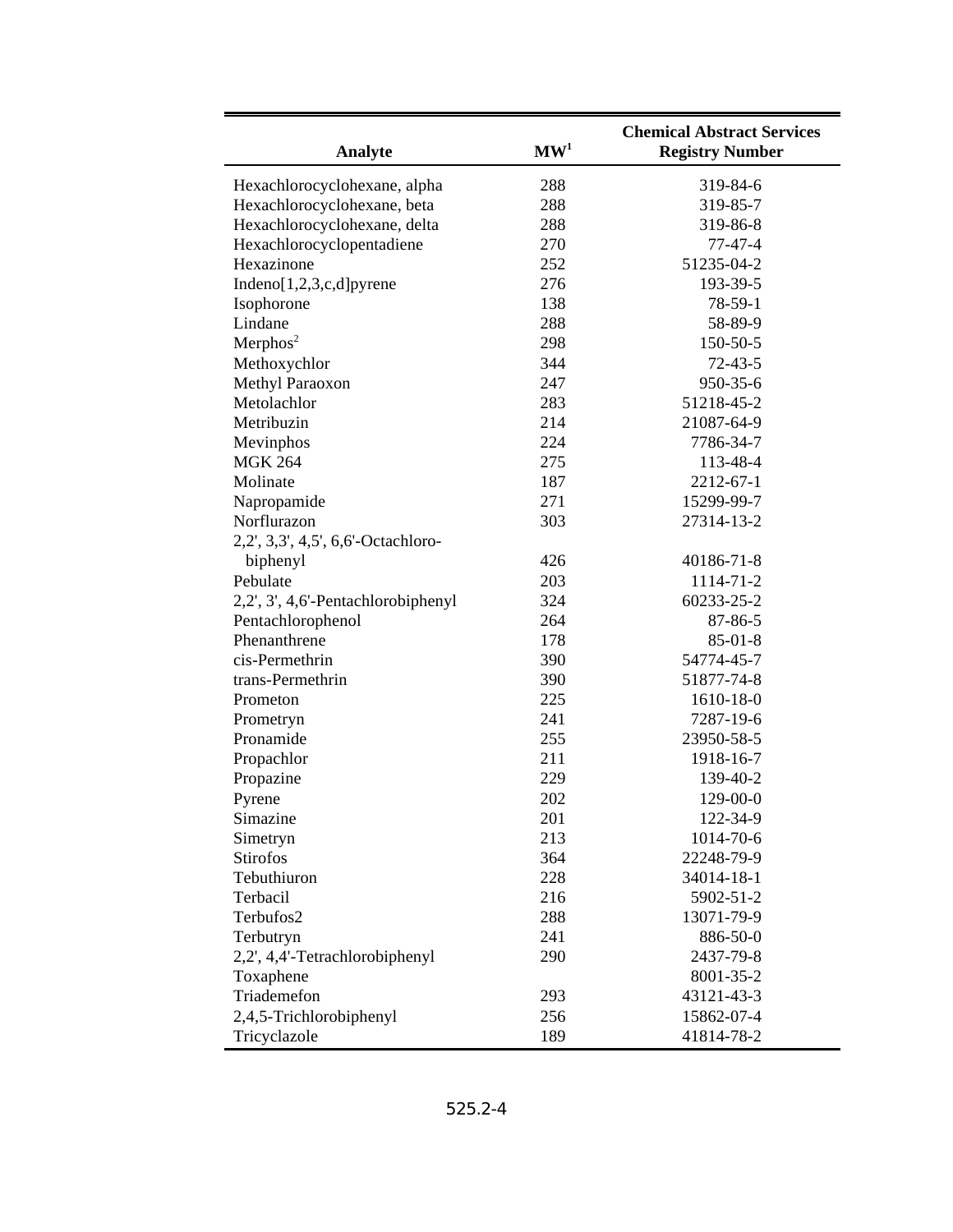| Analyte      | $\mathbf{M}\mathbf{W}^1$ | <b>Chemical Abstract Services</b><br><b>Registry Number</b> |
|--------------|--------------------------|-------------------------------------------------------------|
| Trifluralin  | 335                      | 1582-09-8                                                   |
| Vernolate    | 203                      | 1929-77-7                                                   |
| Aroclor 1016 |                          | 12674-11-2                                                  |
| Aroclor 1221 |                          | 11104-28-2                                                  |
| Aroclor 1232 |                          | 11141-16-5                                                  |
| Aroclor 1242 |                          | 53469-21-9                                                  |
| Aroclor 1248 |                          | 12672-29-6                                                  |
| Aroclor 1254 |                          | 11097-69-1                                                  |
| Aroclor 1260 |                          | 11096-82-5                                                  |

 $M$ <sup>1</sup>Monoisotopic molecular weight calculated from the atomic masses of the isotopes with the smallest masses.

 $\rm^2$ Only qualitative identification of these analytes is possible because of their instability in aqueous matrices. Merphos, carboxin, disulfoton, and disulfoton sulfoxide showed instability within 1 h of fortification. Diazinon, fenamiphos, and terbufos showed significant losses within seven days under the sample storage conditions specified in this method.

Attempting to determine all of the above analytes in all samples is not practical and not necessary in most cases. If all the analytes must be determined, multiple calibration mixtures will be required.

1.2 Method detection limit (MDL) is defined as the statistically calculated minimum amount that can be measured with 99% confidence that the reported value is greater than  $zero^1$ . The MDL is compound dependent and is particularly dependent on extraction efficiency and sample matrix. MDLs for all method analytes are listed in Tables 3 through 6. The concentration calibration range demonstrated in this method is 0.1-10 µg/L for most analytes.

# **2.0 SUMMARY OF METHOD**

Organic compound analytes, internal standards, and surrogates are extracted from a water sample by passing 1 L of sample water through a cartridge or disk containing a solid matrix with a chemically bonded  $C_{18}$  organic phase (liquid-solid extraction, LSE). The organic compounds are eluted from the LSE cartridge or disk with small quantities of ethyl acetate followed by methylene chloride, and this extract is concentrated further by evaporation of some of the solvent. The sample components are separated, identified, and measured by injecting an aliquot of the concentrated extract into a high resolution fused silica capillary column of a gas chromatography/mass spectrometry (GC/MS) system. Compounds eluting from the GC column are identified by comparing their measured mass spectra and retention times to reference spectra and retention times in a data base. Reference spectra and retention times for analytes are obtained by the measurement of calibration standards under the same conditions used for samples.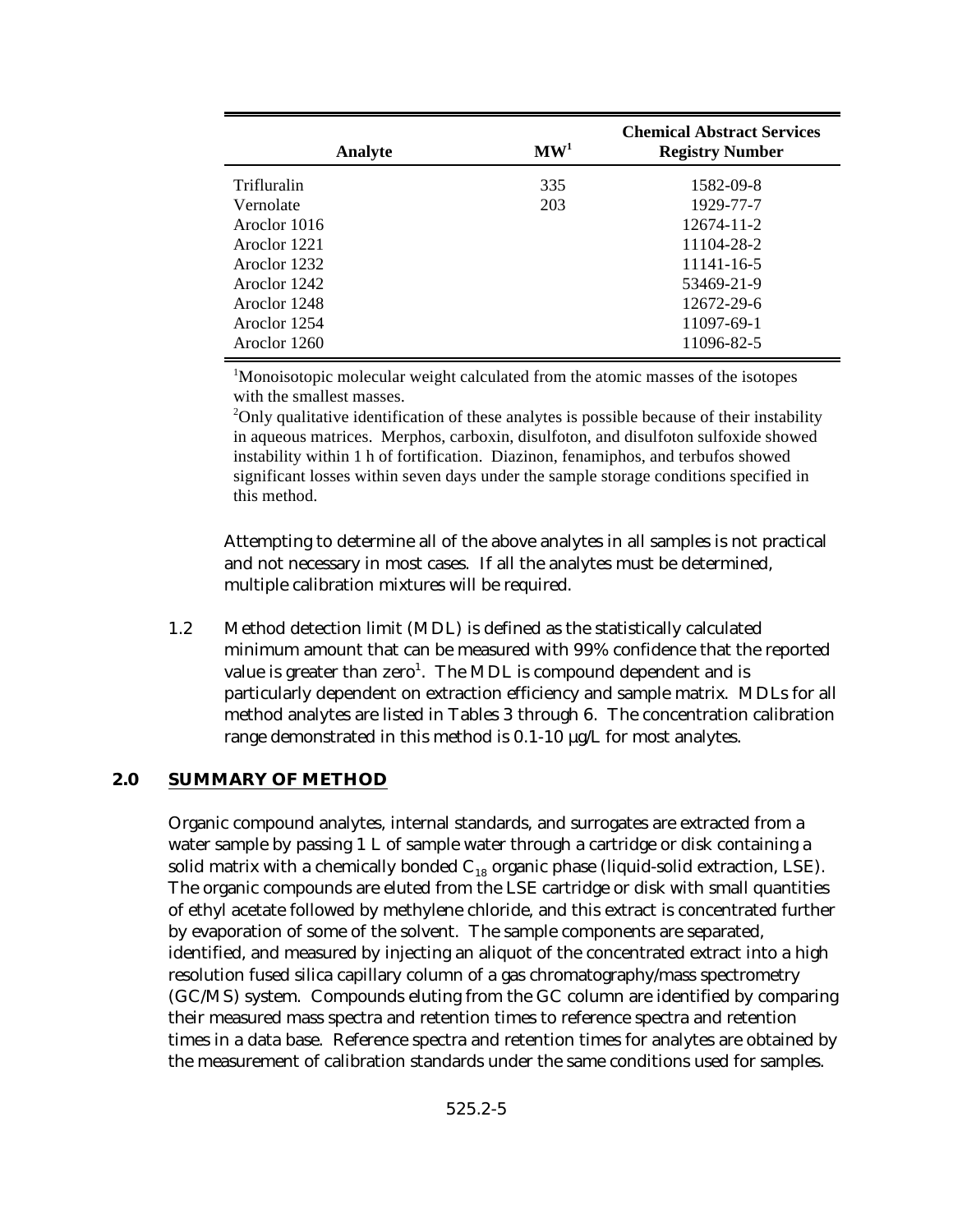The concentration of each identified component is measured by relating the MS response of the quantitation ion produced by that compound to the MS response of the quantitation ion produced by a compound that is used as an internal standard. Surrogate analytes, whose concentrations are known in every sample, are measured with the same internal standard calibration procedure.

# **3.0 DEFINITIONS**

- 3.1 Internal Standard (IS) -- A pure analyte(s) added to a sample, extract, or standard solution in known amount(s) and used to measure the relative responses of other method analytes and surrogates that are components of the same solution. The internal standard must be an analyte that is not a sample component.
- 3.2 Surrogate Analyte (SA) -- A pure analyte(s), which is extremely unlikely to be found in any sample, and which is added to a sample aliquot in known amount(s) before extraction or other processing, and is measured with the same procedures used to measure other sample components. The purpose of the SA is to monitor method performance with each sample.
- 3.3 Laboratory Duplicates (LD1 and LD2) -- Two aliquots of the same sample taken in the laboratory and analyzed separately with identical procedures. Analyses of LD1 and LD2 indicate precision associated with laboratory procedures, but not with sample collection, preservation, or storage procedures.
- 3.4 Field Duplicates (FD1 and FD2) -- Two separate samples collected at the same time and place under identical circumstances, and treated exactly the same throughout field and laboratory procedures. Analyses of FD1 and FD2 give a measure of the precision associated with sample collection, preservation, and storage, as well as with laboratory procedures.
- 3.5 Laboratory Reagent Blank (LRB) -- An aliquot of reagent water or other blank matrix that is treated exactly as a sample including exposure to all glassware, equipment, solvents, reagents, internal standards, and surrogates that are used with other samples. The LRB is used to determine if method analytes or other interferences are present in the laboratory environment, the reagents, or the apparatus.
- 3.6 Field Reagent Blank (FRB) -- An aliquot of reagent water or other blank matrix that is placed in a sample container in the laboratory and treated as a sample in all respects, including shipment to the sampling site, exposure to sampling site conditions, storage, preservation, and all analytical procedures. The purpose of the FRB is to determine if method analytes or other interferences are present in the field environment.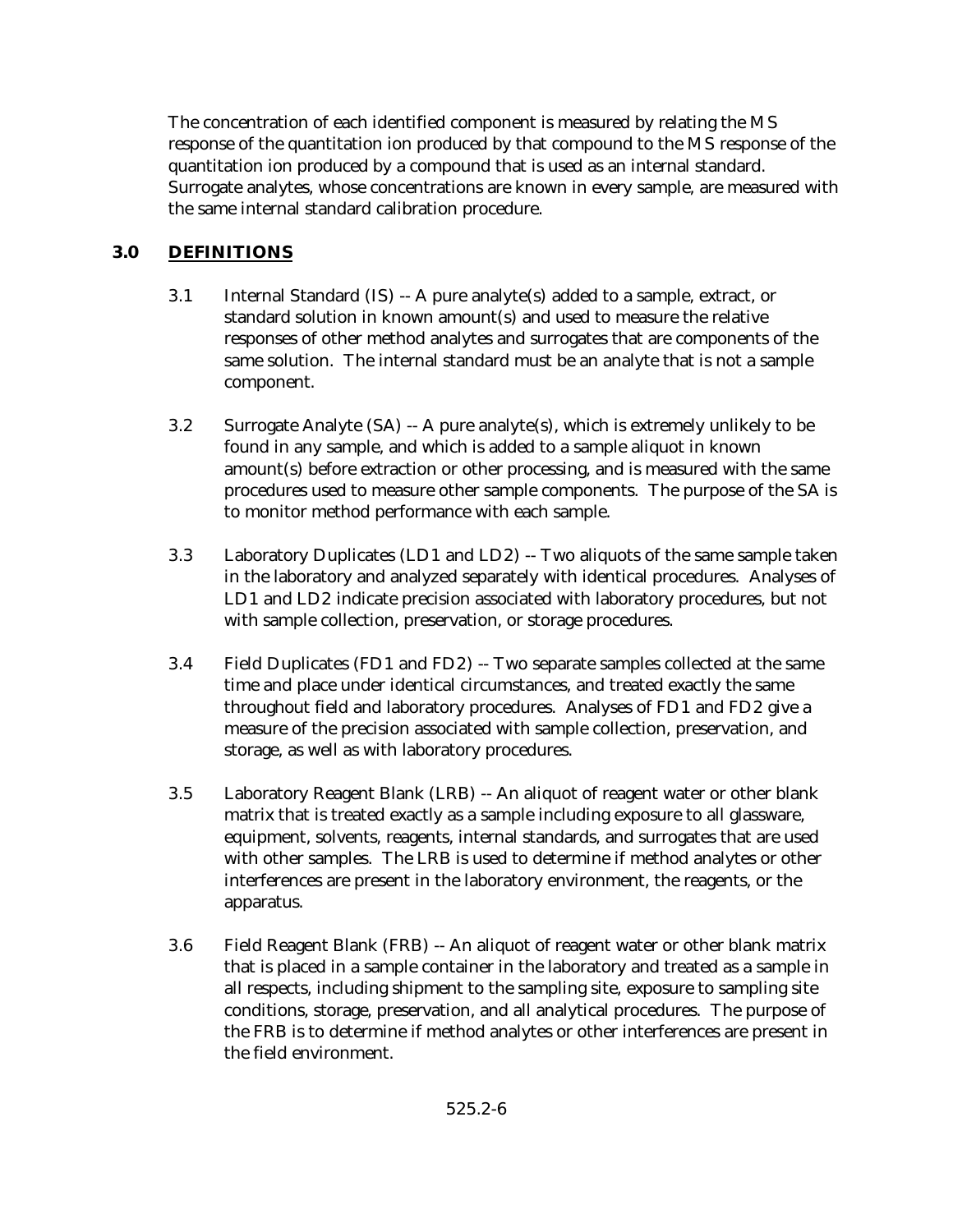- 3.7 Instrument Performance Check Solution (IPC) -- A solution of one or more method analytes, surrogates, internal standards, or other test substances used to evaluate the performance of the instrument system with respect to a defined set of method criteria.
- 3.8 Laboratory Fortified Blank (LFB) -- An aliquot of reagent water or other blank matrix to which known quantities of the method analytes are added in the laboratory. The LFB is analyzed exactly like a sample, and its purpose is to determine whether the methodology is in control, and whether the laboratory is capable of making accurate and precise measurements.
- 3.9 Laboratory Fortified Sample Matrix (LFM) -- An aliquot of an environmental sample to which known quantities of the method analytes are added in the laboratory. The LFM is analyzed exactly like a sample, and its purpose is to determine whether the sample matrix contributes bias to the analytical results. The background concentrations of the analytes in the sample matrix must be determined in a separate aliquot and the measured values in the LFM corrected for background concentrations.
- 3.10 Stock Standard Solution (SSS) -- A concentrated solution containing one or more method analytes prepared in the laboratory using assayed reference materials or purchased from a reputable commercial source.
- 3.11 Primary Dilution Standard Solution (PDS) -- A solution of several analytes prepared in the laboratory from stock standard solutions and diluted as needed to prepare calibration solutions and other needed analyte solutions.
- 3.12 Calibration Standard (CAL) -- A solution prepared from the primary dilution standard solution or stock standard solutions and the internal standards and surrogate analytes. The CAL solutions are used to calibrate the instrument response with respect to analyte concentration.
- 3.13 Quality Control Sample (QCS) -- A solution of method analytes of known concentrations which is used to fortify an aliquot of LRB or sample matrix. The QCS is obtained from a source external to the laboratory and different from the source of calibration standards. It is used to check laboratory performance with externally prepared test materials.

# **4.0 INTERFERENCES**

4.1 During analysis, major contaminant sources are reagents and liquid- solid extraction devices. Analyses of field and laboratory reagent blanks provide information about the presence of contaminants.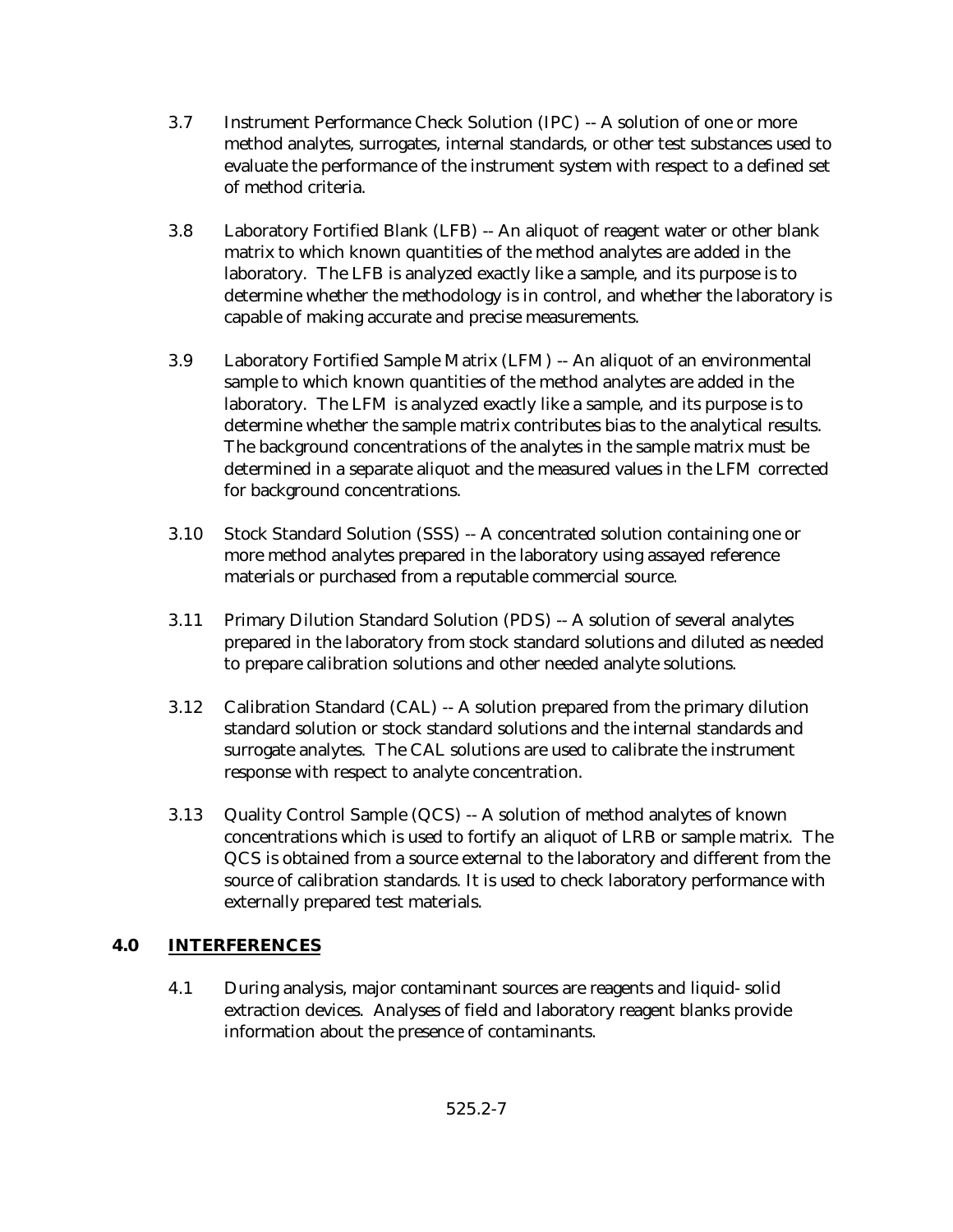4.2 Interfering contamination may occur when a sample containing low concentrations of compounds is analyzed immediately after a sample containing relatively high concentrations of compounds. Syringes and splitless injection port liners must be cleaned carefully or replaced as needed. After analysis of a sample containing high concentrations of compounds, a laboratory reagent blank should be analyzed to ensure that accurate values are obtained for the next sample.

# **5.0 SAFETY**

- 5.1 The toxicity or carcinogenicity of chemicals used in this method has not been precisely defined; each chemical should be treated as a potential health hazard, and exposure to these chemicals should be minimized. Each laboratory is responsible for maintaining awareness of OSHA regulations regarding safe handling of chemicals used in this method. Additional references to laboratory safety are cited $2-4$ .
- 5.2 Some method analytes have been tentatively classified as known or suspected human or mammalian carcinogens. Pure standard materials and stock standard solutions of these compounds should be handled with suitable protection to skin, eyes, etc.
- **6.0 EQUIPMENT AND SUPPLIES** (All specifications are suggested. Catalog numbers are included for illustration only.)
	- 6.1 All glassware must be meticulously cleaned. This may be accomplished by washing with detergent and water, rinsing with water, distilled water, or solvents, air-drying, and heating (where appropriate) in a muffle furnace. Volumetric glassware should never be heated to the temperatures obtained in a muffle furnace.
	- 6.2 Sample Containers -- 1 L or 1 qt amber glass bottles fitted with Teflon-lined screw caps. Amber bottles are highly recommended since some of the method analytes are very sensitive to light and are oxidized or decomposed upon exposure.
	- 6.3 Volumetric Flasks -- Various sizes.
	- 6.4 Laboratory or Aspirator Vacuum System -- Sufficient capacity to maintain a minimum vacuum of approximately 13 cm (5 in.) of mercury for cartridges. A greater vacuum (66 cm [26 in.] of mercury) may be used with disks.
	- 6.5 Micro Syringes -- Various sizes.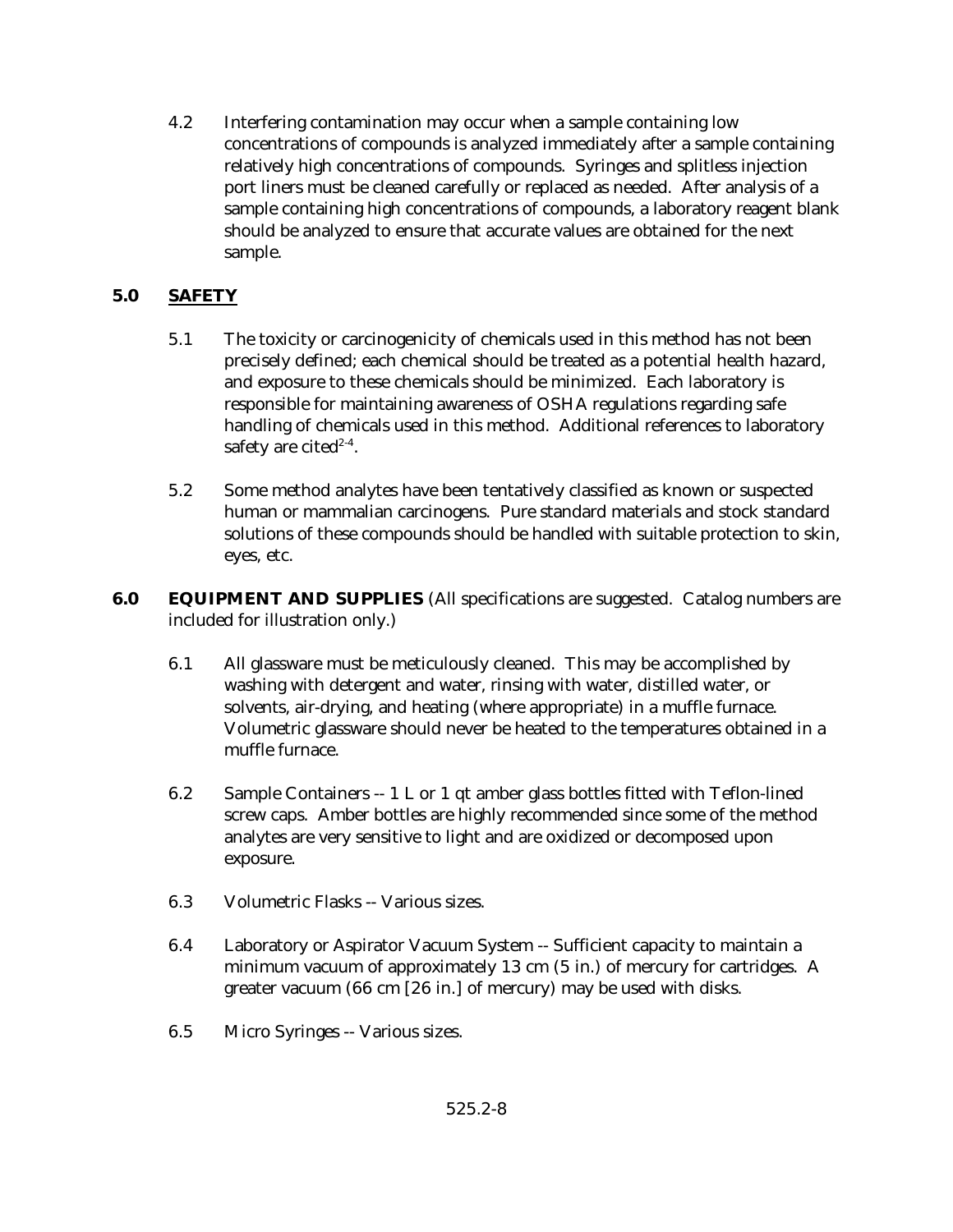- 6.6 Vials -- Various sizes of amber vials with Teflon-lined screw caps.
- 6.7 Drying Column -- The drying tube should contain about 5-7 g of anhydrous sodium sulfate to prohibit residual water from contaminating the extract. Any small tube may be used, such as a syringe barrel, a glass dropper, etc. as long as no sodium sulfate passes through the column into the extract.
- 6.8 Analytical Balance -- Capable of weighing 0.0001 g accurately.
- 6.9 Fused Silica Capillary Gas Chromatography Column -- Any capillary column that provides adequate resolution, capacity, accuracy, and precision (Section 10.0) can be used. Medium polar, low bleed columns are recommended for use with this method to provide adequate chromatography and minimize column bleed. A 30 m X 0.25 mm id fused silica capillary column coated with a 0.25 µm bonded film of polyphenylmethylsilicone (J&W DB-5.MS) was used to develop this method. Any column which provides analyte separations equivalent to or better than this column may be used.
- 6.10 Gas Chromatograph/Mass Spectrometer/Data System (GC/MS/DS)
	- 6.10.1 The GC must be capable of temperature programming and be equipped for splitless/split injection. On-column capillary injection is acceptable if all the quality control specifications in Section 9.0 and Section 10.0 are met. The injection tube liner should be quartz and about 3 mm in diameter. The injection system must not allow the analytes to contact hot stainless steel or other metal surfaces that promote decomposition.
	- 6.10.2 The GC/MS interface should allow the capillary column or transfer line exit to be placed within a few mm of the ion source. Other interfaces, for example the open split interface, are acceptable as long as the system has adequate sensitivity (see Section 10.0 for calibration requirements).
	- 6.10.3 The mass spectrometer must be capable of electron ionization at a nominal electron energy of 70 eV to produce positive ions. The spectrometer must be capable of scanning at a minimum from 45-450 amu with a complete scan cycle time (including scan overhead) of 1.0 second or less. (Scan cycle time = total MS data acquisition time in seconds divided by number of scans in the chromatogram). The spectrometer must produce a mass spectrum that meets all criteria in Table 1 when an injection of approximately 5 ng of DFTPP is introduced into the GC. An average spectrum across the DFTPP GC peak may be used to test instrument performance. The scan time should be set so that all analytes have a minimum of five scans across the chromatographic peak.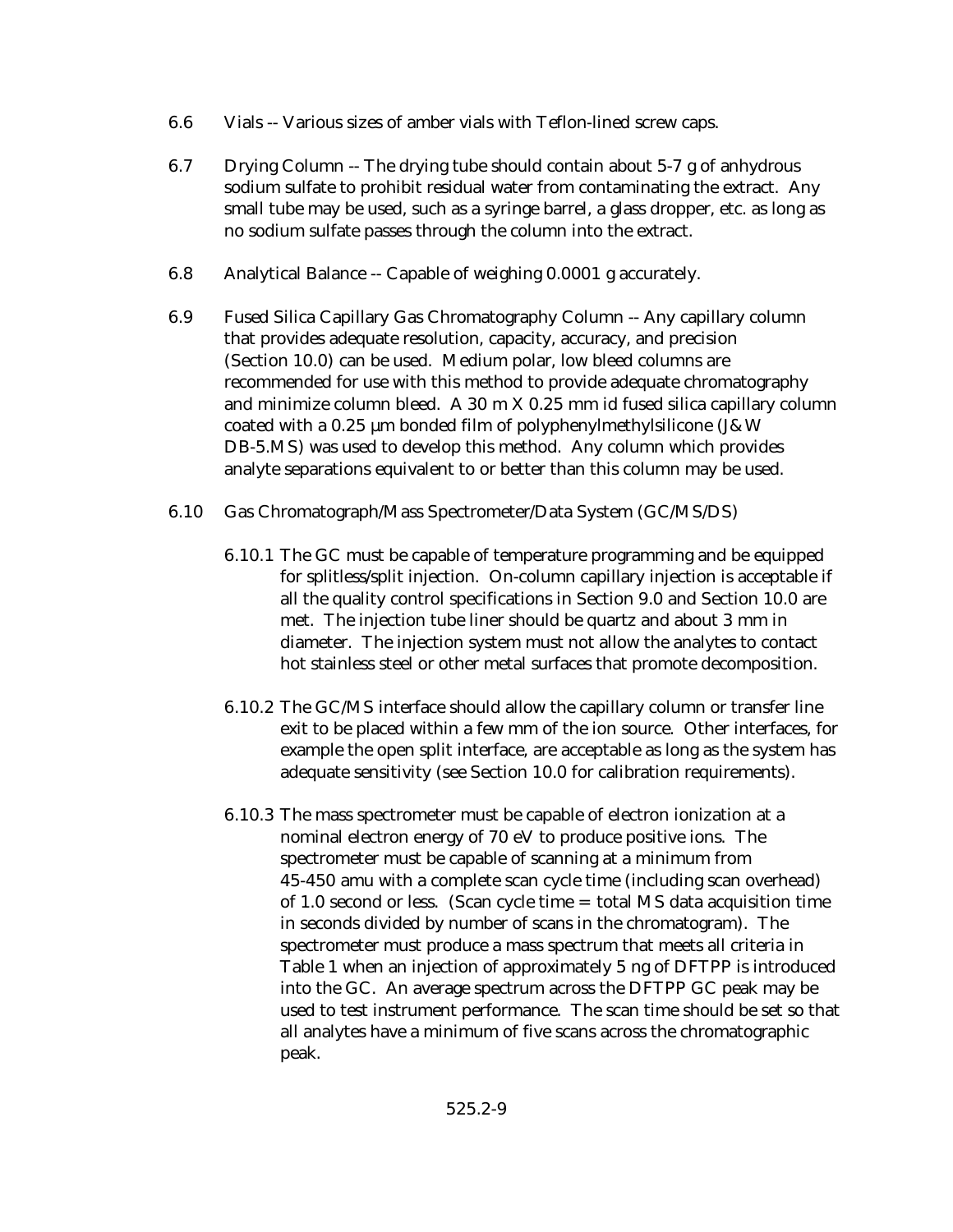- 6.10.4 An interfaced data system is required to acquire, store, reduce, and output mass spectral data. The computer software must have the capability of processing stored GC/MS data by recognizing a GC peak within any given retention time window, comparing the mass spectrum from the GC peak with spectral data in a user-created data base, and generating a list of tentatively identified compounds with their retention times and scan numbers. The software must also allow integration of the ion abundance of any specific ion between specified time or scan number limits, calculation of response factors as defined in Section 10.2.6 (or construction of a linear regression calibration curve), calculation of response factor statistics (mean and standard deviation), and calculation of concentrations of analytes using either the calibration curve or the equation in Section 12.0.
- 6.11 Standard Filter Apparatus, All Glass or Teflon Lined -- These should be used to carry out disk extractions when no automatic system or manifold is utilized.
- 6.12 A manifold system or an automatic or robotic commercially available sample preparation system designed for either cartridges or disks may be utilized in this method if all quality control requirements discussed in Section 9.0 are met.

# **7.0 REAGENTS AND STANDARDS**

- 7.1 Helium Carrier Gas -- As contaminant free as possible.
- 7.2 Liquid-Solid Extraction (LSE) Cartridges -- Cartridges are inert non-leaching plastic, for example polypropylene, or glass, and must not contain plasticizers, such as phthalate esters or adipates, that leach into the ethyl acetate and methylene chloride eluant. The cartridges are packed with about 1 g of silica, or other inert inorganic support, whose surface is modified by chemically bonded octadecyl  $(C_{18})$  groups. The packing must have a narrow size distribution and must not leach organic compounds into the eluting solvent. One liter of water should pass through the cartridge in about two hours with the assistance of a slight vacuum of about 13 cm (5 in.) of mercury. Section 9.0 provides criteria for acceptable LSE cartridges which are available from several commercial suppliers.

The extraction disks contain octadecyl bonded silica uniformly enmeshed in an inert matrix. The disks used to generate the data in this method were 47 mm in diameter and 0.5 mm in thickness. Other disk sizes are acceptable and larger disks may be used for special problems or when sample compositing is carried out. As with cartridges, the disks should not contain any organic compounds, either from the matrix or the bonded silica, which will leach into the ethyl acetate and methylene chloride eluant. One L of reagent water should pass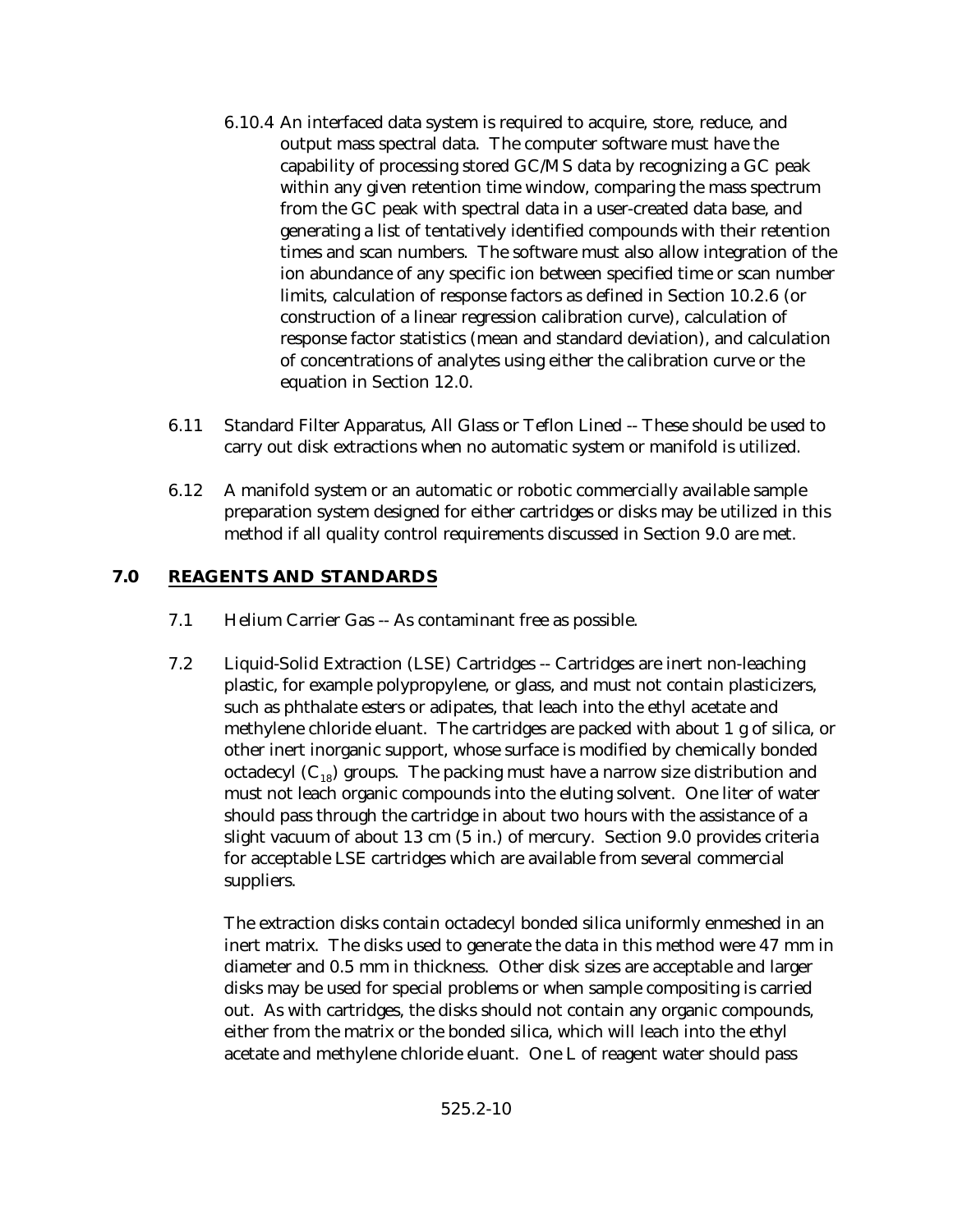through the disks in five to 20 minutes using a vacuum of about 66 cm (26 in.) of mercury. Section 9.0 provides criteria for acceptable LSE disks which are available commercially.

- 7.3 Solvents
	- 7.3.1 Methylene Chloride, Ethyl Acetate, Acetone, Toluene, and Methanol -- High purity pesticide quality or equivalent.
	- 7.3.2 Reagent Water -- Water in which an interference is not observed at the method detection limit of the compound of interest. Prepare reagent water by passing tap water through a filter bed containing about 0.5 kg of activated carbon or by using a water purification system. Store in clean, narrow-mouth bottles with Teflon-lined septa and screw caps.
- 7.4 Hydrochloric Acid -- 6N.
- 7.5 Sodium Sulfate, Anhydrous -- (Soxhlet extracted with methylene chloride for a minimum of four hours or heated to  $400^{\circ}$ C for two hours in a muffle furnace.)
- 7.6 Stock Standard Solutions (SSS) -- Individual solutions of surrogates, internal standards, and analytes, or mixtures of analytes, may be purchased from commercial suppliers or prepared from pure materials. To prepare, add 10 mg (weighed on an analytical balance to 0.1 mg) of the pure material to 1.9 mL of methanol, ethyl acetate, or acetone in a 2 mL volumetric flask, dilute to the mark, and transfer the solution to an amber glass vial. If the analytical standard is available only in quantities smaller than 10 mg, reduce the volume of solvent accordingly. Some polycyclic aromatic hydrocarbons are not soluble in methanol, ethyl acetate, or acetone, and their stock standard solutions are prepared in toluene. Methylene chloride should be avoided as a solvent for standards because its high vapor pressure leads to rapid evaporation and concentration changes. Methanol, ethyl acetate, and acetone are not as volatile as methylene chloride, but their solutions must also be handled with care to avoid evaporation. If compound purity is confirmed by the supplier at  $> 96\%$ , the weighed amount can be used without correction to calculate the concentration of the solution (5  $\mu$ g/ $\mu$ L). Store the amber vials at 4 °C or less.
- 7.7 Primary Dilution Standard Solution (PDS) -- The stock standard solutions are used to prepare a primary dilution standard solution that contains multiple analytes. Mixtures of these analytes to be used as primary dilution standards may be purchased from commercial suppliers. Do not put every method analyte in a single primary dilution standard because chromatographic separation will be extremely difficult, if not impossible. Two or three primary dilution standards would be more appropriate. The recommended solvent for these standards is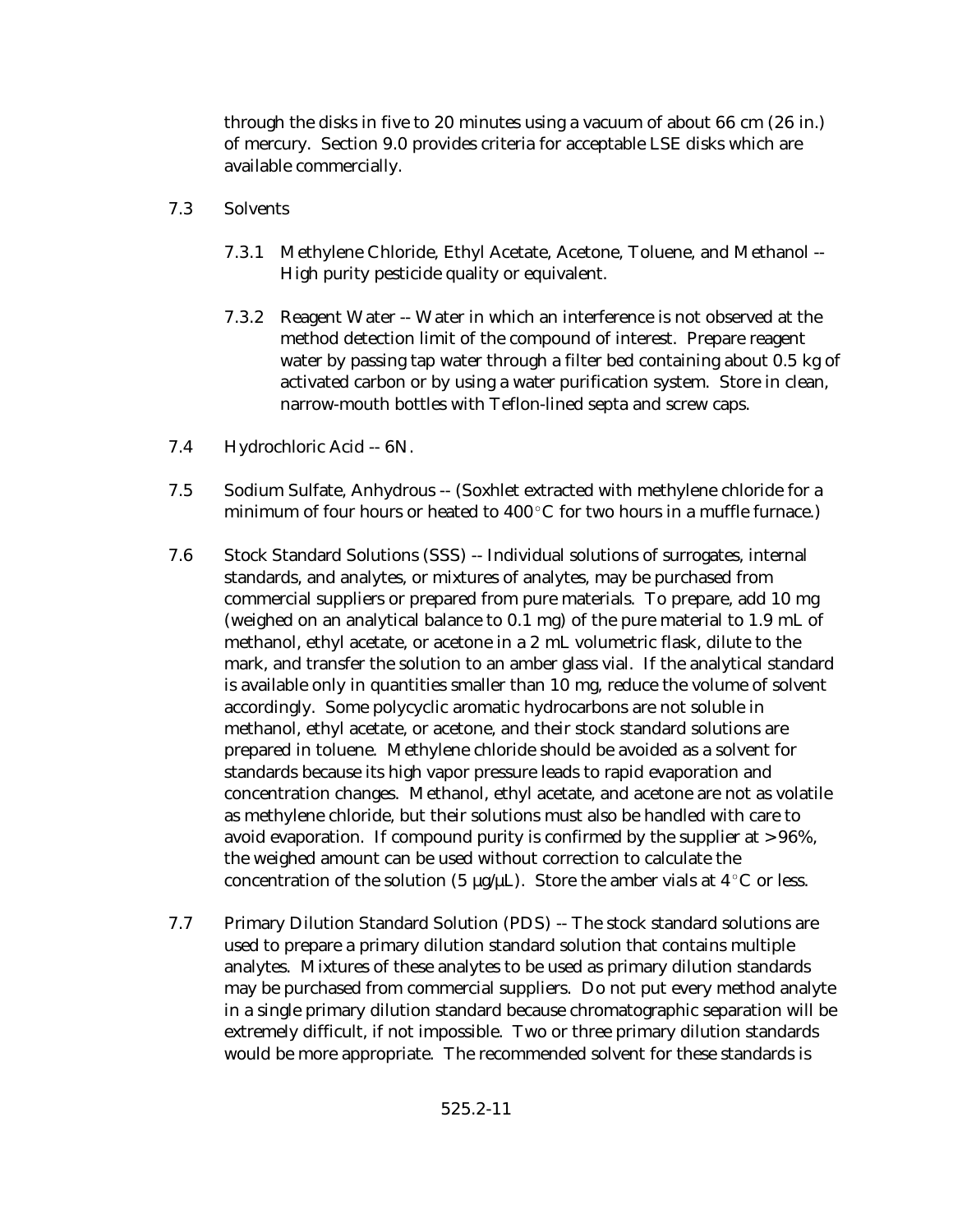acetone or ethyl acetate. Aliquots of each of the stock standard solutions are combined to produce the primary dilution in which the concentration of the analytes is at least equal to the concentration of the most concentrated calibration solution, that is, 10 ng/ $\mu$ L. Store the primary dilution standard solution in an amber vial at  $4^{\circ}$ C or less, and check frequently for signs of degradation or evaporation, especially just before preparing calibration solutions.

- 7.8 Fortification Solution of Internal Standards and Surrogates -- Prepare an internal standard solution of acenaphthene- $D_{10}$ , phenanthrene- $D_{10}$ , and chrysene- $D_{12}$ , in methanol, ethyl acetate, or acetone at a concentration of 500 µg/mL of each. This solution is used in the preparation of the calibration solutions. Dilute a portion of this solution by 10 to a concentration of 50 µg/mL and use this solution to fortify the actual water samples (see Section 11.1.3 and Section 11.2.3). Similarly, prepare both surrogate compound solutions  $(500 \mu g/mL)$  for calibration, 50 µg/mL for fortification). Surrogate compounds used in developing this method are 1,3-dimethyl-2-nitrobenzene, perylene- $D_{12}$ , and triphenylphosphate. Other surrogates, for example pyrene- $D_{10}$  may be used in this solution as needed (a 100  $\upmu\!L$  aliquot of this 50  $\upmu\!g/\rm{m}L$  solution added to 1  $L$ of water gives a concentration of 5 µg/L of each internal standard or surrogate). Store these solutions in an amber vial at  $4^{\circ}$ C or less. These two solutions may be combined or made as a single solution.
- 7.9 GC/MS Performance Check Solution -- Prepare a solution in methylene chloride of the following compounds at 5 ng/µL of each: DFTPP and endrin, and 4,4'- DDT. Store this solution in an amber vial at  $4^{\circ}$ C or less. DFTPP is less stable in acetone or ethyl acetate than it is in methylene chloride.
- 7.10 Calibration Solutions (CAL1 through CAL6) -- Prepare a series of six concentration calibration solutions in ethyl acetate which contain analytes of interest (except pentachlorophenol, toxaphene, and the Aroclor compounds) at suggested concentrations of 10, 5, 2, 1, 0.5, and 0.1 ng/ $\mu$ L, with a constant concentration of 5 ng/ $\mu$ L of each internal standard and surrogate in each CAL solution. It should be noted that CAL1 through CAL6 are prepared by combining appropriate aliquots of a primary dilution standard solution (Section 7.7) and the fortification solution (500  $\mu$ g/mL) of internal standards and surrogates (Section 7.8). All calibration solutions should contain at least 80% ethyl acetate to avoid gas chromatographic problems. IF ALL METHOD ANALYTES ARE TO BE DETERMINED, TWO OR THREE SETS OF CALIBRATION SOLUTIONS WILL LIKELY BE REQUIRED. Pentachlorophenol is included in this solution at a concentration four times the other analytes. Toxaphene CAL solutions should be prepared as separate solutions at concentrations of 250, 200, 100, 50, 25, and 10 ng/µL. Aroclor CAL solutions should be prepared individually at concentrations of 25, 10, 5, 2.5, 1.0, 0.5, and 0.2 ng/ $\mu$ . Store these solutions in amber vials in a dark cool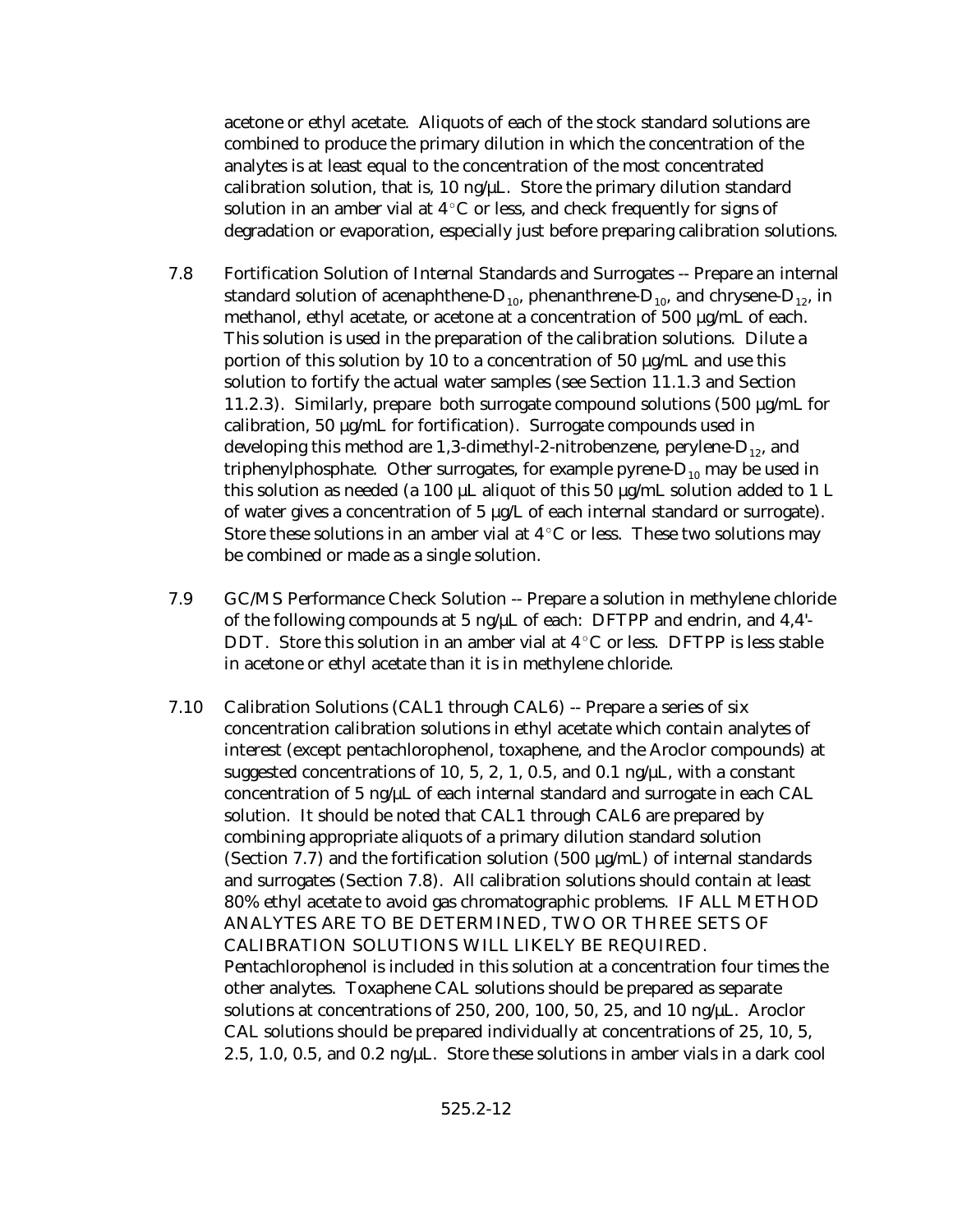place. Check these solutions regularly for signs of degradation, for example, the appearance of anthraquinone from the oxidation of anthracene.

- 7.11 Reducing Agent, Sodium Sulfite, Anhydrous -- Sodium thiosulfate is not recommended as it may produce a residue of elemental sulfur that can interfere with some analytes.
- 7.12 Fortification Solution for Recovery Standard -- Prepare a solution of terphenyl-D<sub>14</sub> at a concentration of 500  $\mu$ g/mL in methylene chloride or ethyl acetate. These solutions are also commercially available. An aliquot of this solution should be added to each extract to check on the recovery of the internal standards in the extraction process.

# **8.0 SAMPLE COLLECTION, PRESERVATION, AND STORAGE**

- 8.1 Sample Collection -- When sampling from a water tap, open the tap and allow the system to flush until the water temperature has stabilized (usually about two minutes). Adjust the flow to about 500 mL/min. and collect samples from the flowing stream. Keep samples sealed from collection time until analysis. When sampling from an open body of water, fill the sample container with water from a representative area. Sampling equipment, including automatic samplers, must be free of plastic tubing, gaskets, and other parts that may leach interfering analytes into the water sample. Automatic samplers that composite samples over time should use refrigerated glass sample containers if possible.
- 8.2 Sample Dechlorination and Preservation -- All samples should be iced or refrigerated at  $4^{\circ}$ C and kept in the dark from the time of collection until extraction. Residual chlorine should be reduced at the sampling site by addition of 40-50 mg of sodium sulfite (this may be added as a solid with stirring or shaking until dissolved) to each water sample. It is very important that the sample be dechlorinated prior to adding acid to lower the pH of the sample. Adding sodium sulfite and HCl to the sample bottles prior to shipping to the sampling site is not permitted. Hydrochloric acid should be used at the sampling site to retard the microbiological degradation of some analytes in water. The sample pH is adjusted to <2 with 6  $N$  hydrochloric acid. This is the same pH used in the extraction, and is required to support the recovery of acidic compounds like pentachlorophenol.
	- 8.2.1 If cyanizine is to be determined, a separate sample must be collected. Cyanazine degrades in the sample when it is stored under acidic conditions or when sodium sulfite is present in the stored sample. Samples collected for cyanazine determination MUST NOT be dechlorinated or acidified when collected. They should be iced or refrigerated as described above and analyzed within 14 days. However,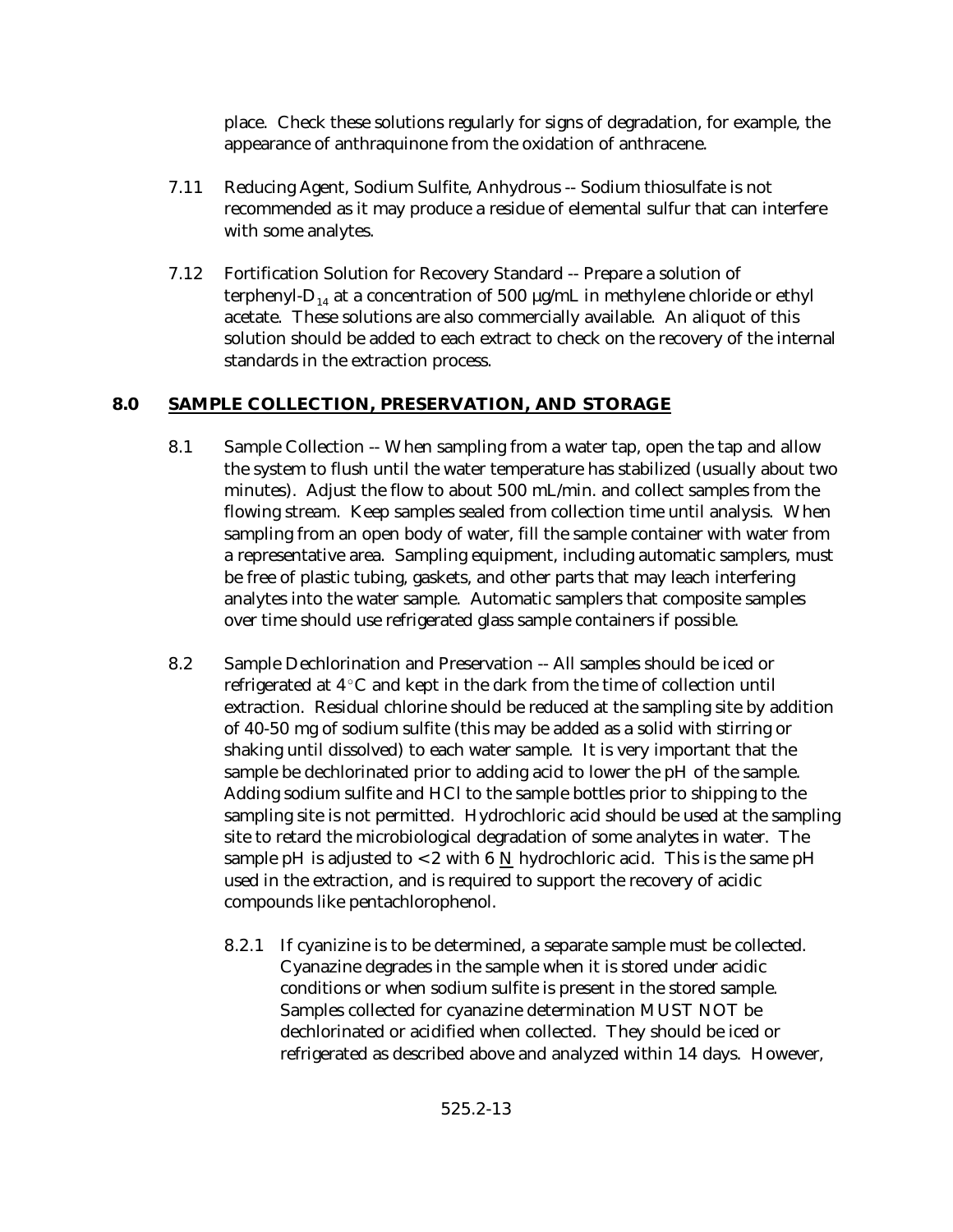these samples MUST be dechlorinated and acidified immediately prior to fortification with internal standards and surrogates, and extraction using the same quantities of acid and sodium sulfite described above.

- 8.2.2 Atraton and prometon are not efficiently extracted from water at pH 2 due to what appears to be their ionization in solution under acidic conditions. In order to determine these analytes accurately, a separate sample must be collected and dechlorinated with sodium sulfite, but no acid should be added. At neutral pH, these two compounds are recovered from water with efficiencies greater than 90%. The data in Tables 3, 4, 5, 6, and 8 are from samples extracted at pH 2.
- 8.3 Holding Time -- Results of the time/storage study of all method analytes showed that all but six compounds are stable for 14 days in water samples when the samples are dechlorinated, preserved, and stored as described in Section 8.2. Therefore, samples must be extracted within 14 days. If the following analytes are to be determined, the samples cannot be held for 14 days but must be extracted immediately after collection and preservation: carboxin, diazinon, disulfoton, disulfoton sulfoxide, fenamiphos, and terbufos. Sample extracts may be stored at  $4^{\circ}$ C for up to 30 days after sample extraction.
- 8.4 Field Blanks
	- 8.4.1 Processing of a field reagent blank (FRB) is recommended along with each sample set, which is composed of the samples collected from the same general sample site at approximately the same time. At the laboratory, fill a sample container with reagent water, seal, and ship to the sampling site along with the empty sample containers. Return the FRB to the laboratory with the filled sample bottles.
	- 8.4.2 When sodium sulfite and hydrochloric acid are added to samples, use the same procedure to add the same amounts to the FRB.

# **9.0 QUALITY CONTROL**

- 9.1 Quality control (QC) requirements are the initial demonstration of laboratory capability followed by regular analyses of laboratory reagent blanks, laboratory fortified blanks, and laboratory fortified matrix samples. A MDL should be determined for each analyte of interest. The laboratory must maintain records to document the quality of the data generated. Additional quality control practices are recommended.
- 9.2 Initial Demonstration of Low Disk or Cartridge System Background -- Before any samples are analyzed, or any time a new supply of cartridges or disks is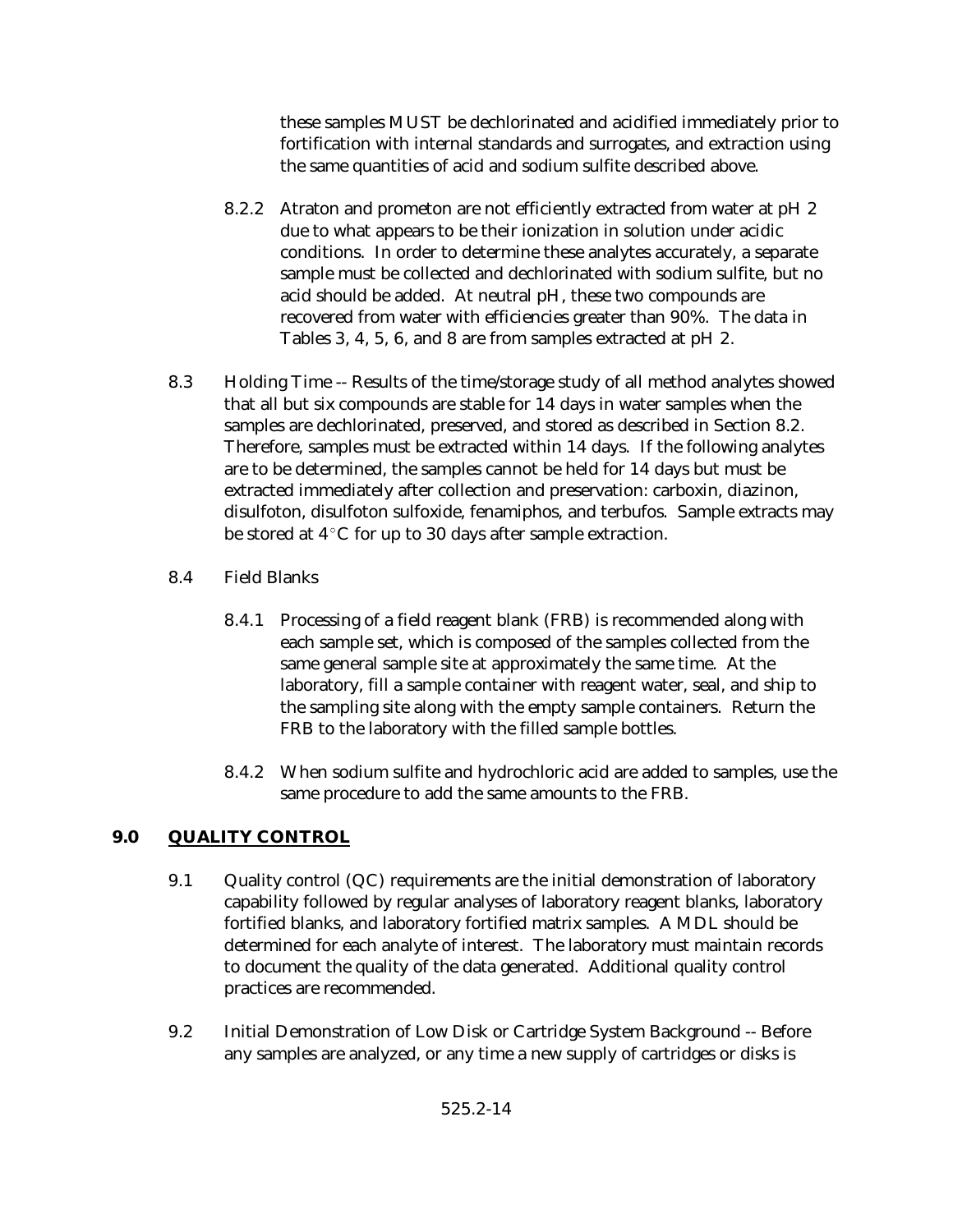received from a supplier, it must be demonstrated that a laboratory reagent blank (LRB) is reasonably free of contamination that would prevent the determination of any analyte of concern. In this same experiment, it must be demonstrated that the particle size and packing of the LSE cartridges or the preparation of the disks are acceptable. Consistent flow rate with all samples is an indication of acceptable particle size distribution, packing, and proper preparation.

- 9.2.1 A source of potential contamination is the liquid-solid extraction (LSE) cartridge or disk which could contain phthalate esters, silicon compounds, and other contaminants that could prevent the determination of method analytes<sup>5</sup>. Although disks are generally made of an inert matrix, they may still contain phthalate material. Generally, phthalate esters can be leached from the cartridges into ethyl acetate and methylene chloride and produce a variable background in the water sample. If the background contamination is sufficient to prevent accurate and precise measurements, the condition must be corrected before proceeding with the initial demonstration.
- 9.2.2 Other sources of background contamination are solvents, reagents, and glassware. Background contamination must be reduced to an acceptable level before proceeding with the next section. In general, background from method analytes should be below the method detection limits.
- 9.2.3 One L of water should pass through a cartridge in about two hours with a partial vacuum of about 13 cm (5 in.) of mercury. Using full aspirator or pump vacuum, approximately five to 20 minutes will normally be required to pass one liter of drinking water through a disk. The extraction time should not vary unreasonably among LSE cartridges or disks.
- 9.3 Initial Demonstration of Laboratory Accuracy and Precision -- Analyze four to seven replicates of a laboratory fortified blank containing each analyte of concern at a suggested concentration in the range of 2-5 µg/L. This concentration should be approximately in the middle of the calibration range, and will be dependent on the sensitivity of the instrumentation used.
	- 9.3.1 Prepare each replicate by adding sodium sulfite and HCl according to Section 8.2, then adding an appropriate aliquot of the primary dilution standard solution, or certified quality control sample, to reagent water. Analyze each replicate according to the procedures described in Section 11.0.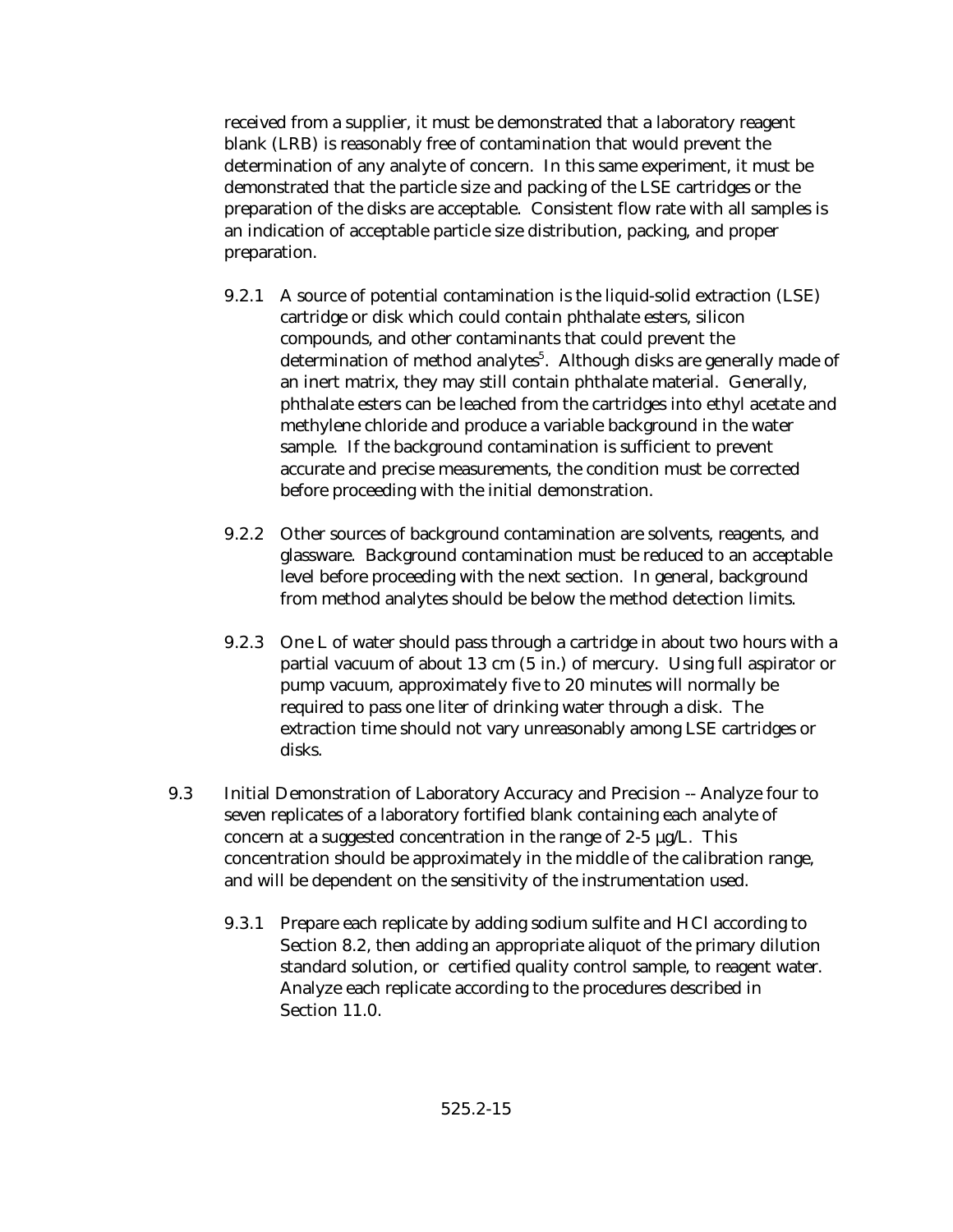- 9.3.2 Calculate the measured concentration of each analyte in each replicate, the mean concentration of each analyte in all replicates, and mean accuracy (as mean percentage of true value) for each analyte, and the precision (as relative standard deviation, RSD) of the measurements for each analyte.
- 9.3.3 For each analyte and surrogate, the mean accuracy, expressed as a percentage of the true value, should be 70-130% and the RSD should be <30%. If these criteria are not met, locate the source of the problem, and repeat with freshly prepared LFBs.
- 9.3.4 Analyze seven replicate laboratory fortified blanks which have been fortified with all analytes of interest at approximately  $0.5 \mu g/L$ . Calculate the MDL of each analyte using the procedure described in Section  $13.1.2<sup>1</sup>$ . It is recommended that these analyses be performed over a period of three or four days to produce more realistic method detection limits.
- 9.3.5 Develop and maintain a system of control charts to plot the precision and accuracy of analyte and surrogate measurements as a function of time. Charting of surrogate recoveries is an especially valuable activity since these are present in every sample and the analytical results will form a significant record of data quality.
- 9.4 Monitor the integrated areas of the quantitation ions of the internal standards and surrogates in continuing calibration checks (see Section 10.3). In laboratory fortified blanks or samples, the integrated areas of internal standards and surrogates will not be constant because the volume of the extract will vary (and is difficult to keep constant). But the ratios of the areas should be reasonably constant in laboratory fortified blanks and samples. The addition of 10  $\mu$ L of the recovery standard, terphenyl- $D_{14}$  (500  $\mu$ g/mL), to the extract is recommended to be used to monitor the recovery of the internal standards in laboratory fortified blanks and samples. Internal standard recovery should be in excess of 70%.
- 9.5 With each batch of samples processed as a group within a 12-hour work shift, analyze a laboratory reagent blank to determine the background system contamination. Any time a new batch of LSE cartridges or disks is received, or new supplies of other reagents are used, repeat the demonstration of low background described in Section 9.2.
- 9.6 With each batch of samples processed as a group within a work shift, analyze a single laboratory fortified blank (LFB) containing each analyte of concern at a concentration as determined in Section 9.3. If more than 20 samples are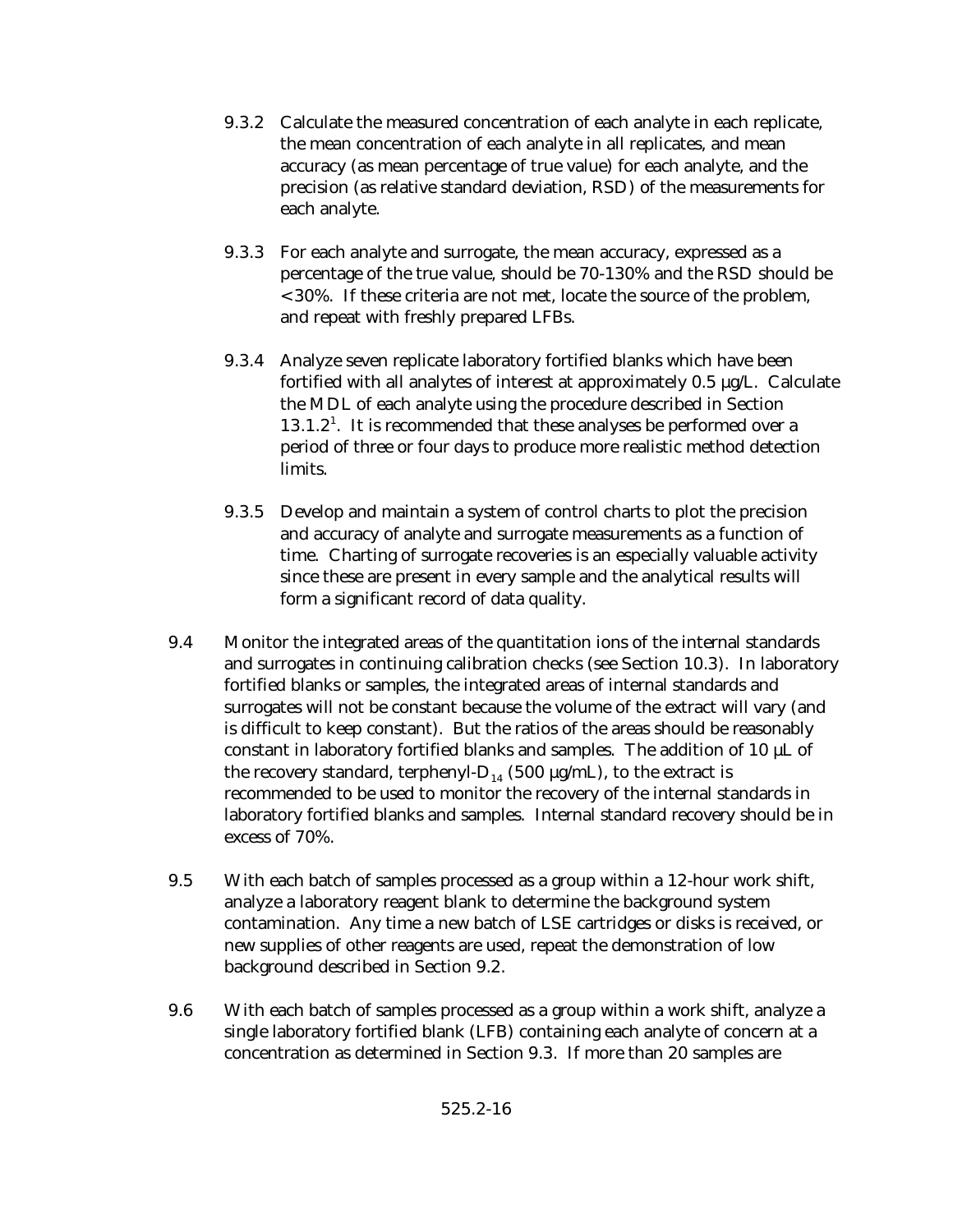included in a batch, analyze a LFB for every 20 samples. Use the procedures described in Section 9.3.3 to evaluate the accuracy of the measurements. If acceptable accuracy cannot be achieved, the problem must be located and corrected before additional samples are analyzed. Add the results to the on-going control charts to document data quality.

**Note:** If the LFB for each batch of samples contains the individual PCB congeners listed in Section 1.0, then a LFB for each Aroclor is not required. At least one LFB containing toxaphene should be extracted for each 24 hour period during which extractions are performed. Toxaphene should be fortified in a separate LFB from other method analytes.

If individual PCB congeners are not part of the LFB, then it is suggested that one multi-component analyte (toxaphene, chlordane or an Aroclor) LFB be analyzed with each sample set. By selecting a different multi-component analyte for this LFB each work shift, LFB data can be obtained for all of these analytes over the course of several days.

- 9.7 Determine that the sample matrix does not contain materials that adversely affect method performance. This is accomplished by analyzing replicates of laboratory fortified matrix samples and ascertaining that the precision, accuracy, and method detection limits of analytes are in the same range as obtained with laboratory fortified blanks. If a variety of different sample matrices are analyzed regularly, for example, drinking water from groundwater and surface water sources, matrix independence should be established for each. Over time, LFM data should be documented for all routine sample sources for the laboratory. A laboratory fortified sample matrix should be analyzed for every 20 samples processed in the same batch. If the recovery data for a LFM does not meet the criteria in Section 9.3.3., and LFBs show the laboratory to be in control , then the samples from that matrix (sample location) are documented as suspect due to matrix effects.
- 9.8 With each set of samples, a FRB should be analyzed. The results of this analysis will help define contamination resulting from field sampling and transportation activities.
- 9.9 At least quarterly, analyze a quality control sample from an external source. If measured analyte concentrations are not of acceptable accuracy (Section 9.3.3), check the entire analytical procedure to locate and correct the problem source.
- 9.10 Numerous other quality control measures are incorporated into other parts of this procedure, and serve to alert the analyst to potential problems.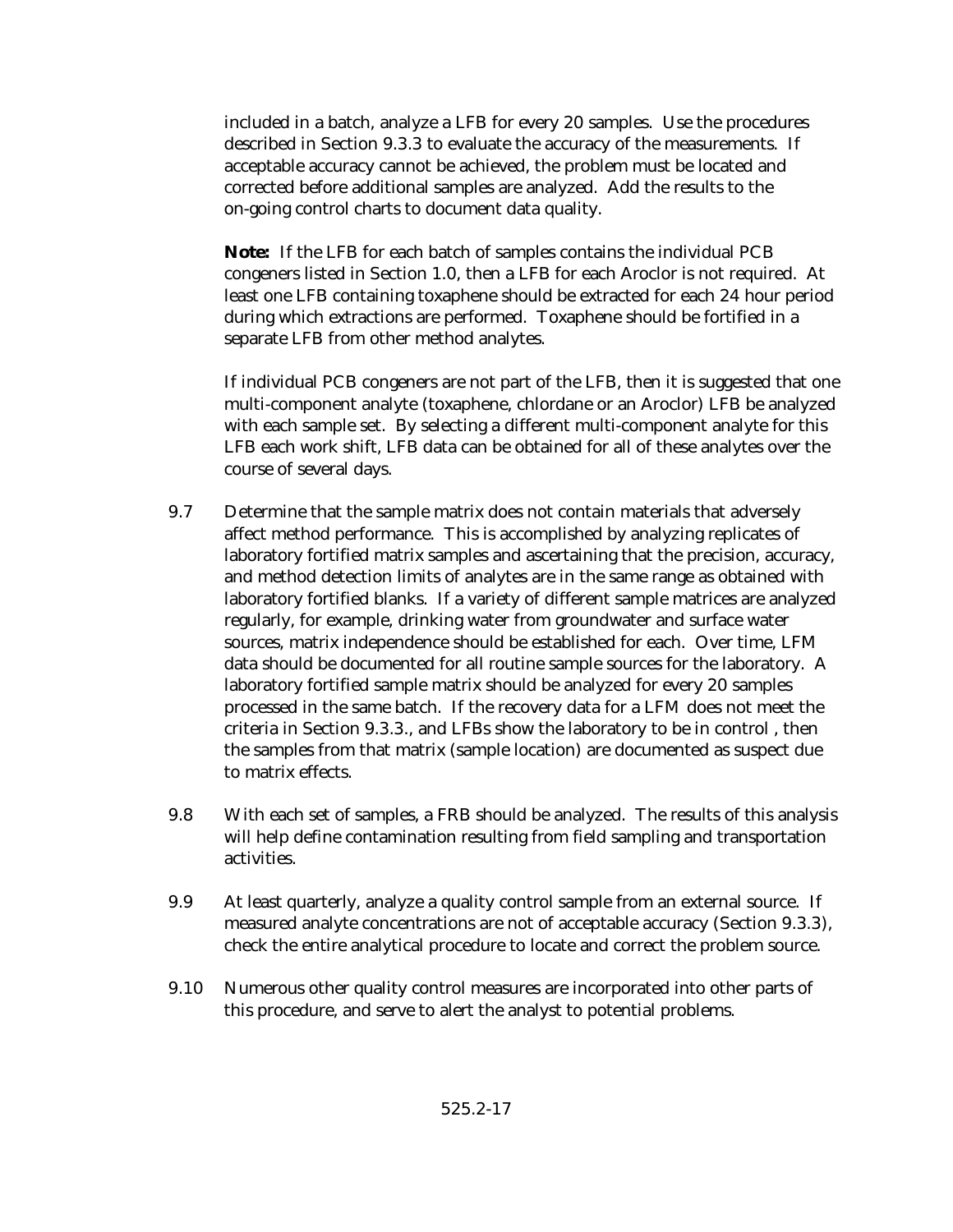#### **10.0 CALIBRATION AND STANDARDIZATION**

- 10.1 Demonstration and documentation of acceptable initial calibration is required before any samples are analyzed and is required intermittently throughout sample analysis as dictated by results of continuing calibration checks. After initial calibration is successful, a continuing calibration check is required each day or at the beginning of each period in which analyses are performed not to exceed 12 hours. Additional periodic calibration checks are good laboratory practice. It is recommended that an additional calibration check be performed at the end of each period of continuous instrument operation, so that all field sample analyses are bracketed by a calibration check standard.
- 10.2 Initial Calibration
	- 10.2.1 Calibrate the mass and abundance scales of the MS with calibration compounds and procedures prescribed by the manufacturer with any modifications necessary to meet the requirements in Section 10.2.2.
	- 10.2.2 Inject into the GC/MS system a 1  $\mu$ L aliquot of the 5 ng/ $\mu$ L solution of DFTPP, endrin and 4,4'-DDT. If desired, the endrin and DDT degradation checks may be performed simultaneously with the DFTPP check or in a separate injection. Acquire a mass spectrum that includes data for m/z 45-450. Use GC conditions that produce a narrow (at least five scans per peak) symmetrical peak for each compound (Section 10.2.3.1 and Section 10.2.3.2). If the DFTPP mass spectrum does not meet all criteria in Table 1, the MS must be retuned and adjusted to meet all criteria before proceeding with calibration. A single spectrum or an average spectrum across the GC peak may be used to evaluate the performance of the system. Locate any degradation products of endrin (endrin ketone [EK] and endrin aldehyde [EA]) and 4,4'-DDT (4,4'-DDE and 4,4'-DDD) at their appropriate retention times and quantitation ions (Table 2). Endrin ketone can be located at  $\approx 1.1$  to 1.2 times the endrin retention time with prominent m/z 67 and 317 ions in the mass spectrum. If degradation of either endrin or DDT exceeds 20%, maintenance is required on the GC injection port and possibly other areas of the system before proceeding with the calibration. Calculate percent breakdown using peak areas based on total ion current (TIC) as follows:

% 4,4'-DDT breakdown =

```
TIC area of DDT degradation peaks (DDE+DDD)
TIC area of total DDT peaks (DDT+DDE+DDD)
                                            x 100
```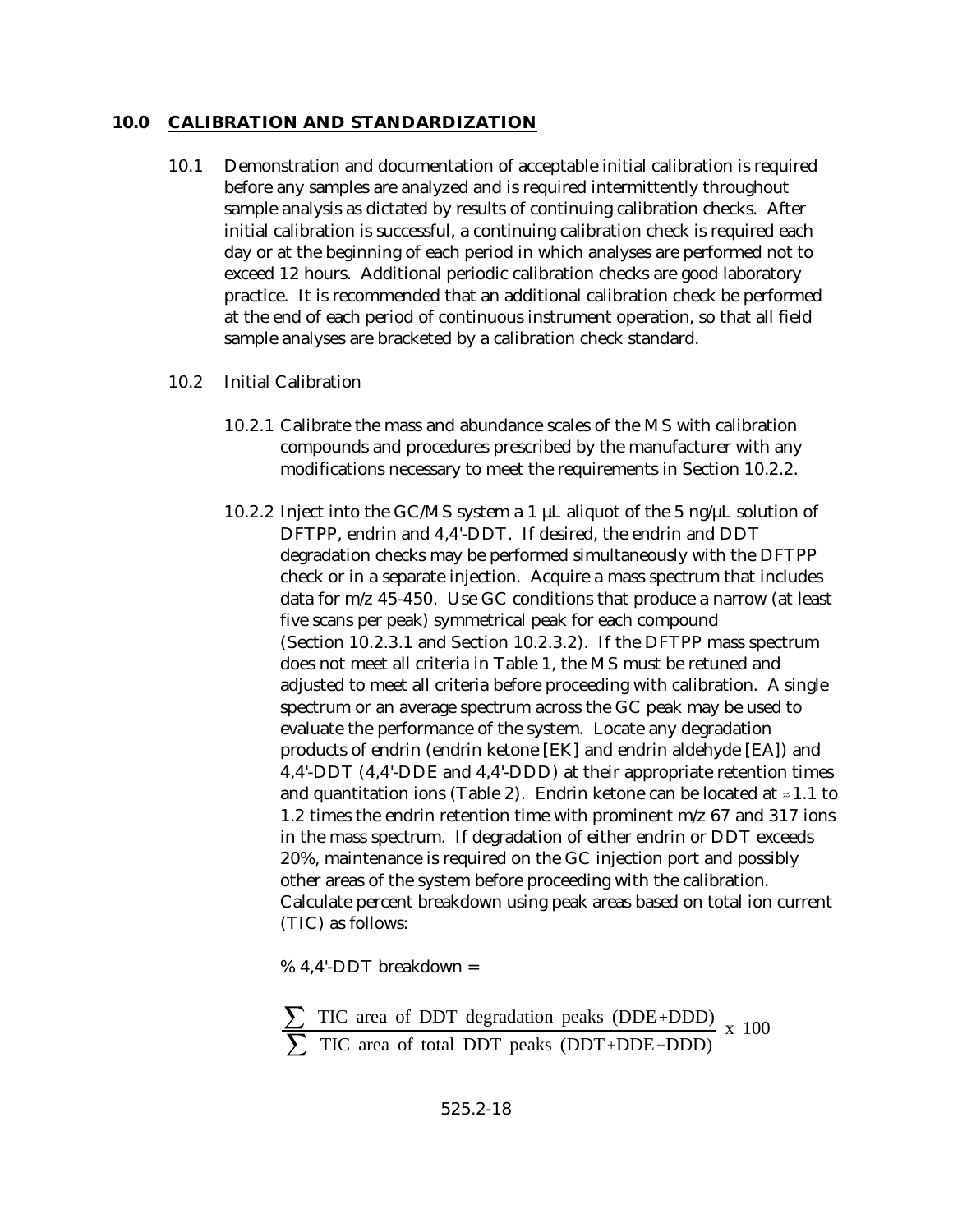% endrin breakdown=

$$
\frac{\sum TIC \text{ area of endrin degradation peaks (EA+EK)}}{\sum TIC \text{ area of total endrin peaks (endrin+EA+EK)}} \times 100
$$

- 10.2.3 Inject a 1  $\mu$ L aliquot of a medium concentration calibration solution, for example 0.5-2 µg/L, and acquire and store data from m/z 45-450 with a total cycle time (including scan overhead time) of 1.0 second or less. Cycle time should be adjusted to measure at least five or more spectra during the elution of each GC peak. Calibration standards for toxaphene and Aroclors must be injected individually.
	- 10.2.3.1 The following are suggested multi-ramp temperature program GC conditions. Adjust the helium carrier gas flow rate to about 33 cm/sec. Inject at  $45^{\circ}$ C and hold in splitless mode for one minute. Heat rapidly to  $130^{\circ}$ C. At three minutes start the temperature program:  $130-180^{\circ}$ C at  $12^{\circ}/$ min.; 180-240 $^{\circ}$ C at  $7^{\circ}/$ min.; 240-320 $^{\circ}$ C at  $12^{\circ}/$ min. Start data acquisition at four minutes.
	- 10.2.3.2 Single ramp linear temperature program suggested GC conditions. Adjust the helium carrier gas flow rate to about 33 cm/sec. Inject at  $40^{\circ}$ C and hold in splitless mode for one minute. Heat rapidly to  $160^{\circ}$ C. At three minutes start the temperature program:  $160-320^{\circ}$ C at  $6^{\circ}/$ min.; hold at 320 $^{\circ}$ C for two minutes. Start data acquisition at three minutes.
- 10.2.4 Performance Criteria for the Calibration Standards -- Examine the stored GC/MS data with the data system software.
	- 10.2.4.1 GC Performance -- Anthracene and phenanthrene should be separated by baseline. Benz[a]anthracene and chrysene should be separated by a valley whose height is less than 25% of the average peak height of these two compounds. If the valley between benz[a]anthracene and chrysene exceeds 25%, the GC column requires maintenance. See Section 10.3.6.
	- 10.2.4.2 MS Sensitivity -- The GC/MS/DS peak identification software should be able to recognize a GC peak in the appropriate retention time window for each of the compounds in the calibration solution, and make correct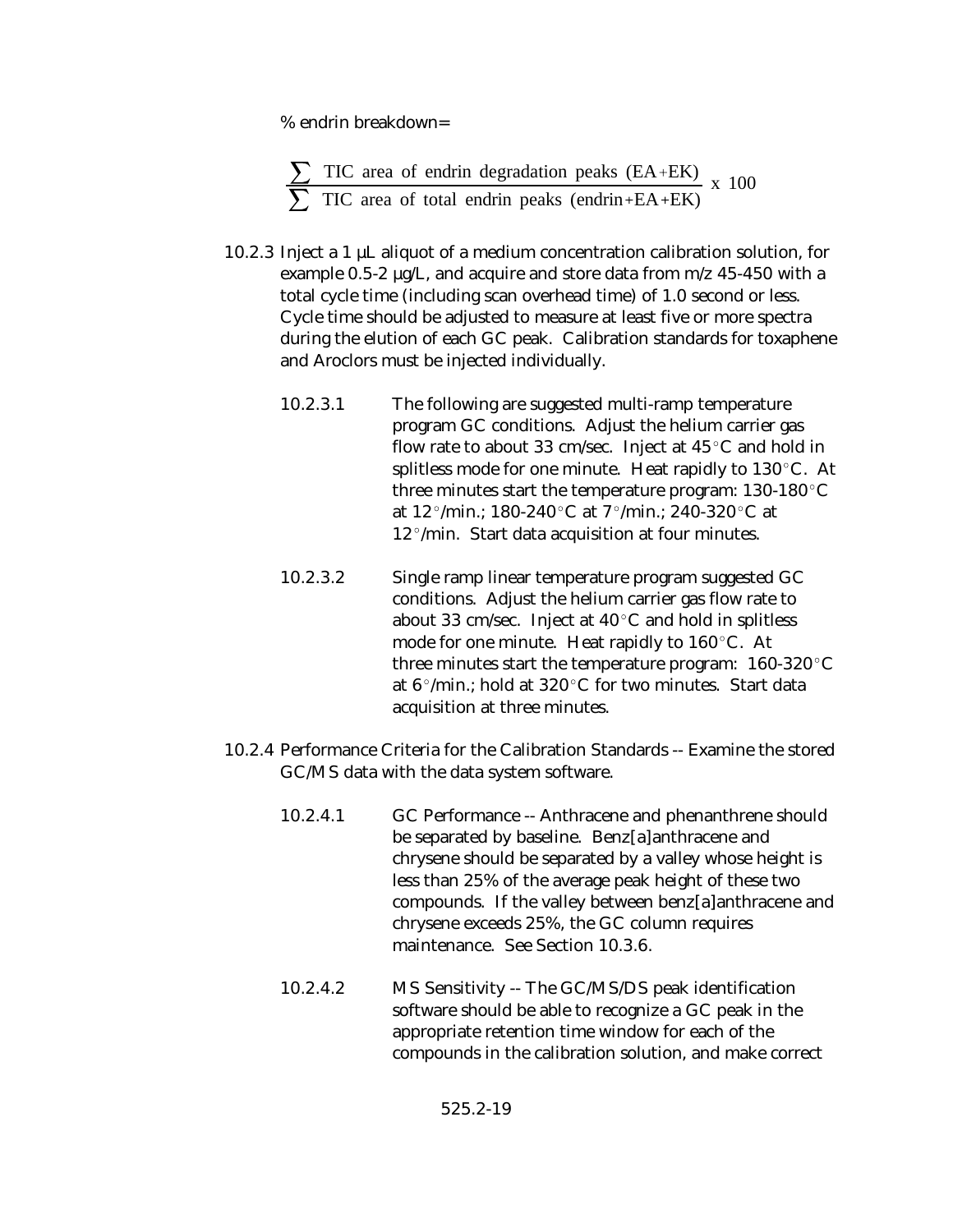identifications. If fewer than 99% of the compounds are recognized, system maintenance is required. See Section 10.3.6.

- 10.2.5 If all performance criteria are met, inject a 1  $\mu$ L aliquot of each of the other CAL solutions using the same GC/MS conditions. Calibration standards of toxaphene and Aroclors must be injected individually.
	- 10.2.5.1 Some GC/MS systems may not be sensitive enough to detect some of the analytes in the two lowest concentration CAL solutions. In this case, the analyst should prepare additional CAL solutions at slightly higher concentrations to obtain at least five calibration points that bracket the expected analyte concentration range.
- 10.2.6 Calculate a response factor (RF) for each analyte of interest and surrogate for each CAL solution using the internal standard whose retention time is nearest the retention time of the analyte or surrogate. Table 2 contains suggested internal standards for each analyte and surrogate, and quantitation ions for all compounds. This calculation is supported in acceptable GC/MS data system software (Section 6.10.4), and many other software programs. The RF is a unitless number, but units used to express quantities of analyte and internal standard must be equivalent.

**Note:** To calibrate for multi-component analytes (toxaphene and Aroclors), one of the following methods should be used.

Option 1 - Calculate an average response factor or linear regression equation for each multi-component analyte from the combined area of all its component peaks identified in the calibration standard chromatogram, using two to three of the suggested quantitation ions in Table 2.

Option 2 - Calculate an average response factor or linear regression equation for each multi-component analyte using the combined areas of three to six of the most intense and reproducible peaks in each of the calibration standard chromatograms. Use an appropriate quantitation ion for each peak.

$$
RF = \frac{(A_x) (Q_{is})}{(A_{is}) (Q_x)}
$$

525.2-20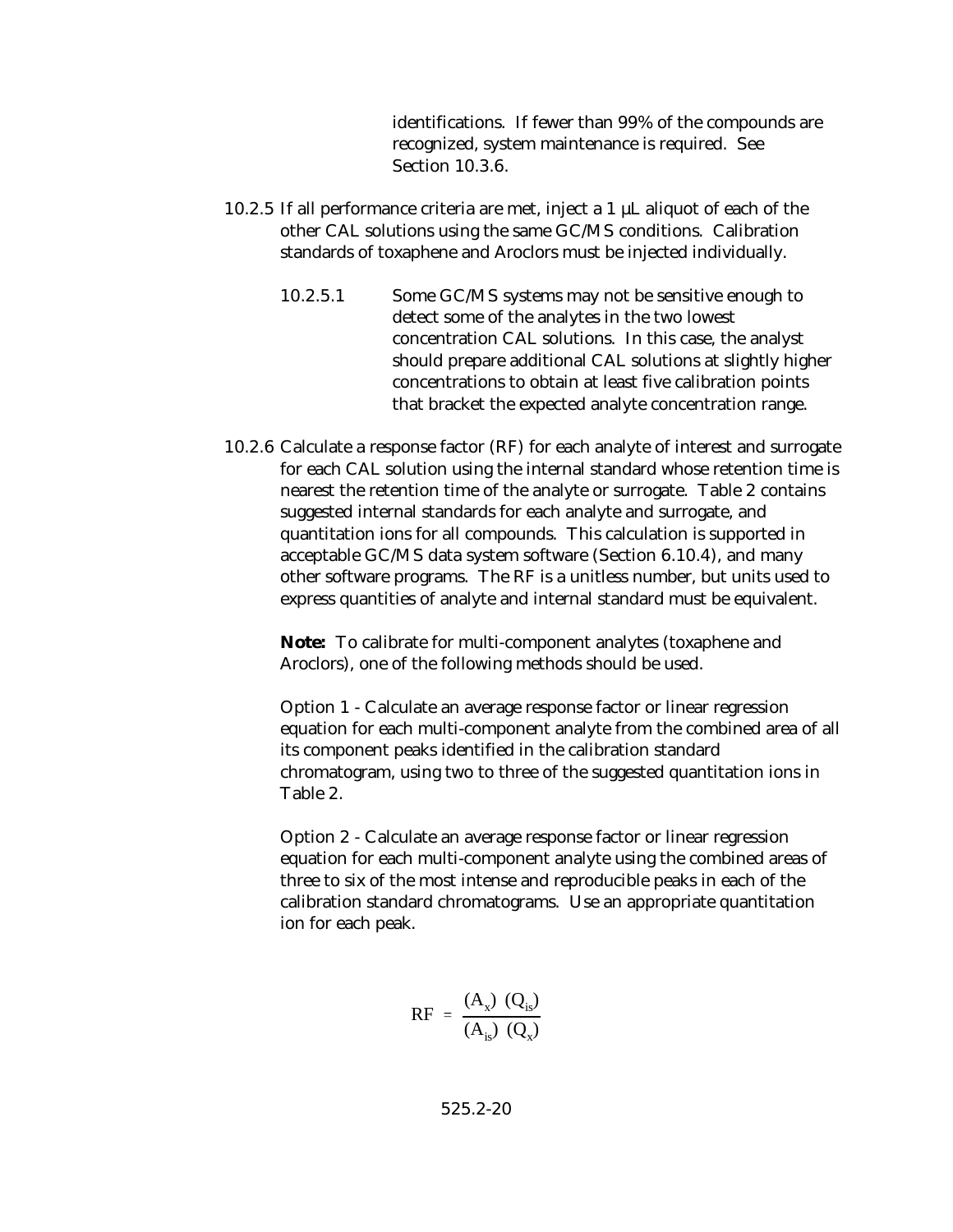- where:  $A_x$  = integrated abundance of the quantitation ion of the analyte
	- $A<sub>is</sub>$  = integrated abundance of the quantitation ion internal standard
	- $Q_x$  = quantity of analyte injected in ng or concentration units
	- $Q_{i}$  = quantity of internal standard injected in ng or concentration units.
- 10.2.6.1 For each analyte and surrogate, calculate the mean RF from the analyses of the six CAL solutions. Calculate the standard deviation (SD) and the relative standard deviation (RSD) from each mean: RSD = 100 (SD/M). If the RSD of any analyte or surrogate mean RF exceeds 30%, either analyze additional aliquots of appropriate CAL solutions to obtain an acceptable RSD of RFs over the entire concentration range, or take action to improve GC/MS performance. See Section 10.3.6.
- 10.2.7 As an alternative to calculating mean response factors, use the GC/MS data system software or other available software to generate a linear regression calibration by plotting  $\rm A_x/\rm A_{\rm is}$  vs.  $\rm Q_x$ .
- 10.3 Continuing Calibration Check -- Verify the MS tune and initial calibration at the beginning of each 12-hour work shift during which analyses are performed using the following procedure.
	- 10.3.1 Inject a 1 µL aliquot of the 5 ng/µL solution of DFTPP, endrin, and 4,4'-DDT. Acquire a mass spectrum for DFTPP that includes data for m/z 45-450. Ensure that all criteria in Section 10.2.2 are met.
	- 10.3.2 Inject a 1  $\mu$ L aliquot of a calibration solution and analyze with the same conditions used during the initial calibration. It is recommended that the concentration of calibration solution be varied, so that the calibration can be verified at more than one point.

**Note:** If the continuing calibration check standard contains the PCB congeners listed in Section 1.0, calibration verification is not required for each Aroclor. Calibration verification of toxaphene should be performed at least once each 24 hour period.

- 10.3.3 Demonstrate acceptable performance for the criteria shown in Section 10.2.4.
- 10.3.4 Determine that the absolute areas of the quantitation ions of the internal standards and surrogate(s) have not changed by more than 30% from the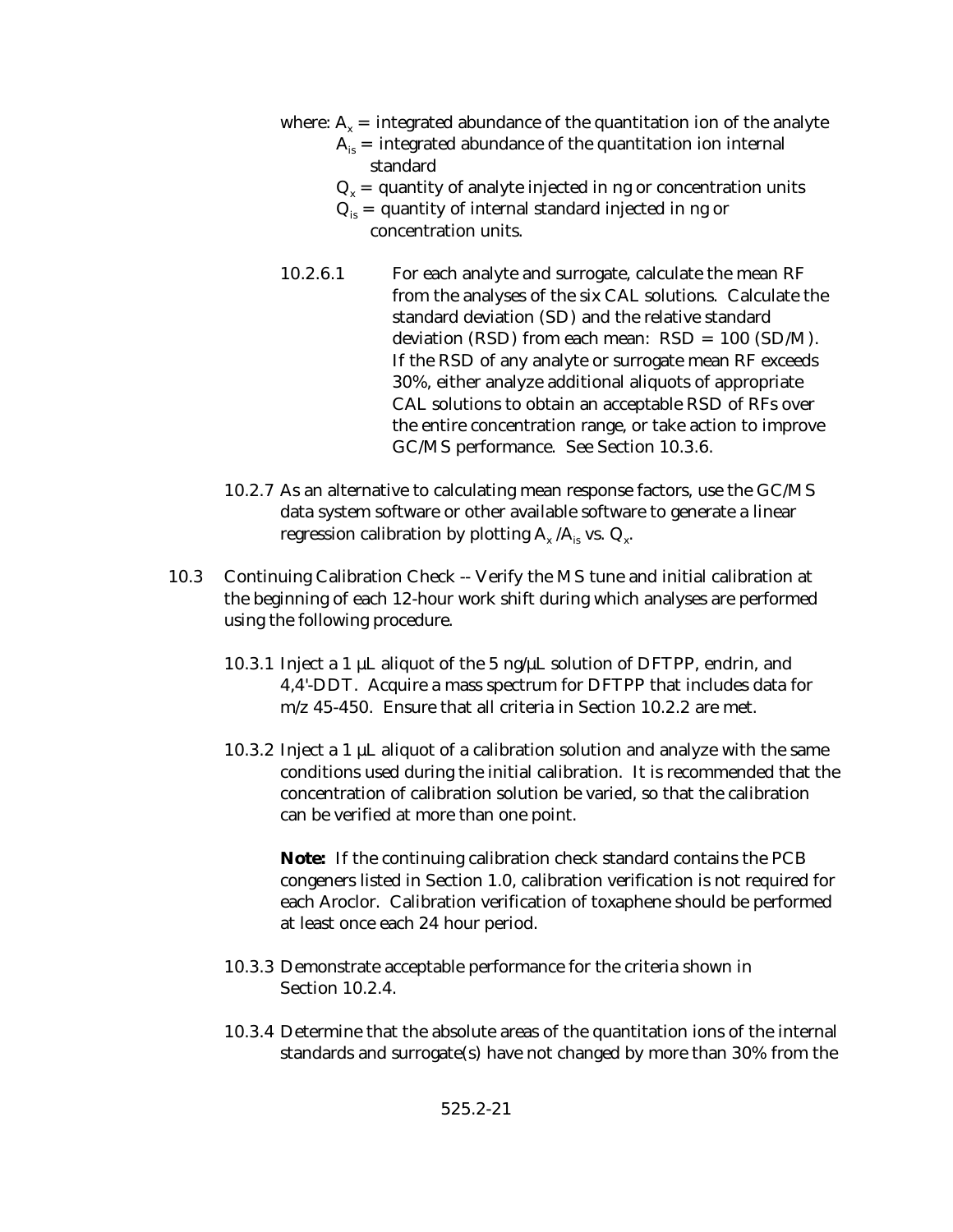areas measured in the most recent continuing calibration check, or by more than 50% from the areas measured during initial calibration. If these areas have decreased by more than these amounts, adjustments must be made to restore system sensitivity. These adjustments may require cleaning of the MS ion source, or other maintenance as indicated in Section 10.3.6, and recalibration. Control charts are useful aids in documenting system sensitivity changes.

- 10.3.5 Calculate the RF for each analyte and surrogate from the data measured in the continuing calibration check. The RF for each analyte and surrogate must be within 30% of the mean value measured in the initial calibration. Alternatively, if a linear regression is used, the calculated amount for each analyte must be  $\pm 30\%$  of the true value. If these conditions do not exist, remedial action should be taken which may require recalibration. Any field sample extracts that have been analyzed since the last acceptable calibration verification should be reanalyzed after adequate calibration has been restored.
	- 10.3.5.1 Because of the large number of compounds on the analyte list, it is possible for a few analytes of interest to be outside the continuing calibration criteria. If analytes that missed the calibration check are detected in samples, they may be quantified using a single point calibration. The single point standards should be prepared at concentrations that produce responses close  $(\pm 20\%)$  to those of the unknowns. If the same analyte misses the continuing calibration check on three consecutive work shifts, remedial action MUST be taken. If more than 10% of the analytes of interest miss the continuing calibration check on a single day, remedial action MUST be taken.
- 10.3.6 Some Possible Remedial Actions -- Major maintenance such as cleaning an ion source, cleaning quadrupole rods, replacing filament assemblies, etc. require returning to the initial calibration step.
	- 10.3.6.1 Check and adjust GC and/or MS operating conditions; check the MS resolution, and calibrate the mass scale.
	- 10.3.6.2 Clean or replace the splitless injection liner; silanize a new injection liner.
	- 10.3.6.3 Flush the GC column with solvent according to manufacturer's instructions.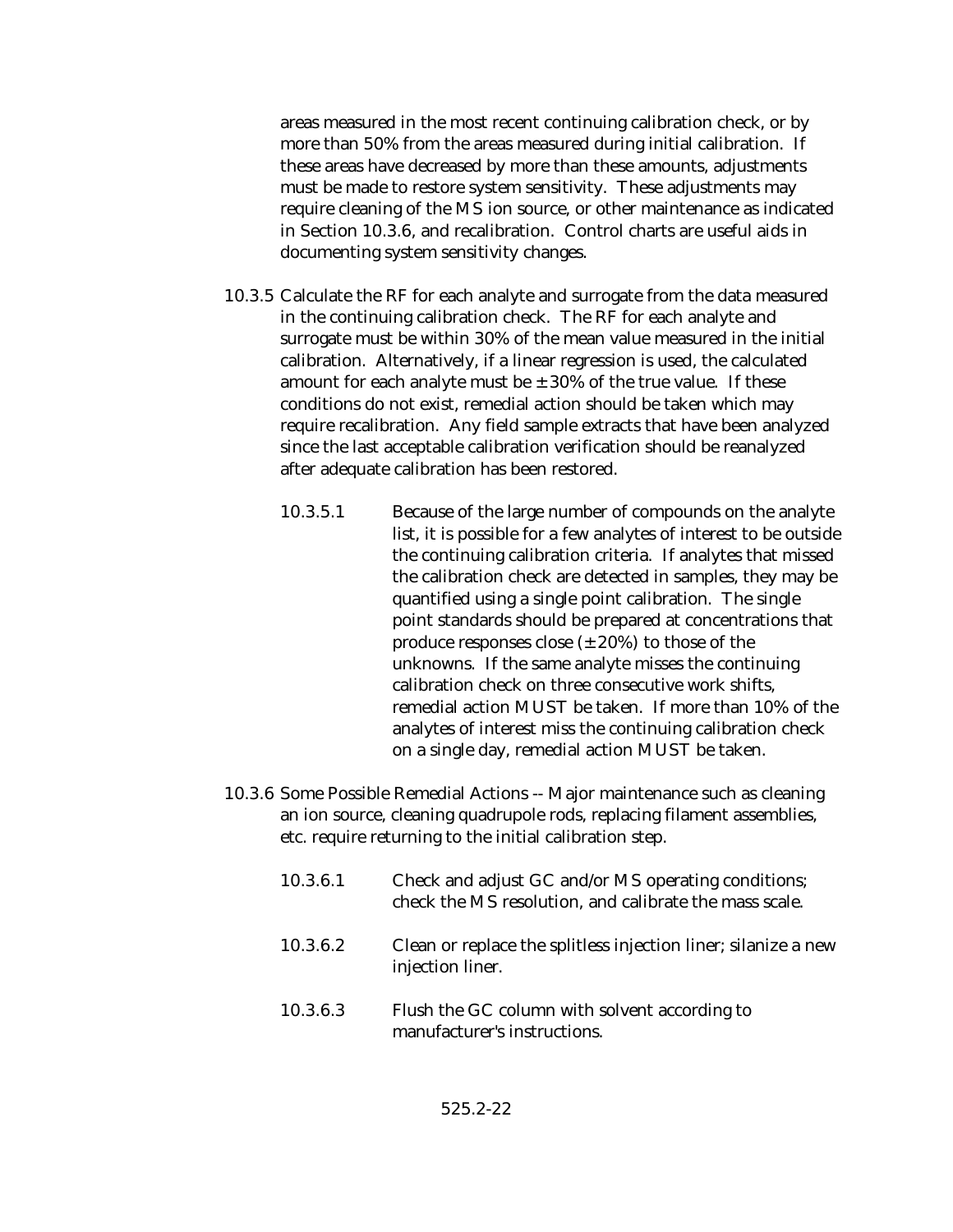| 10.3.6.4 | Break off a short portion (about 1 m) of the column from<br>the end near the injector; or replace GC column. This<br>action will cause a change in retention times. |
|----------|---------------------------------------------------------------------------------------------------------------------------------------------------------------------|
| 10.3.6.5 | Prepare fresh CAL solutions, and repeat the initial<br>calibration step.                                                                                            |
| 10.3.6.6 | Clean the MS ion source and rods (if a quadrupole).                                                                                                                 |
| 10.3.6.7 | Replace any components that allow analytes to come into<br>contact with hot metal surfaces.                                                                         |
| 10.3.6.8 | Replace the MS electron multiplier, or any other faulty<br>components.                                                                                              |

## **11.0 PROCEDURE**

- 11.1 Cartridge Extraction
	- 11.1.1 This procedure may be carried out in the manual mode or in the automated mode (Section 6.12) using a robotic or automatic sample preparation device. If an automatic system is used to prepare samples, follow the manufacturer's operating instructions, but follow this procedure. If the manual mode is used, a suggested setup of the extraction apparatus is shown in Figure 1A. The reservoir is not required, but recommended for convenient operation. Water drains from the reservoir through the LSE cartridge and into a syringe needle which is inserted through a rubber stopper into the suction flask. A slight vacuum of approximately 13 cm (5 in.) of mercury is used during all operations with the apparatus. About two hours should be required to draw a liter of water through the cartridge.
	- 11.1.2 Elute each cartridge with a 5 mL aliquot of ethyl acetate followed by a 5 mL aliquot of methylene chloride. Let the cartridge drain dry after each flush. Then elute the cartridge with a 10 mL aliquot of methanol, but DO NOT allow the methanol to elute below the top of the cartridge packing. From this point, do not allow the cartridge to go dry. Add 10 mL of reagent water to the cartridge, but before the reagent water level drops below the top edge of the packing, begin adding sample to the solvent reservoir.
	- 11.1.3 Pour the water sample into the 2 L separatory funnel with the stopcock closed, add 5 mL methanol, and mix well. If a vacuum manifold is used instead of the separatory funnel, the sample may be transferred directly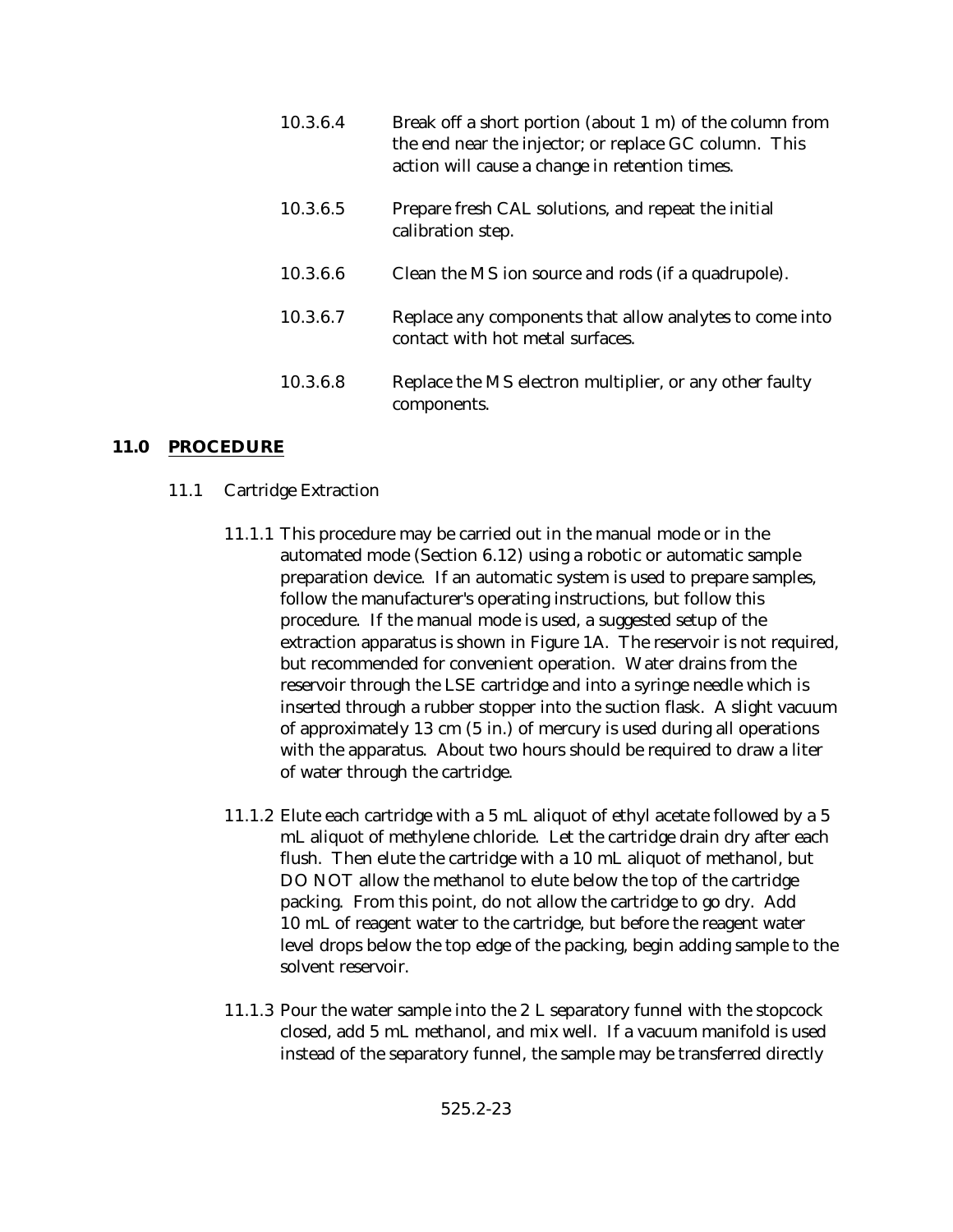to the cartridge after the methanol is added to the sample. (Residual chlorine should not be present as a reducing agent should have been added at the time of sampling. Also the pH of the sample should be about 2. If residual chlorine is present and/or the  $pH$  is  $>$  2, the sample may be invalid.) Add a 100 µL aliquot of the fortification solution (50 µg/mL) for internal standards and surrogates, and mix immediately until homogeneous. The resulting concentration of these compounds in the water should be 5  $\mu$ g/L.

- 11.1.4 Periodically transfer a portion of the sample into the solvent reservoir. The water sample will drain into the cartridge, and from the exit into the suction flask. Maintain the packing material in the cartridge immersed in water at all times. After all of the sample has passed through the LSE cartridge, draw air or nitrogen through the cartridge for 10 minutes.
- 11.1.5 Transfer the 125 mL solvent reservoir and LSE cartridge (from Figure 1A) to the elution apparatus if used (Figure 1B). The same 125 mL solvent reservoir is used for both apparatus. Rinse the inside of the 2 L separatory funnel and the sample jar with 5 mL of ethyl acetate and elute the cartridge with this rinse into the collection tube. Wash the inside of the separatory funnel and the sample jar with 5 mL methylene chloride and elute the cartridge, collecting the rinse in the same collection tube. Small amounts of residual water from the sample container and the LSE cartridge may form an immiscible layer with the eluate. Pass the eluate through the drying column (Section 6.7) which is packed with approximately 5-7 g of anhydrous sodium sulfate and collect in a second vial. Wash the sodium sulfate with at least 2 mL methylene chloride and collect in the same vial. Concentrate the extract in a warm water bath under a gentle stream of nitrogen. Do not concentrate the extract to less than 0.5 mL, as this will result in losses of analytes. Make any volume adjustments with ethyl acetate. It is recommended that an aliquot of the recovery standard be added to the concentrated extract to check the recovery of the internal standards (see Section 7.12).

#### 11.2 Disk Extraction

- 11.2.1 This procedure was developed using the standard 47 mm diameter disks. Larger disks (90 mm diameter) may be used if sample compositing is being done or special matrix problems are encountered. If larger disks are used, the washing solvent volume is 15 mL, the conditioning solvent volume is 15 mL, and the elution solvent volume is two 15 mL aliquots.
	- 11.2.1.1 Extractions using the disks may be carried out either in the manual or automatic mode (Section 6.12) using an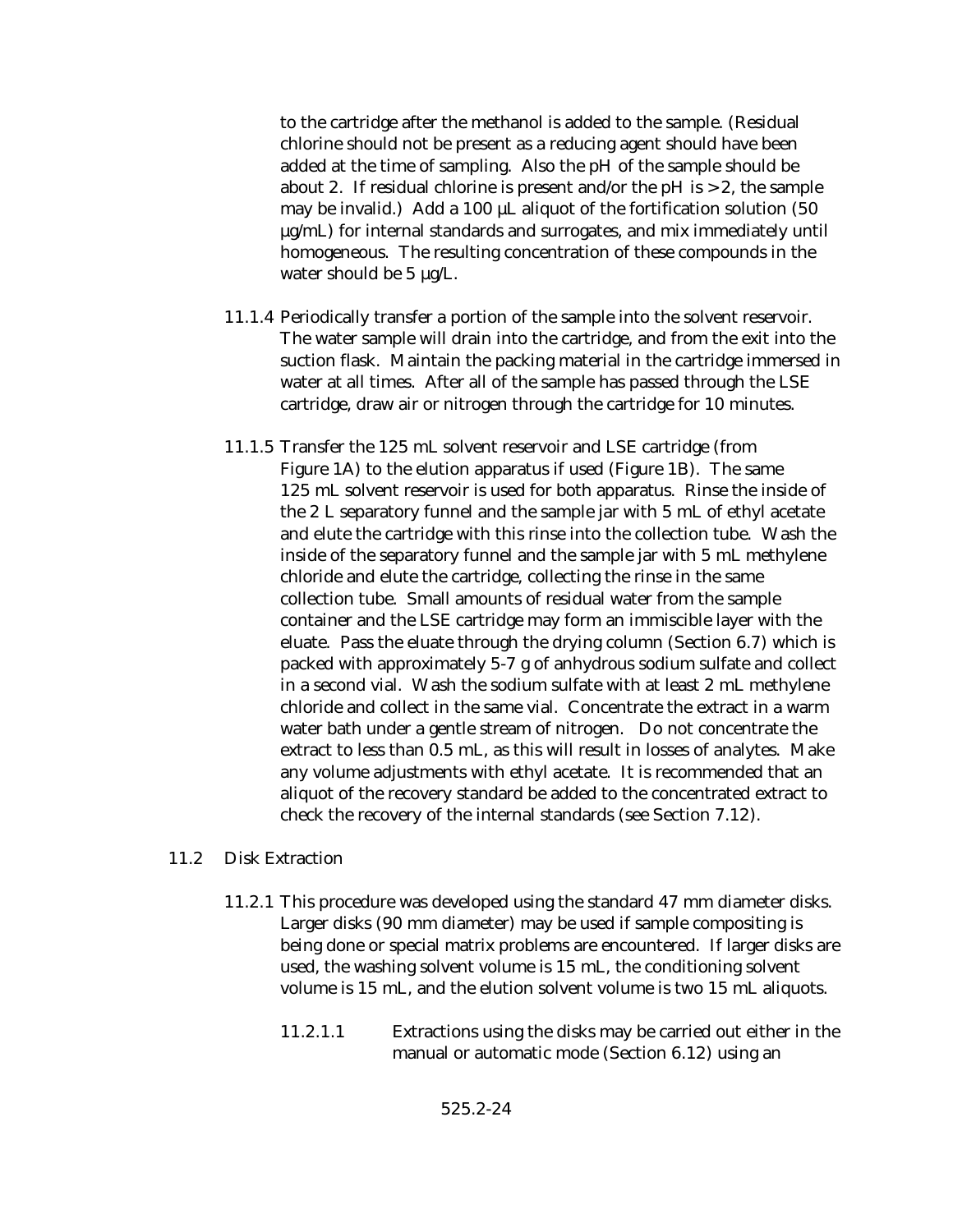automatic sample preparation device. If an automatic system is used to prepare samples, follow the manufacturer's operating instructions, but follow this procedure. Insert the disk into the filter apparatus (Figure 2) or sample preparation unit. Wash the disk with 5 mL of a 1:1 mixture of ethyl acetate (EtAc) and methylene chloride (MeCl2) by adding the solvent to the disk, drawing about half through the disk, allowing it to soak the disk for about a minute, then drawing the remaining solvent through the disk.

**Note:** Soaking the disk may not be desirable when disks other than Teflon are used. Instead, apply a constant, low vacuum in this Section and Section 11.2.1.2 to ensure adequate contact time between solvent and disk.

- 11.2.1.2 Pre-wet the disk with 5 mL methanol (MeOH) by adding the MeOH to the disk and allowing it to soak for about a minute, then drawing most of the remaining MeOH through. A layer of MeOH must be left on the surface of the disk, which should not be allowed to go dry from this point until the end of the sample extraction. THIS IS A CRITICAL STEP FOR A UNIFORM FLOW AND GOOD RECOVERY.
- 11.2.1.3 Rinse the disk with 5 mL reagent water by adding the water to the disk and drawing most through, again leaving a layer on the surface of the disk.
- 11.2.2 Add 5 mL MeOH per liter of water to the sample. Mix well. (Residual chlorine should not be present as a reducing agent should have been added at the time of sampling. Also the pH of the sample should be about 2. If residual chlorine is present and/or the  $pH$  is  $> 2$ , the sample may be invalid.)
- 11.2.3 Add 100 µL of the internal standard and surrogate compound fortification solution (50  $\mu$ g/mL) to the sample and shake or mix until the sample is homogeneous. The resulting concentration of these compounds in the water should be 5 µg/L.
- 11.2.4 Add the water sample to the reservoir and apply full vacuum to begin the extraction. Particulate-free water may pass through the disk in as little as five minutes without reducing analyte recoveries. Extract the entire sample, draining as much water from the sample container as possible. Dry the disk by maintaining vacuum for about 10 minutes.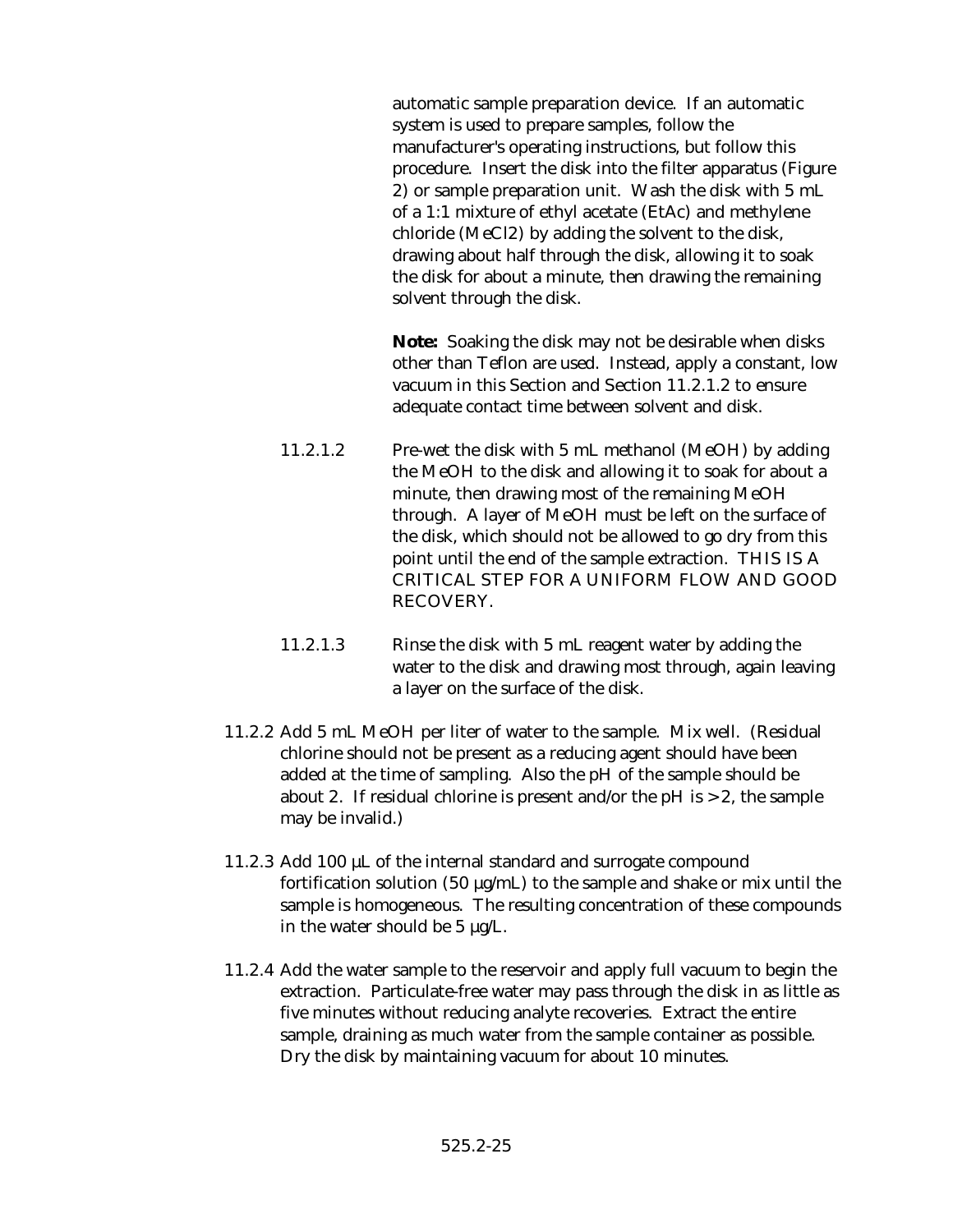- 11.2.5 Remove the filtration top, but do not disassemble the reservoir and fritted base. If a suction flask is being used, empty the water from the flask, and insert a suitable collection tube to contain the eluant. The only constraint on the sample tube is that it fit around the drip tip of the fritted base. Reassemble the apparatus.
- 11.2.6 Add 5 mL of ethyl acetate to the sample bottle, and rinse the inside walls thoroughly. Allow the solvent to settle to the bottom of the bottle, then transfer it to the disk. A disposable pipet or syringe may be used to do this, rinsing the sides of the glass filtration reservoir in the process. Draw about half of the solvent through the disk, release the vacuum, and allow the disk to soak for a minute. Draw the remaining solvent through the disk.

**Note:** Soaking the disk may not be desirable if disks other than Teflon are used. Instead, apply a constant, low vacuum in this Section and Section 11.2.7 to ensure adequate contact time between solvent and disk.

- 11.2.7 Repeat the above step (Section 11.2.6) with methylene chloride.
- 11.2.8 Using a syringe or disposable pipet, rinse the filtration reservoir with two 3 mL portions of 1:1 EtAc:MeCl2. Draw the solvent through the disk and into the collector tube. Pour the combined eluates (Section 11.2.6 through Section 11.2.8) through the drying tube (Section 6.7) containing about 5-7 g of anhydrous sodium sulfate. Rinse the drying tube and sodium sulfate with two 3 mL portions of 1:1 EtAc:MeCl2 mixture. Collect all the extract and washings in a concentrator tube.
- 11.2.9 While gently heating the extract in a water bath or a heating block, concentrate to between 0.5 mL and 1 mL under a gentle stream of nitrogen. Do not concentrate the extract to less than 0.5 mL, since this will result in losses of analytes. Make any volume adjustments with ethyl acetate. It is recommended that an aliquot of the recovery standard be added to the concentrated extract to check the recovery of the internal standards (see Section 7.12).
- 11.3 Analyze a 1 µL aliquot with the GC/MS system under the same conditions used for the initial and continuing calibrations (Section 10.2.3).
- 11.4 At the conclusion of data acquisition, use the same software that was used in the calibration procedure to tentatively identify peaks in predetermined retention time windows of interest. Use the data system software to examine the ion abundances of components of the chromatogram.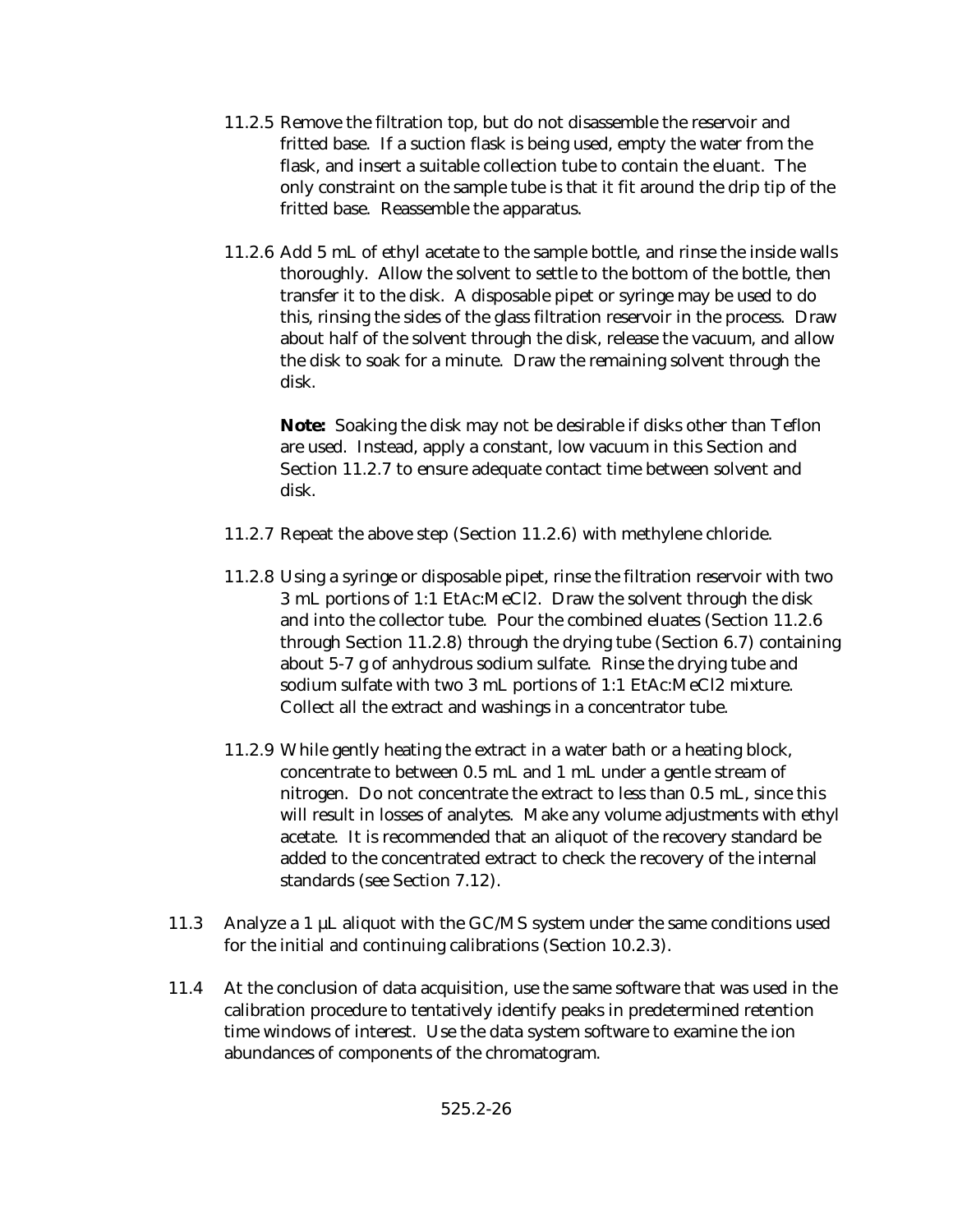- 11.5 Identification of Analytes -- Identify a sample component by comparison of its mass spectrum (after background subtraction) to a reference spectrum in the user-created data base. The GC retention time of the sample component should be within five seconds of the retention time observed for that same compound in the most recently analyzed continuing calibration check standard.
	- 11.5.1 In general, all ions that are present above 10% relative abundance in the mass spectrum of the standard should be present in the mass spectrum of the sample component and should agree within absolute 20%. For example, if an ion has a relative abundance of 30% in the standard spectrum, its abundance in the sample spectrum should be in the range of 10-50%. Some ions, particularly the molecular ion, are of special importance, and should be evaluated even if they are below 10% relative abundance.
	- 11.5.2 Identification is hampered when sample components are not resolved chromatographically and produce mass spectra containing ions contributed by more than one analyte. When GC peaks obviously represent more than one sample component (i.e., broadened peak with shoulder(s) or valley between two or more maxima), appropriate analyte spectra and background spectra can be selected by examining plots of characteristic ions for tentatively identified components. When analytes coelute (i.e., only one GC peak is apparent), the identification criteria can be met but each analyte spectrum will contain extraneous ions contributed by the coeluting compound.
	- 11.5.3 Structural isomers that produce very similar mass spectra can be explicitly identified only if they have sufficiently different GC retention times. See Section 10.2.4.1. Acceptable resolution is achieved if the height of the valley between two isomer peaks is less than 25% of the average height of the two peak heights. Otherwise, structural isomers are identified as isomeric pairs. Benzo[b] and benzo[k]fluoranthene may be measured as an isomeric pair. MGK 264 is made up of two structural isomers. These are listed separately in the data tables.
	- 11.5.4 Each multi-component analyte can be identified by the presence of its individual components in a characteristic pattern based on the relative amounts of each component present. Chromatograms of standard materials of multi-component analytes should be carefully evaluated, so that these patterns can be recognized by the analyst.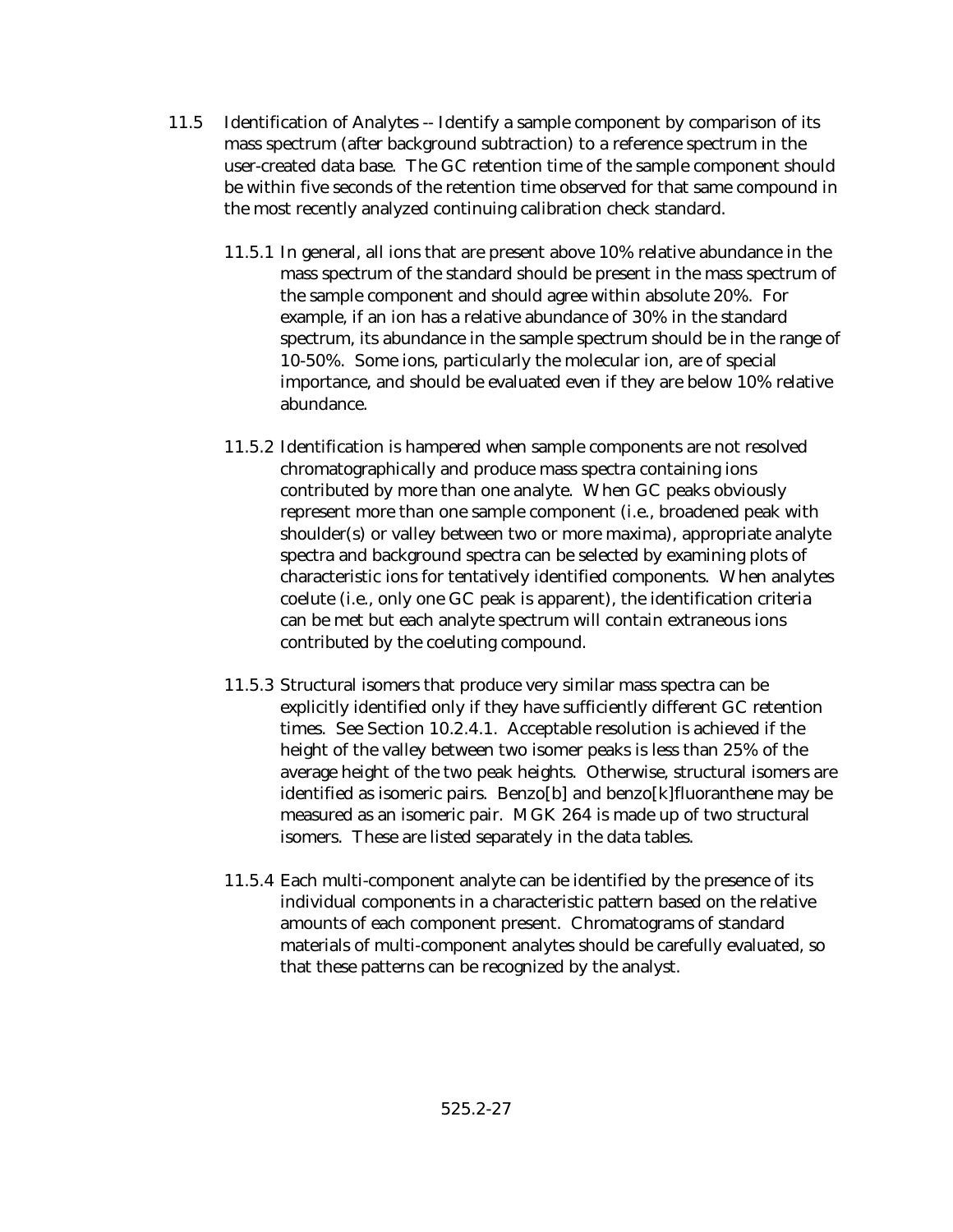# **12.0 DATA ANALYSIS AND CALCULATIONS**

- 12.1 Complete chromatographic resolution is not necessary for accurate and precise measurements of analyte concentrations if unique ions with adequate intensities are available for quantitation. In validating this method, concentrations were calculated by measuring the characteristic ions listed in Table 2. If the response of any analyte exceeds the calibration rage established in Section 10.0, dilute the extract and reanalyze.
	- 12.1.1 Calculate analyte and surrogate concentrations, using the multipoint calibration established in Section 10.0. Do not use daily calibration verification data to quantitate analytes in samples.

$$
C_{x} = \frac{(A_{x}) (Q_{is})}{(A_{is}) RF V}
$$

- where:  $C_x$  = concentration of analyte or surrogate in  $\mu$ g/L in the water sample
	- $A<sub>x</sub>$  = integrated abundance of the quantitation ion of the analyte in the sample
	- $A_{i}$  = integrated abundance of the quantitation ion of the internal standard in the sample
	- $Q_{is}$  = total quantity (in micrograms) of internal standard added to the water sample
	- $V =$  original water sample volume in liters
	- RF = mean response factor of analyte from the initial calibration. RF is a unitless value
- 12.1.2 Alternatively, use the GC/MS system software or other available proven software to compute the concentrations of the analytes and surrogates from the linear regression established in Section 10.0. Do not use daily calibration verification data to quantitate analytes in samples.
- 12.1.3 Calculations should utilize all available digits of precision, but final reported concentrations should be rounded to an appropriate number of significant figures (one digit of uncertainty). Experience indicates that three significant figures may be used for concentrations above 99 µg/L, two significant figures for concentrations between 1-99 µg/L, and one significant figure for lower concentrations.
- 12.2 To quantitate multi-component analytes (toxaphene and Aroclors), one of the following methods should be used.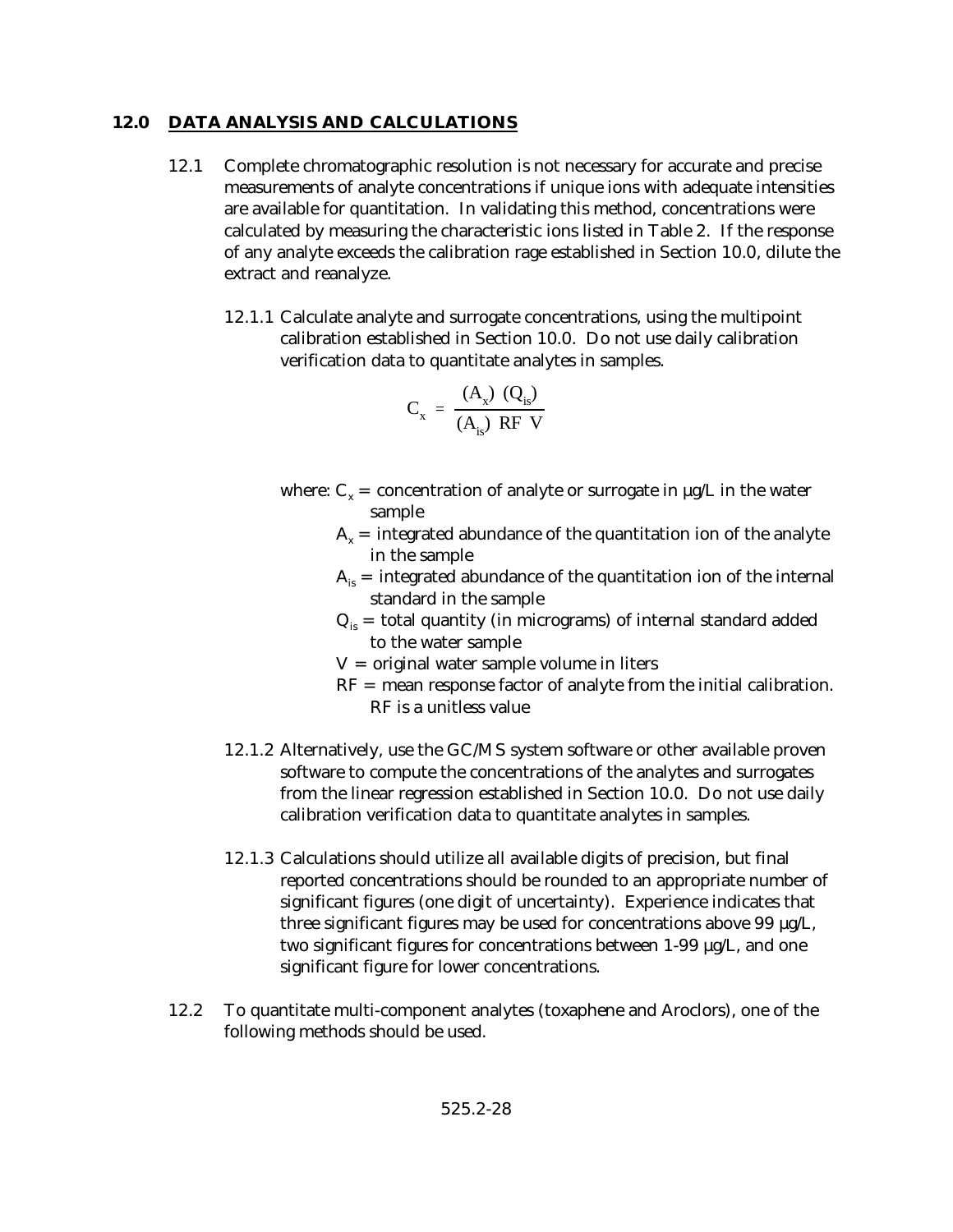Option 1 - Calculate an average RF or linear regression equation for each multicomponent analyte from the combined area of all its component peaks identified in the calibration standard chromatogram, using two to three of the suggested quantitation ions in Table 2.

Option 2 - Calculate an average response factor or linear regression equation for each multi-component analyte using the combined areas of three to six of the most intense and reproducible peaks in each of the calibration standard chromatograms.

When quantifying multi-component analytes in samples, the analyst should use caution to include only those peaks from the sample that are attributable to the multi-component analyte. Option 1 should not be used if there are significant interference peaks within the Aroclor or toxaphene pattern. Option 2 was used to generate the data in Table 6.

# **13.0 METHOD PERFORMANCE**

- 13.1 Single laboratory accuracy and precision data (Tables 3-6) for each listed analyte (except multi-component analytes) were obtained at a concentration of 0.5 µg/L and/or 5 µg/L in reagent water utilizing both the disk and the cartridge technology and two different GC/MS systems, an ion trap and a quadrupole mass spectrometer. Table 8 lists accuracy and precision data from replicate determinations of method analytes in tap water using liquid-solid cartridge extractions and the ion trap mass spectrometer. Any type of GC/MS system may be used to perform this method if it meets the requirement in Sect. 6.10 and the quality control criteria in Section 9.0. The multi-component analytes (i.e., toxaphene and Aroclors) are presented in Tables 5 and 6. The average recoveries in the tables represent six to eight replicate analyses done over a minimum of a two-day period.
	- 13.1.2 With these data, the method detection limits (MDL) in the tables were calculated using the formula:

$$
MDL = S t_{(n-1, 1-alpha = 0.99)}
$$

- where:  $t_{(n-1,1-alpha) = 0.99}$  = Student's t value for the 99% confidence level with n-1 degrees of freedom
	- $n =$  number of replicates
	- S = standard deviation of replicate analyses

13.2 Problem Compounds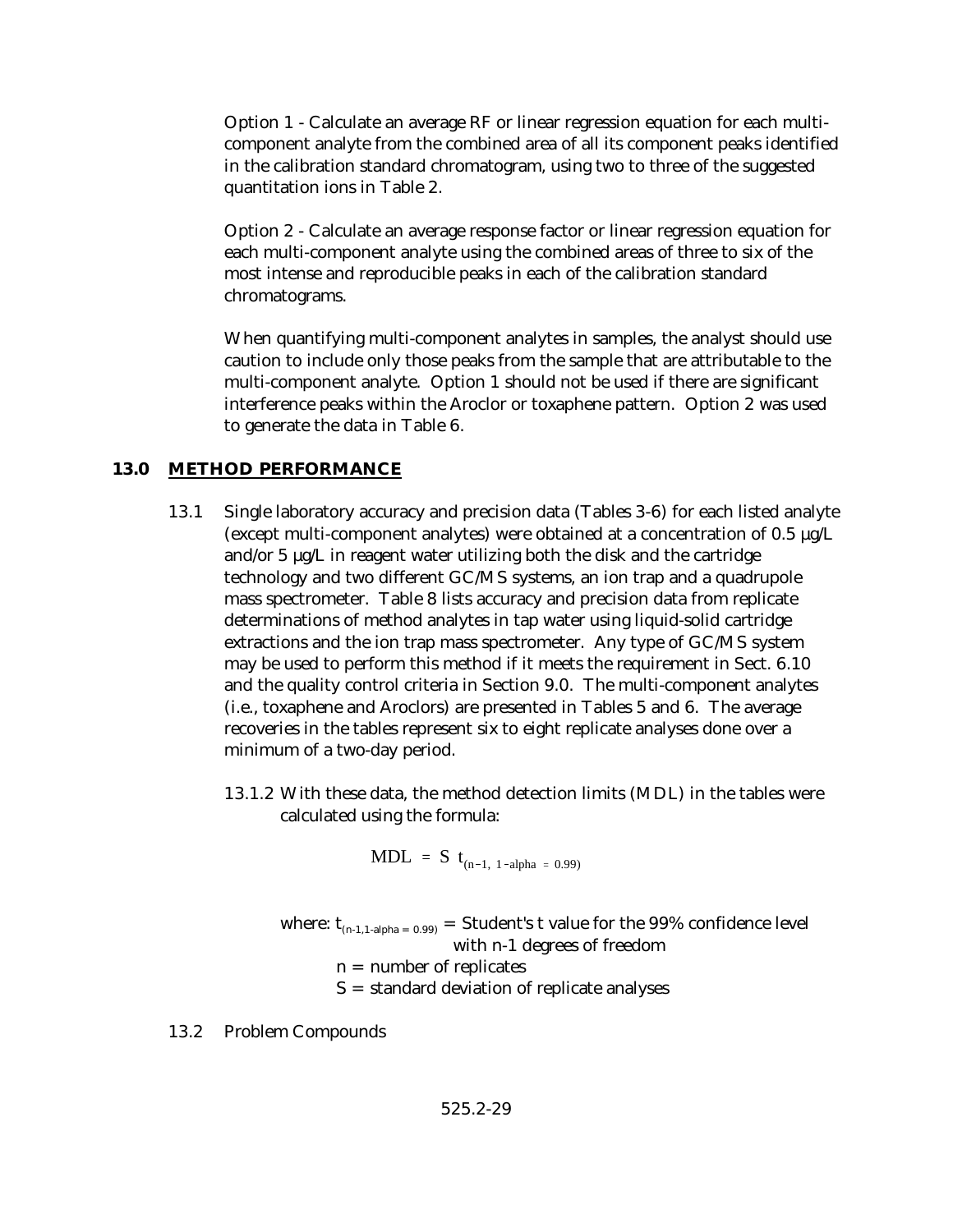- 13.2.1 Some polycyclic aromatic hydrocarbons (PAH), including the labeled PAHs used in this method as internal standards, are rapidly oxidized and/or chlorinated in water containing residual chlorine. Therefore, residual chlorine must be reduced at the time of sampling. These same types of compounds, especially anthracene, benz[a]anthracene, and benzo[a]pyrene, are susceptible to photodegradation. Therefore, care should be taken to avoid exposing standards, samples, and extracts to direct light. Low recoveries of some PAH compounds have been observed when the cartridge or disk was air dried longer than 10 minutes (Section 11.1.4 and Section 11.2.4). Drying times longer than 10 minutes should be avoided, or nitrogen may be used to dry the cartridge or disk to minimize the possible oxidation of these analytes during the drying step.
- 13.2.2 Merphos is partially converted to DEF in aqueous matrices, and also when introduced into a hot gas chromatographic injection system. The efficiency of this conversion appears to be unpredictable and not reproducible. Therefore, merphos cannot be quantified and can only be identified by the presence of DEF in the sample.
- 13.2.3 Several of the nitrogen and/or phosphorus containing pesticides listed as method analytes are difficult to chromatograph and appear as broad, asymmetrical peaks. These analytes, whose peak shapes are typically poor, are listed in Table 7. The method performance for these analytes is strongly dependent on chromatographic efficiency and performance. Poor peak shapes will affect the linearity of the calibration curves and result in poor accuracy at low concentrations. Also listed in Table 7 are data generated at a mid-concentration level for these analytes. In most cases, the data at this concentration meet the quality control criteria requirements of the method.
- 13.2.4 Phthalate esters and other background components appear in variable quantities in laboratory and field reagent blanks, and generally cannot be accurately measured at levels below about 2 µg/L. Subtraction of the concentration in the blank from the concentration in the sample at or below the 2 µg/L level is not recommended because the concentration of the background in the blank is highly variable.
- 13.2.5 Atraton and prometon are not efficiently extracted from the water at pH 2 due to what appears to be their ionization occurring in solution under acidic conditions. In order to determine these analytes accurately, a separate sample must be collected and dechlorinated with sodium sulfite, but no HCl should be added at the time of collection. At neutral pH, these two compounds are recovered from water with efficiencies greater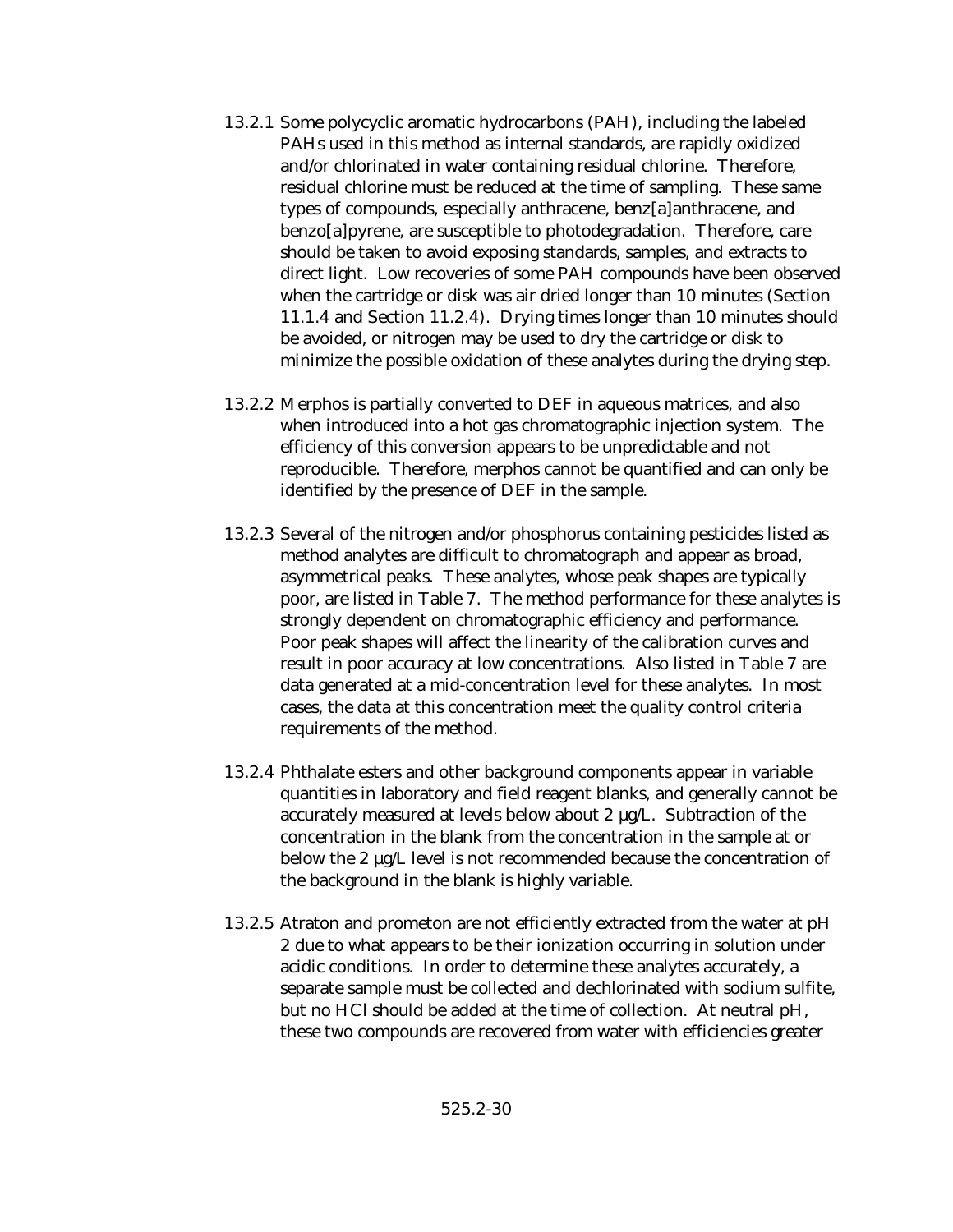than 90%. The data in Tables 3, 4, 5, 6, and 8 are from samples extracted at pH 2.

- 13.2.6 Carboxin, disulfoton, and disulfoton sulfoxide were found to be unstable in water and began to degrade almost immediately. These analytes may be identified by this method but not accurately measured.
- 13.2.7 Low recoveries of metribuzin were observed in samples fortified with relatively high concentrations of additional method analytes. In samples fortified with approximately 80 analytes at 5 µg/L each, metribuzin was recovered at about 50% efficiency. This suggests that metribuzin may break through the C-18 phase in highly contaminated samples resulting in low recoveries.
- 13.2.8 If cyanazine is to be determined, a separate sample must be collected. Cyanazine degrades in the sample when it is stored under acidic conditions or when sodium sulfite is present in the stored sample. Samples collected for cyanazine determination MUST NOT be dechlorinated or acidified when collected. They should be iced or refrigerated and analyzed within 14 days. However, these samples MUST be dechlorinated and acidified immediately prior to fortification with internal standards and surrogates, and extraction using the same quantities of acid and sodium sulfite described in Section 8.0.

# **14.0 POLLUTION PREVENTION**

- 14.1 This method utilizes liquid-solid extraction (LSE) technology to remove the analytes from water. It requires the use of very small volumes of organic solvent and very small quantities of pure analytes, thereby eliminating the potential hazards to both the analyst and the environment involved with the use of large volumes of organic solvents in conventional liquid-liquid extractions.
- 14.2 For information about pollution prevention that may be applicable to laboratory operations, consult "Less Is Better: Laboratory Chemical Management for Waste Reduction" available from the American Chemical Society's Department of Government Relations and Science Policy, 1155 16th Street N.W., Washington, D.C. 20036.

# **15.0 WASTE MANAGEMENT**

15.1 It is the laboratory's responsibility to comply with all federal, state, and local regulations governing waste management, particu-larly the hazardous waste identification rules and land disposal restrictions. The laboratory using this method has the respons-ibility to protect the air, water, and land by minimizing and controlling all releases from fume hoods and bench operations. Compliance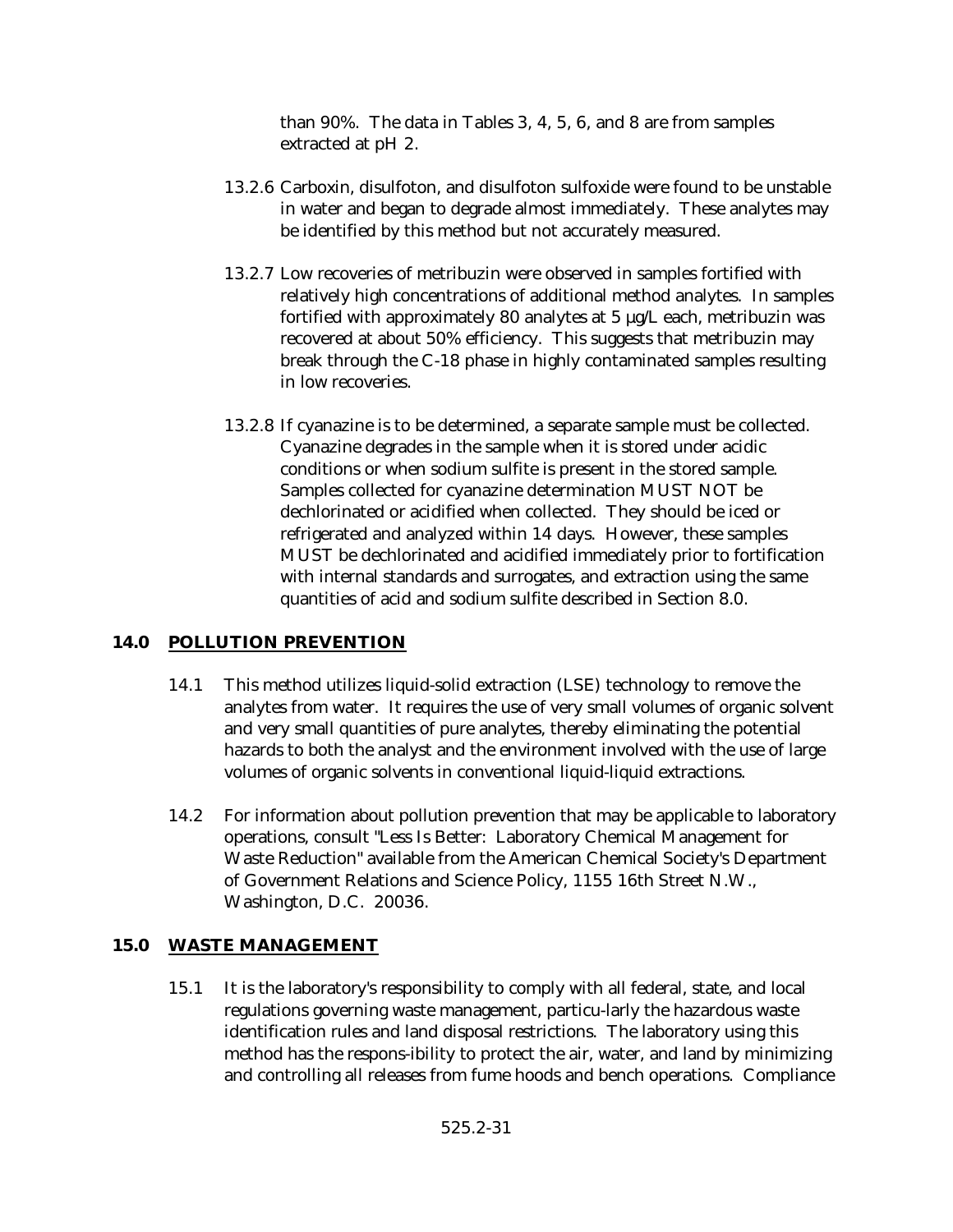is also required with any sewage discharge permits and regulations. For further information on waste management, see "The Waste Management Manual for Laboratory Personnel", also avail-able from the American Chemical Society at the address in Section 14.2.

## **16.0 REFERENCES**

- 1. Glaser, J. A., D. L. Foerst, G. D. McKee, S. A. Quave, and W. L. Budde. "Trace Analyses for Wastewaters", Environ. Sci. Technol. 1981 15, 1426-1435. or 40 CFR, Part 136, Appendix B.
- 2. "Carcinogens Working With Carcinogens", Department of Health, Education, and Welfare, Public Health Service, Center for Disease Control, National Institute for Occupational Safety and Health, Publication No. 77-206, August 1977.
- 3. "OSHA Safety and Health Standards, General Industry", (29CFR1910), Occupational Safety and Health Administration, OSHA 2206, (Revised, January 1976).
- 4. "Safety in Academic Chemistry Laboratories", American Chemical Society Publication, Committee on Chemical Safety, 3rd Edition, 1979.
- 5. Junk, G. A., M. J. Avery, J. J. Richard. "Interferences in Solid-Phase Extraction Using C-18 Bonded Porous Silica Cartridges", Anal. Chem. 1988, 60, 1347.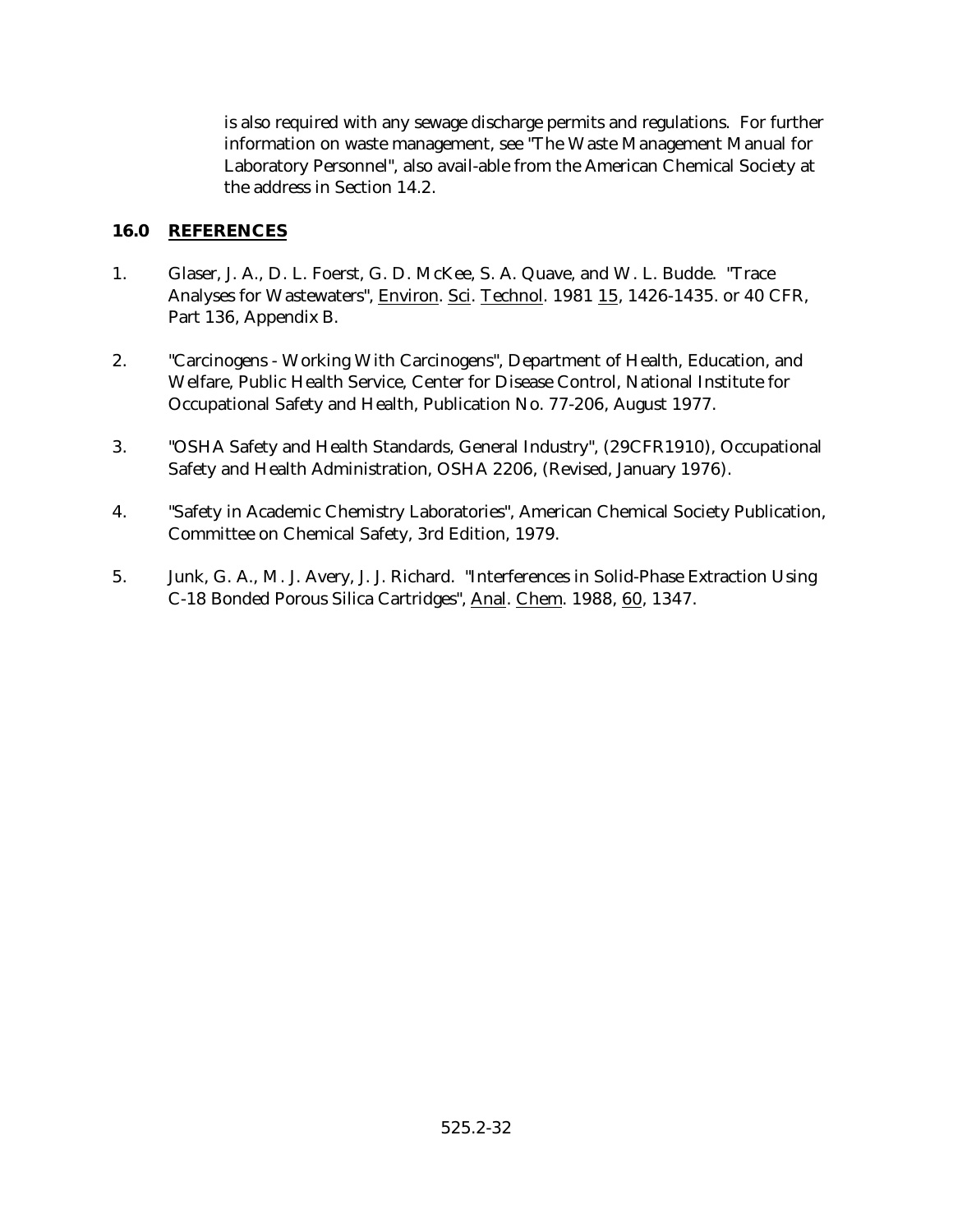#### **17.0 TABLES, DIAGRAMS, FLOWCHARTS, AND VALIDATION DATA**

| <b>Mass</b><br>(M/z) | <b>Relative Abundance</b><br><b>Criteria</b> | <b>Purpose of Checkpoint<sup>1</sup></b>                              |
|----------------------|----------------------------------------------|-----------------------------------------------------------------------|
| 51                   | 10-80% of the base peak                      | Low-mass sensitivity                                                  |
| 68                   | $<$ 2% of Mass 69                            | Low-mass resolution                                                   |
| 70                   | $<$ 2% of Mass 69                            | Low-mass resolution                                                   |
| 127                  | 10-80% of the base peak                      | Low- to mid-mass sensitivity                                          |
| 197                  | $<$ 2% of Mass 198                           | Mid-mass resolution                                                   |
| 198                  | Base peak or $>50\%$ of Mass 442             | Mid-mass resolution and sensitivity                                   |
| 199                  | 5-9% of Mass 198                             | Mid-mass resolution and isotope ratio                                 |
| 275                  | 10-60% of the base peak                      | Mid- to high-mass sensitivity                                         |
| 365                  | $>1\%$ of the base peak                      | <b>Baseline threshold</b>                                             |
| 441                  | Present and < Mass 443                       | High-mass resolution                                                  |
| 442                  |                                              | Base peak or $>50\%$ of Mass 198 High-mass resolution and sensitivity |
| 443                  | 15-24% of Mass 442                           | High-mass resolution and isotope ratio                                |

#### **TABLE 1. ION ABUNDANCE CRITERIA FOR BIS(PERFLUORO-PHENYL)PHENYL PHOSPHINE (DECAFLUOROTRIPHENYL-PHOSPHINE, DFTPP)**

<sup>1</sup>All ions are used primarily to check the mass measuring accuracy of the mass spectrometer and data system, and this is the most important part of the performance test. The three resolution checks, which include natural abundance isotope ratios, constitute the next most important part of the performance test. The correct setting of the baseline threshold, as indicated by the presence of low intensity ions, is the next most important part of the performance test. Finally, the ion abundance ranges are designed to encourage some standardization to fragmentation patterns.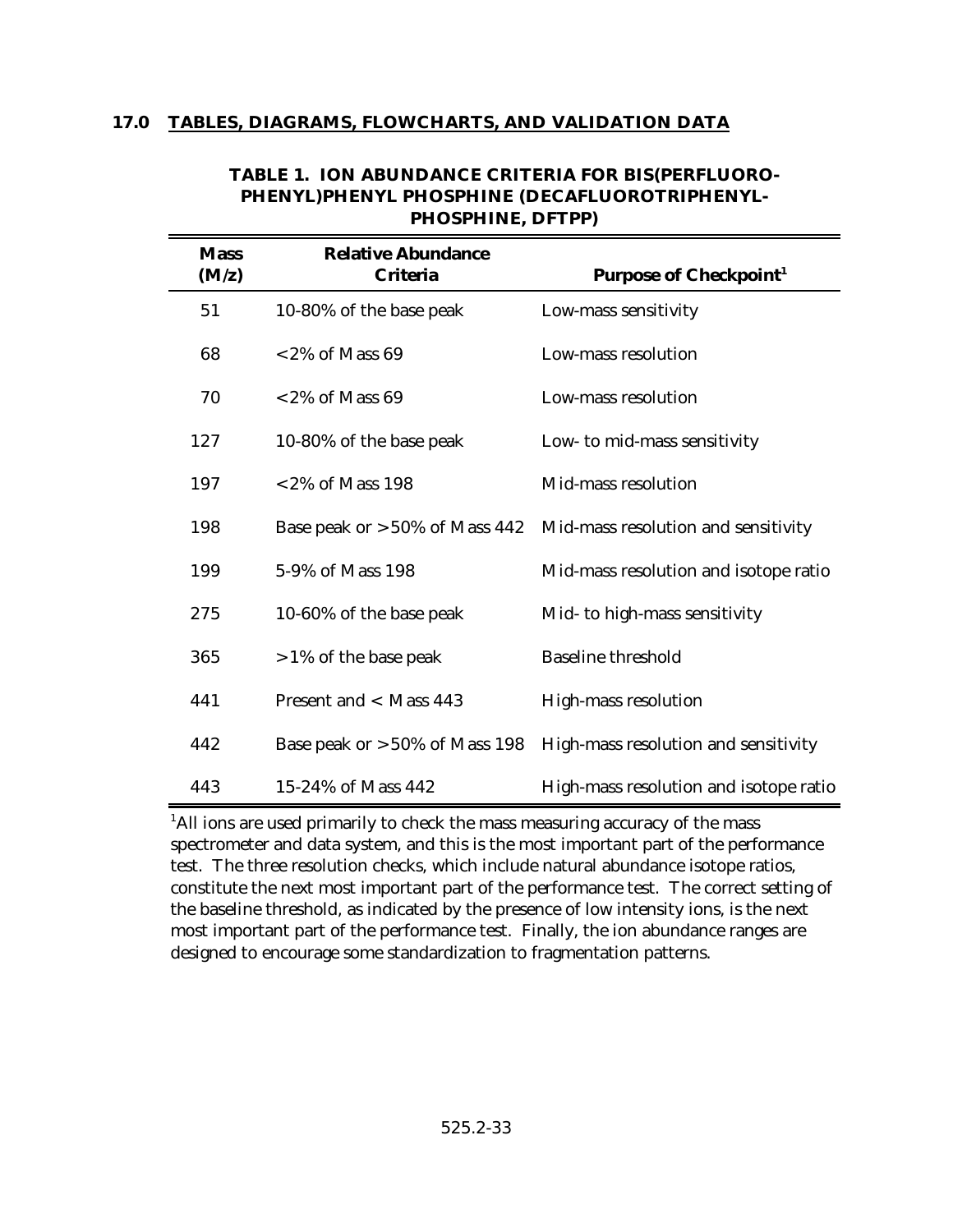|                              |       | <b>Retention</b>          |                        |                  |
|------------------------------|-------|---------------------------|------------------------|------------------|
|                              |       | Time (min:sec)            | Quantitation           | <b>IS</b>        |
| Compound                     | $A^a$ | $\mathbf{B}^{\mathrm{b}}$ | Ion                    | Reference #      |
| <b>Internal Standards</b>    |       |                           |                        |                  |
| Acenaphthene-d10<br>$(\#1)$  | 7:47  | 7:01                      | 164                    |                  |
| Chrysene-d12<br>$(+2)$       | 21:33 | 18:09                     | 240                    |                  |
| Phenanthrene-d10<br>(43)     | 11:37 | 10:13                     | 188                    |                  |
| <b>Surrogates</b>            |       |                           |                        |                  |
| 1,3-Dimethyl-2-Nitrobenzene  | 5:16  | 4:33                      | 134                    | $\mathbf{1}$     |
| Perylene-d12                 | 26:60 | 21:31                     | 264                    | $\boldsymbol{3}$ |
| Triphenylphosphate           | 20:25 | 17:25                     | 326/325                | 3                |
| <b>Target Analytes</b>       |       |                           |                        |                  |
| Acenaphthylene               | 7:30  | 6:46                      | 152                    | $\mathbf{1}$     |
| Alachlor                     | 12:59 | 11:24                     | 160                    | $\boldsymbol{2}$ |
| Aldrin                       | 14:24 | 12:31                     | 66                     | $\boldsymbol{2}$ |
| Ametryn                      | 13:11 | 11:35                     | 227/170                | $\boldsymbol{2}$ |
| Anthracene                   | 11:50 | 10:24                     | 178                    | $\boldsymbol{2}$ |
| Aroclor 1016                 |       | 7:30-14:00                | 152/256/292            | $\boldsymbol{2}$ |
| Aroclor 1221                 |       |                           | 6:38-11:25 152/222/256 | $\boldsymbol{2}$ |
| Aroclor 1232                 |       |                           | 6:38-13:54 152/256/292 | $\boldsymbol{2}$ |
| Aroclor 1242                 |       |                           | 6:38-15:00 152/256/292 | $\boldsymbol{2}$ |
| Aroclor 1248                 |       |                           | 8:47-15:00 152/256/292 | $\boldsymbol{2}$ |
| Aroclor 1254                 |       | $11:00-$                  | 220/326/360            | $\boldsymbol{2}$ |
|                              |       | 18:00                     |                        |                  |
| Aroclor 1260                 |       | $13:10-$                  | 326/360/394            | $\boldsymbol{2}$ |
|                              |       | 21:00                     |                        |                  |
| Atraton                      | 10:31 | 9:25                      | 196/169                | $\mathbf{1}$     |
| Atrazine                     | 10:49 | 9:38                      | 200/215                | 1/2              |
| Benz[a]anthracene            | 21:31 | 18:08                     | 228                    | 3                |
| Benzo [b] fluoranthene       | 25:33 | 20:44                     | 252                    | 3                |
| Benzo[k]fluoranthene         | 25:45 | 20:48                     | 252                    | 3                |
| Benzo[g,h,i]perylene         | 31:16 | 24:18                     | 276                    | $\boldsymbol{3}$ |
| Benzo[a]pyrene               | 25:24 | 21:25                     | 252                    | 3                |
| <b>Bromacil</b>              | 13:46 | 12:03                     | 205                    | $\boldsymbol{2}$ |
| <b>Butachlor</b>             | 16:25 | 14:16                     | 176/160                | $\boldsymbol{2}$ |
| <b>Butylate</b>              | 6:60  | 6:23                      | 57/146                 | $\mathbf{1}$     |
| Butylbenzylphthalate         | 19:39 | 16:53                     | 149                    | 2/3              |
| Carboxin                     | 17:37 | 15:13                     | 143                    | $\boldsymbol{2}$ |
| Chlordane, (alpha-Chlordane) | 16:43 | 14:28                     | 375/373                | 2/3              |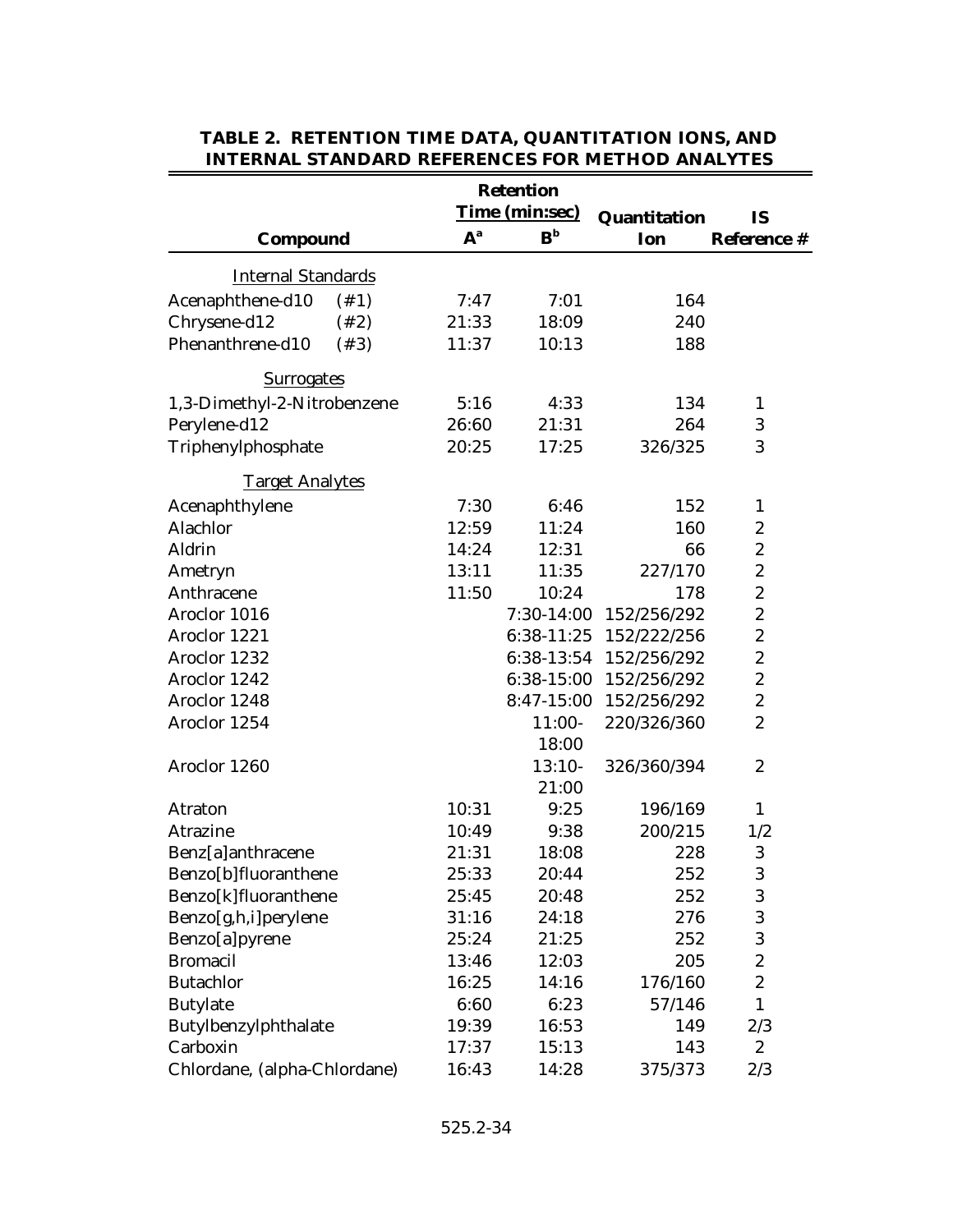|                              |       | <b>Retention</b>          |              |                  |
|------------------------------|-------|---------------------------|--------------|------------------|
|                              |       | <b>Time (min:sec)</b>     | Quantitation | <b>IS</b>        |
| Compound                     | $A^a$ | $\mathbf{B}_{\mathbf{p}}$ | Ion          | Reference #      |
| Chlordane, (gamma-Chlordane) | 16:19 | 14:05                     | 373          | 2/3              |
| Chlordane, (trans-Nonachlor) | 16:47 | 14:30                     | 409          | 2/3              |
| Chlorneb                     | 7:47  | 7:05                      | 191          | $\mathbf{1}$     |
| Chlorobenzilate              | 18:22 | 15:52                     | 139          | $\boldsymbol{2}$ |
| 2-Chlorobiphenyl             | 7:53  | 7:08                      | 188          | $\mathbf{1}$     |
| Chlorpropham                 | 9:33  | 8:36                      | 127          | $\mathbf{1}$     |
| Chlorpyrifos                 | 14:10 | 12:23                     | 197/97       | $\boldsymbol{2}$ |
| Chlorothalonil               | 11:38 | 10:15                     | 266          | $\boldsymbol{2}$ |
| Chrysene                     | 21:39 | 18:13                     | 228          | 3                |
| Cyanazine                    | 14:14 | 12:28                     | 225/68       | $\boldsymbol{2}$ |
| Cycloate                     | 9:23  | 8:26                      | 83/154       | $\mathbf{1}$     |
| <b>DCPA</b>                  | 14:20 | 12:30                     | 301          | $\boldsymbol{2}$ |
| $4,4'$ -DDD                  | 18:40 | 16:05                     | 235/165      | $\boldsymbol{2}$ |
| $4,4'$ -DDE                  | 17:20 | 14:59                     | 246          | $\boldsymbol{2}$ |
| $4,4'$ -DDT                  | 19:52 | 17:00                     | 235/165      | $\boldsymbol{2}$ |
| <b>DEF</b>                   | 17:24 | 15:05                     | 57/169       | $\overline{c}$   |
| Diazinon                     | 11:19 | 10:05                     | 137/179      | $\boldsymbol{2}$ |
| Dibenz[a,h]anthracene        | 30:32 | 23:47                     | 278          | 3                |
| Di-n-Butylphthalate          | 13:49 | 12:07                     | 149          | $\overline{c}$   |
| 2,3-Dichlorobiphenyl         | 10:20 | 9:12                      | 222/152      | $\mathbf{1}$     |
| <b>Dichlorvos</b>            | 5:31  | 4:52                      | 109          | $\mathbf{1}$     |
| Dieldrin                     | 17:35 | 15:09                     | 79           | $\overline{c}$   |
| Di(2-Ethylhexyl) adipate     | 20:11 | 17:19                     | 129          | 2/3              |
| Di(2-Ethylhexyl)phthalate    | 22:11 | 18:39                     | 149          | 2/3              |
| Diethylphthalate             | 8:68  | 7:53                      | 149          | $\mathbf{1}$     |
| Dimethylphthalate            | 7:13  | 6:34                      | 163          | $\mathbf{1}$     |
| 2,4-Dinitrotoluene           | 8:08  | 7:22                      | 165          | $\mathbf{1}$     |
| 2,6-Dinitrotoluene           | 7:19  | 6:40                      | 165          | $\mathbf{1}$     |
| Diphenamid                   | 14:52 | 12:58                     | 72/167       | $\boldsymbol{2}$ |
| Disulfoton                   | 11:43 | 10:22                     | 88           | 2                |
| <b>Disulfoton Sulfone</b>    | 16:28 | 14:17                     | 213/153      | 2                |
| <b>Disulfoton Sulfoxide</b>  | 6:09  | 5:31                      | 97           | $\mathbf{1}$     |
| Endosulfan I                 | 16:44 | 14:26                     | 195          | $\boldsymbol{2}$ |
| Endosulfan II                | 18:35 | 15:59                     | 195          | $\boldsymbol{2}$ |
| <b>Endosulfan Sulfate</b>    | 19:47 | 16:54                     | 272          | $\boldsymbol{2}$ |
| Endrin                       | 18:15 | 15:42                     | 67/81        | $\boldsymbol{2}$ |
| Endrin Aldehyde              | 19:02 | 16:20                     | 67           | $\boldsymbol{2}$ |
| <b>EPTC</b>                  | 6:23  | 5:46                      | 128          | $\mathbf{1}$     |
| Ethoprop                     | 9:19  | 8:23                      | 158          | 1                |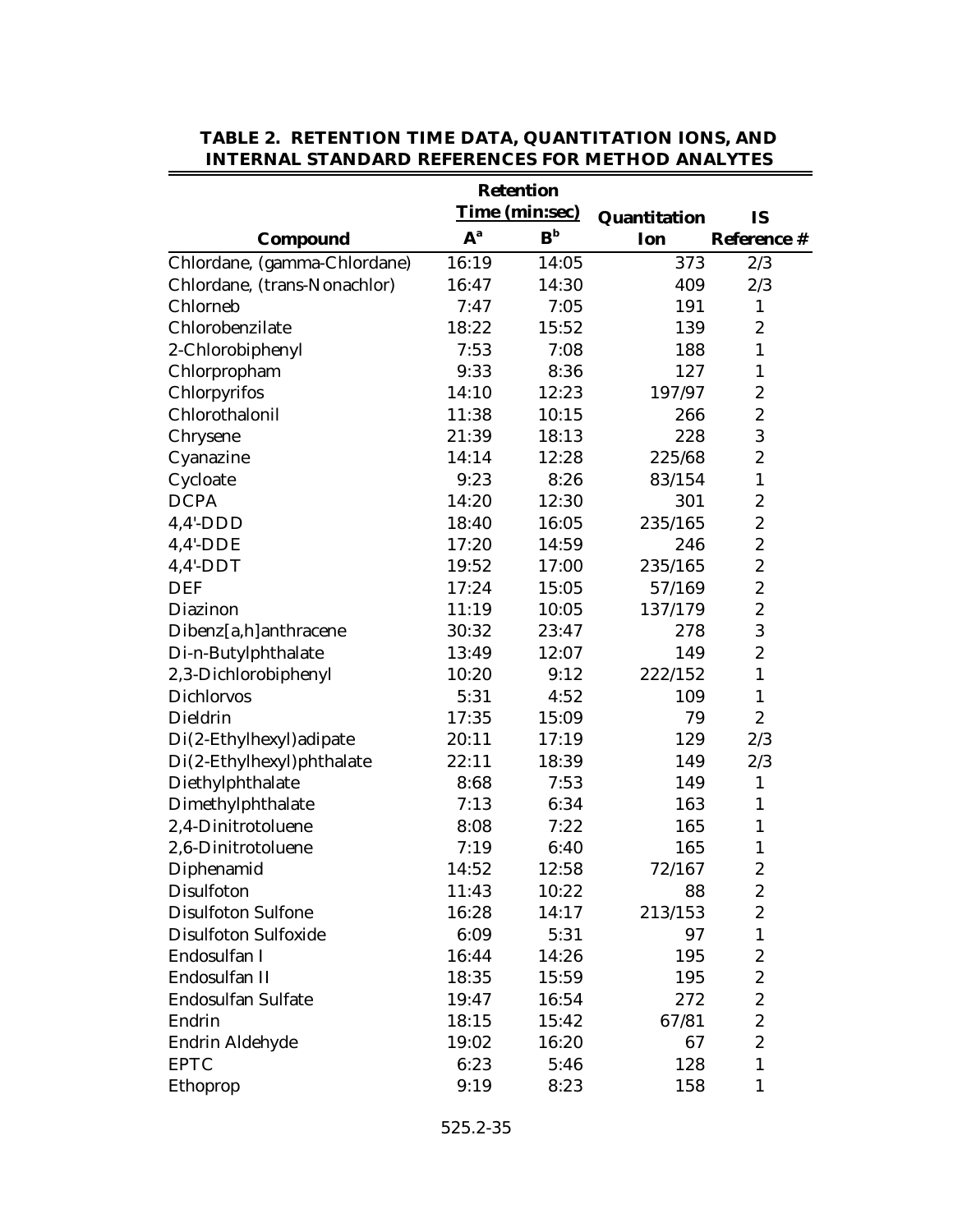|                                            |       | <b>Retention</b>          |              |                    |
|--------------------------------------------|-------|---------------------------|--------------|--------------------|
|                                            |       | Time (min:sec)            | Quantitation | <b>IS</b>          |
| Compound                                   | $A^a$ | $\mathbf{B}_{\mathbf{p}}$ | Ion          | <b>Reference #</b> |
| Etridiazole                                | 7:14  | 6:37                      | 211/183      | 1                  |
| Fenamiphos                                 | 16:48 | 14:34                     | 303/154      | $\boldsymbol{2}$   |
| Fenarimol                                  | 23:26 | 19:24                     | 139          | 3                  |
| Fluorene                                   | 8:59  | 8:03                      | 166          | 1                  |
| Fluridone                                  | 26:51 | 21:26                     | 328          | 3                  |
| HCH, alpha                                 | 10:19 | 9:10                      | 181          | $\mathbf{1}$       |
| HCH, beta                                  | 10:57 | 9:41                      | 181          | $\boldsymbol{2}$   |
| HCH, delta                                 | 11:57 | 10:32                     | 181          | $\boldsymbol{2}$   |
| HCH, gamma (Lindane)                       | 11:13 | 9:54                      | 181          | $\boldsymbol{2}$   |
| Heptachlor                                 | 13:19 | 11:37                     | 100          | $\boldsymbol{2}$   |
| Heptachlor epoxide                         | 15:34 | 13:29                     | 81           | $\boldsymbol{2}$   |
| 2,2',3,3',4,4',6-Heptachlorobiphen         | 21:23 | 18:04                     | 394/396      | 3                  |
| yl                                         |       |                           |              |                    |
| Hexachlorobenzene                          | 10:27 | 9:15                      | 284          | 1                  |
| 2,2',4,4',5,6'-Hexachlorobiphenyl          | 17:32 | 15:09                     | 360          | $\boldsymbol{2}$   |
| Hexachlorocyclopentadiene                  | 5:16  | 5:38                      | 237          | $\mathbf{1}$       |
| Hexazinone                                 | 20:00 | 17:06                     | 171          | $\boldsymbol{2}$   |
| Indeno[1,2,3-cd]pyrene                     | 30:26 | 23:43                     | 276          | 3                  |
| Isophorone                                 | 4:54  | 4:10                      | 82           | $\mathbf{1}$       |
| <b>Merphos</b>                             | 15:38 | 13:35                     | 209/153      | $\boldsymbol{2}$   |
| Methoxychlor                               | 21:36 | 18:14                     | 227          | 3                  |
| <b>Methyl Paraoxon</b>                     | 11:57 | 10:22                     | 109          | $\boldsymbol{2}$   |
| Metolachlor                                | 14:07 | 12:20                     | 162          | $\boldsymbol{2}$   |
| Metribuzin                                 | 12:46 | 11:13                     | 198          | $\boldsymbol{2}$   |
| Mevinphos                                  | 5:54  | 6:19                      | 127          | $\mathbf{1}$       |
| MGK 264 - Isomer a                         | 15:18 | 13:00                     | 164/66       | $\boldsymbol{2}$   |
| MGK 264 - Isomer b                         | 14:55 | 13:19                     | 164          | $\boldsymbol{2}$   |
| Molinate                                   | 8:19  | 7:30                      | 126          | $\mathbf{1}$       |
| Napropamide                                | 16:53 | 14:37                     | 72           | $\boldsymbol{2}$   |
| Norflurazon                                | 19:31 | 16:46                     | 145          | $\boldsymbol{2}$   |
| 2,2',3,3',4,5',6,6'-Octachlorobiphen 21:33 |       | 18:11                     | 430/428      | 3                  |
| yl                                         |       |                           |              |                    |
| Pebulate                                   | 7:18  | 6:40                      | 128          | $\mathbf{1}$       |
| 2,2',3',4,6-Pentachlorobiphenyl            | 15:37 | 13:33                     | 326          | $\boldsymbol{2}$   |
| Pentachlorophenol                          | 11:01 | 9:45                      | 266          | $\boldsymbol{2}$   |
| Permethrin, cis                            | 24:25 | 20:01                     | 183          | 3                  |
| Permethrin, trans                          | 24:39 | 20:10                     | 183          | 3                  |
| Phenanthrene                               | 11:41 | 10:16                     | 178          | $\boldsymbol{2}$   |
| Prometon                                   | 10:39 | 9:32                      | 225/168      | $\overline{c}$     |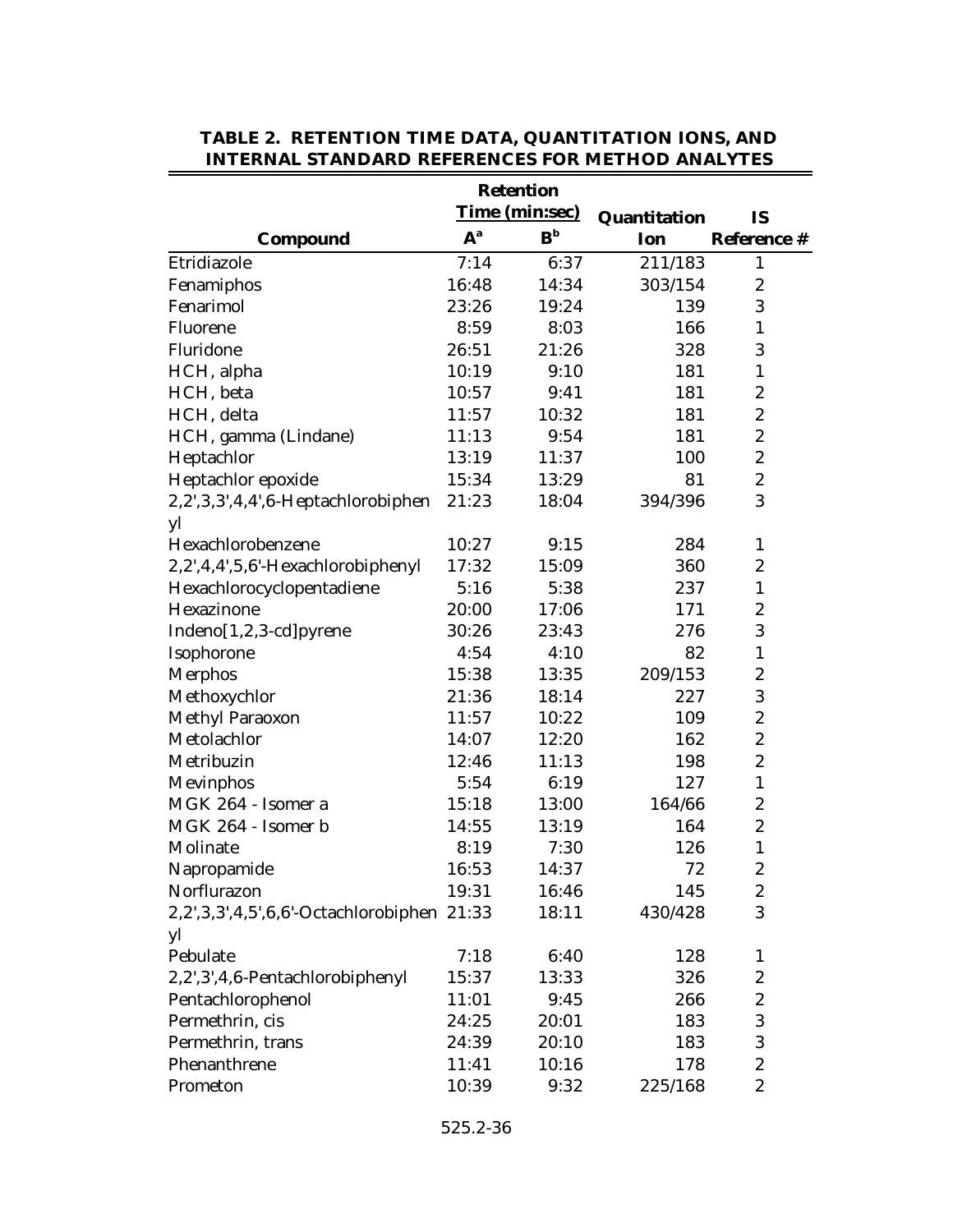|                               |       | <b>Retention</b>      |              |                  |
|-------------------------------|-------|-----------------------|--------------|------------------|
|                               |       | <b>Time (min:sec)</b> | Quantitation | <b>IS</b>        |
| Compound                      | $A^a$ | ${\bf B}^{\rm b}$     | Ion          | Reference #      |
| Prometryn                     | 13:15 | 11:39                 | 241/184      | $\overline{2}$   |
| Pronamide                     | 11:19 | 10:02                 | 173          | $\boldsymbol{2}$ |
| Propachlor                    | 9:00  | 8:07                  | 120          | $\mathbf{1}$     |
| Propazine                     | 10:54 | 9:43                  | 214/172      | $\boldsymbol{2}$ |
| Pyrene                        | 16:41 | 14:24                 | 202          | $\boldsymbol{2}$ |
| Simazine                      | 10:41 | 9:33                  | 201/186      | $\boldsymbol{2}$ |
| Simetryn                      | 13:04 | 11:29                 | 213          | $\boldsymbol{2}$ |
| <b>Stirofos</b>               | 16:20 | 14:11                 | 109          | $\boldsymbol{2}$ |
| Tebuthiuron                   | 8:00  | 7:16                  | 156          | 1                |
| Terbacil                      | 11:44 | 10:24                 | 161          | $\boldsymbol{2}$ |
| <b>Terbufos</b>               | 11:14 | 9:58                  | 57           | $\boldsymbol{2}$ |
| Terbutryn                     | 13:39 | 11:58                 | 226/185      | $\boldsymbol{2}$ |
| 2,2',4,4'-Tetrachlorobiphenyl | 14:02 | 12:14                 | 292          | $\boldsymbol{2}$ |
| Toxaphene                     |       | 13:00-                | 159          | $\mathbf{2}$     |
|                               |       | 21:00                 |              |                  |
| Triademefon                   | 14:30 | 12:40                 | 57           | $\boldsymbol{2}$ |
| 2,4,5-Trichlorobiphenyl       | 12:44 | 10:53                 | 256          | 2                |
| Tricyclazole                  | 17:15 | 14:51                 | 189          | 2                |
| Trifluralin                   | 9:31  | 8:37                  | 306          | $\mathbf{1}$     |
| Vernolate                     | 7:10  | 6:32                  | 128          | 1                |

<sup>a</sup>Single-ramp linear temperature program conditions (Section 10.2.3.2).  $b$ Multi-ramp linear temperature program conditions (Section 10.2.3.1).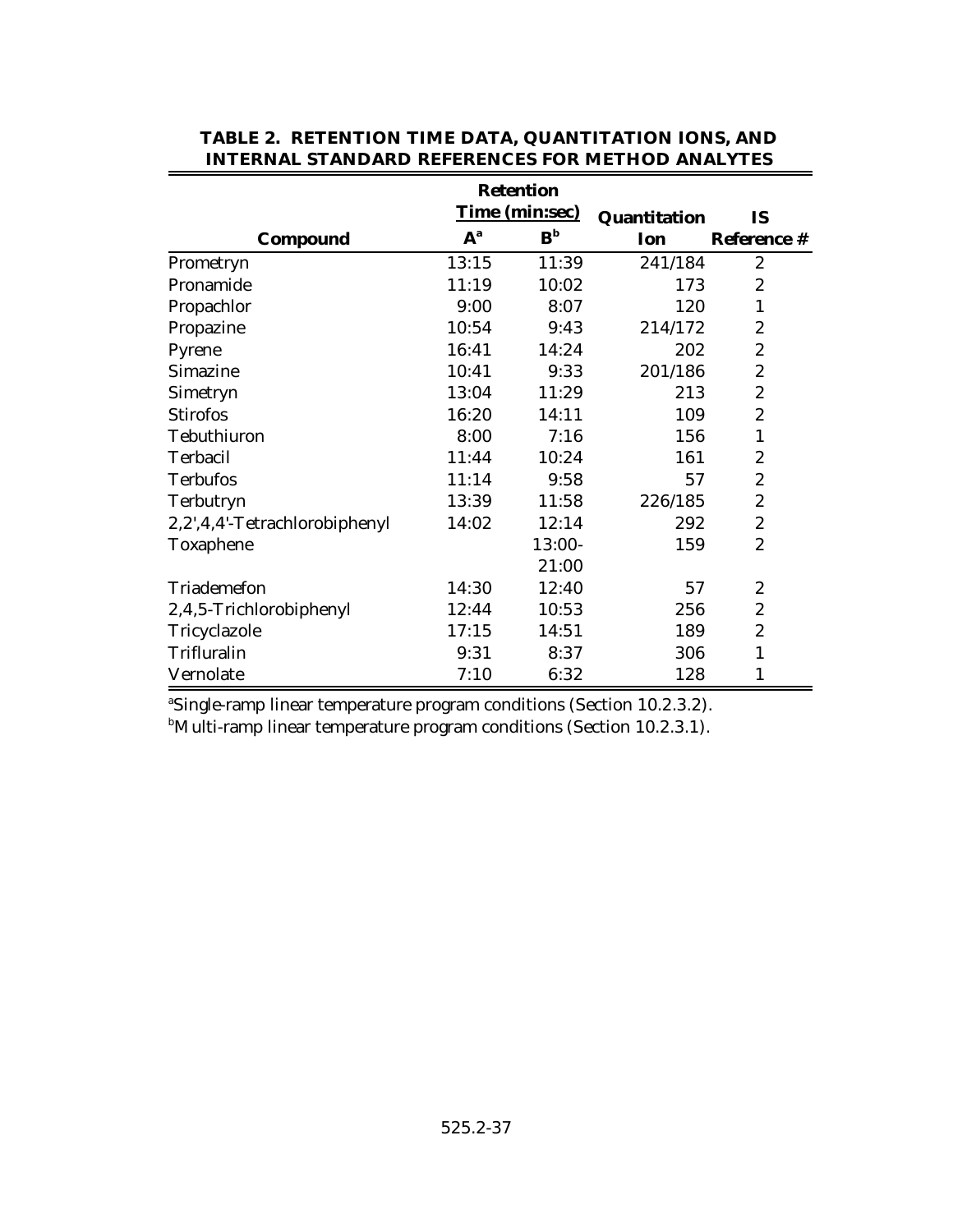|                             | <b>True</b><br>Conc. | <b>Mean</b><br><b>Observed Deviatio</b><br>Conc. | <b>Relative</b><br><b>Standard</b><br>$\mathbf n$ | <b>Mean</b><br><b>Method</b><br><b>Accuracy</b><br>(% of<br><b>True</b> | <b>MDL</b>  |
|-----------------------------|----------------------|--------------------------------------------------|---------------------------------------------------|-------------------------------------------------------------------------|-------------|
| Compound                    | $(\mu g/L)$          | $(\mu g/L)$                                      | (%)                                               | Conc.)                                                                  | $(\mu g/L)$ |
| <b>Surrogates</b>           |                      |                                                  |                                                   |                                                                         |             |
| 1,3-Dimethyl-2-Nitrobenzene | 5.0                  | 4.7                                              | 3.9                                               | 94                                                                      |             |
| Perylene-d12                | 5.0                  | 4.9                                              | 4.8                                               | 98                                                                      |             |
| Triphenylphosphate          | 5.0                  | 5.5                                              | 6.3                                               | 110                                                                     |             |
| <b>Target Analytes</b>      |                      |                                                  |                                                   |                                                                         |             |
| Acenaphthylene              | 0.50                 | 0.45                                             | 8.2                                               | 91                                                                      | 0.11        |
| Alachlor                    | 0.50                 | 0.47                                             | 12                                                | 93                                                                      | 0.16        |
| Aldrin                      | 0.50                 | 0.40                                             | 9.3                                               | 80                                                                      | 0.11        |
| Ametryn                     | 0.50                 | 0.44                                             | 6.9                                               | 88                                                                      | 0.092       |
| Anthracene                  | 0.50                 | 0.53                                             | 4.3                                               | 106                                                                     | 0.068       |
| Aroclor 1016                | <b>ND</b>            | <b>ND</b>                                        | <b>ND</b>                                         | ND                                                                      | ND          |
| Aroclor 1221                | ND                   | <b>ND</b>                                        | <b>ND</b>                                         | <b>ND</b>                                                               | <b>ND</b>   |
| Aroclor 1232                | <b>ND</b>            | <b>ND</b>                                        | <b>ND</b>                                         | <b>ND</b>                                                               | <b>ND</b>   |
| Aroclor 1242                | <b>ND</b>            | <b>ND</b>                                        | <b>ND</b>                                         | <b>ND</b>                                                               | <b>ND</b>   |
| Aroclor 1448                | <b>ND</b>            | <b>ND</b>                                        | <b>ND</b>                                         | <b>ND</b>                                                               | <b>ND</b>   |
| Aroclor 1254                | <b>ND</b>            | <b>ND</b>                                        | <b>ND</b>                                         | <b>ND</b>                                                               | <b>ND</b>   |
| Aroclor 1260                | <b>ND</b>            | ND                                               | <b>ND</b>                                         | <b>ND</b>                                                               | <b>ND</b>   |
| <b>Atraton</b> <sup>a</sup> | 0.50                 | 0.35                                             | 15                                                | 70                                                                      | 0.16        |
| Atrazine                    | 0.50                 | 0.54                                             | 4.8                                               | 109                                                                     | 0.078       |
| Benz[a]anthracene           | 0.50                 | 0.41                                             | 16                                                | 82                                                                      | 0.20        |
| Benzo[b]fluoranthene        | 0.50                 | 0.49                                             | 20                                                | 98                                                                      | 0.30        |
| Benzo[k]fluoranthene        | 0.50                 | 0.51                                             | 35                                                | 102                                                                     | 0.54        |
| Benzo[g,h,i]perylene        | 0.50                 | 0.72                                             | 2.2                                               | 144                                                                     | 0.047       |
| Benzo[a]pyrene              | 0.50                 | 0.58                                             | 1.9                                               | 116                                                                     | 0.032       |
| <b>Bromacil</b>             | 0.50                 | 0.54                                             | 6.4                                               | 108                                                                     | 0.10        |
| <b>Butachlor</b>            | 0.50                 | 0.62                                             | 4.1                                               | 124                                                                     | 0.076       |
| <b>Butylate</b>             | 0.50                 | 0.52                                             | 4.1                                               | 105                                                                     | 0.064       |
| Butylbenzylphthalate        | 0.50                 | 0.77                                             | 11                                                | 154                                                                     | 0.25        |
| Carboxin                    | 5.0                  | 3.8                                              | 12                                                | 76                                                                      | 1.4         |
| Chlordane (alpha-Chlordane) | 0.50                 | 0.36                                             | 11                                                | 72                                                                      | 0.12        |
| Chlordane (gamma-Chlordane) | 0.50                 | 0.40                                             | 8.8                                               | 80                                                                      | 0.11        |
| Chlordane (trans-Nonachlor) | 0.50                 | 0.43                                             | 17                                                | 87                                                                      | 0.22        |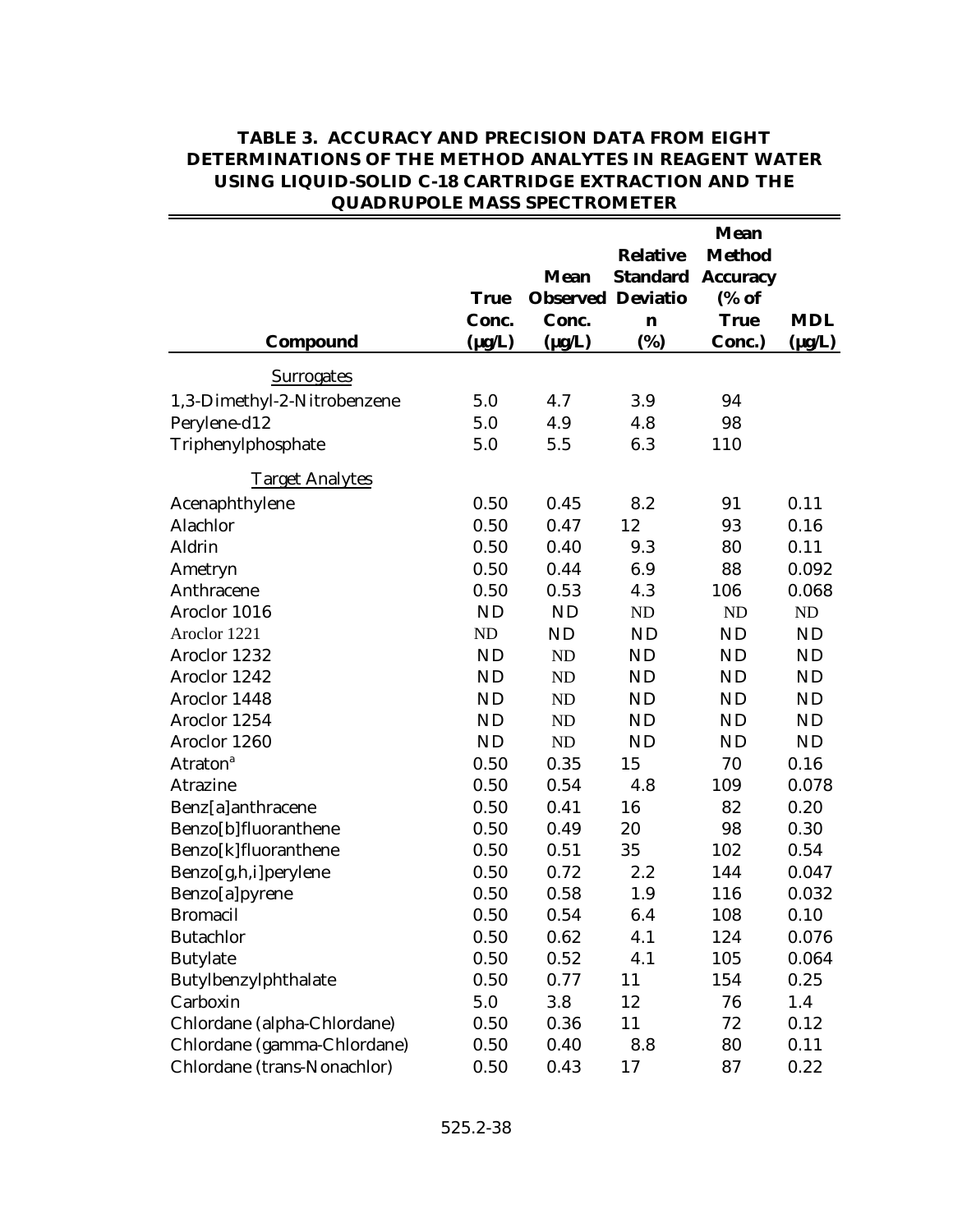|                             | <b>True</b> | <b>Mean</b><br><b>Observed Deviatio</b> | <b>Relative</b><br><b>Standard</b> | <b>Mean</b><br><b>Method</b><br><b>Accuracy</b><br>(% of |             |
|-----------------------------|-------------|-----------------------------------------|------------------------------------|----------------------------------------------------------|-------------|
|                             | Conc.       | Conc.                                   | $\mathbf n$                        | <b>True</b>                                              | <b>MDL</b>  |
| Compound                    | $(\mu g/L)$ | $(\mu g/L)$                             | (%)                                | Conc.)                                                   | $(\mu g/L)$ |
| Chlorneb                    | 0.50        | 0.51                                    | 5.7                                | 102                                                      | 0.088       |
| Chlorobenzilate             | 5.0         | 6.5                                     | 6.9                                | 130                                                      | 1.3         |
| 2-Chlorobiphenyl            | 0.50        | 0.40                                    | 7.2                                | 80                                                       | 0.086       |
| Chlorpropham                | 0.50        | 0.61                                    | 6.2                                | 121                                                      | 0.11        |
| Chlorpyrifos                | 0.50        | 0.55                                    | 2.7                                | 110                                                      | 0.044       |
| Chlorothalonil              | 0.50        | 0.57                                    | 6.9                                | 113                                                      | 0.12        |
| Chrysene                    | 0.50        | 0.39                                    | 7.0                                | 78                                                       | 0.082       |
| Cyanazine                   | 0.50        | 0.71                                    | 8.0                                | 141                                                      | 0.17        |
| Cycloate                    | 0.50        | 0.52                                    | 6.1                                | 104                                                      | 0.095       |
| <b>DCPA</b>                 | 0.50        | 0.55                                    | 5.8                                | 109                                                      | 0.094       |
| $4,4'$ -DDD                 | 0.50        | 0.54                                    | 4.4                                | 107                                                      | 0.071       |
| $4,4'$ -DDE                 | 0.50        | 0.40                                    | 6.3                                | 80                                                       | 0.075       |
| $4,4'$ -DDT                 | 0.50        | 0.79                                    | 3.5                                | 159                                                      | 0.083       |
| Diazinon                    | 0.50        | 0.41                                    | 8.8                                | 83                                                       | 0.11        |
| Dibenz[a,h]anthracene       | 0.50        | 0.53                                    | 0.5                                | 106                                                      | 0.010       |
| Di-n-butylphthalate         | <b>ND</b>   | <b>ND</b>                               | <b>ND</b>                          | <b>ND</b>                                                | <b>ND</b>   |
| 2,3-Dichlorobiphenyl        | 0.50        | 0.40                                    | 11                                 | 80                                                       | 0.14        |
| <b>Dichlorvos</b>           | 0.50        | 0.55                                    | 9.1                                | 110                                                      | 0.15        |
| Dieldrin                    | 0.50        | 0.48                                    | 3.7                                | 96                                                       | 0.053       |
| Di(2-ethylhexyl) adipate    | 0.50        | 0.42                                    | 7.1                                | 84                                                       | 0.090       |
| Di(2-ethylhexyl)phthalate   | <b>ND</b>   | <b>ND</b>                               | <b>ND</b>                          | <b>ND</b>                                                | ND          |
| Diethylphthalate            | 0.50        | 0.59                                    | 9.6                                | 118                                                      | 0.17        |
| Dimethylphthalate           | 0.50        | 0.60                                    | 3.2                                | 120                                                      | 0.058       |
| 2,4-Dinitrotoluene          | 0.50        | 0.60                                    | 5.6                                | 119                                                      | 0.099       |
| 2,6-Dinitrotoluene          | 0.50        | 0.60                                    | 8.8                                | 121                                                      | 0.16        |
| Diphenamid                  | 0.50        | 0.54                                    | 2.5                                | 107                                                      | 0.041       |
| Disulfoton                  | 5.0         | 3.99                                    | 5.1                                | 80                                                       | 0.62        |
| <b>Disulfoton Sulfone</b>   | 0.50        | 0.74                                    | 3.2                                | 148                                                      | 0.070       |
| <b>Disulfoton Sulfoxide</b> | 0.50        | 0.58                                    | 12                                 | 116                                                      | 0.20        |
| Endosulfan I                | 0.50        | 0.55                                    | 18                                 | 110                                                      | 0.30        |
| Endosulfan II               | 0.50        | 0.50                                    | 29                                 | 99                                                       | 0.44        |
| Endosulfan Sulfate          | 0.50        | 0.62                                    | 7.2                                | 124                                                      | 0.13        |
| Endrin                      | 0.50        | 0.54                                    | 18                                 | 108                                                      | 0.29        |
| Endrin Aldehyde             | 0.50        | 0.43                                    | 15                                 | 87                                                       | 0.19        |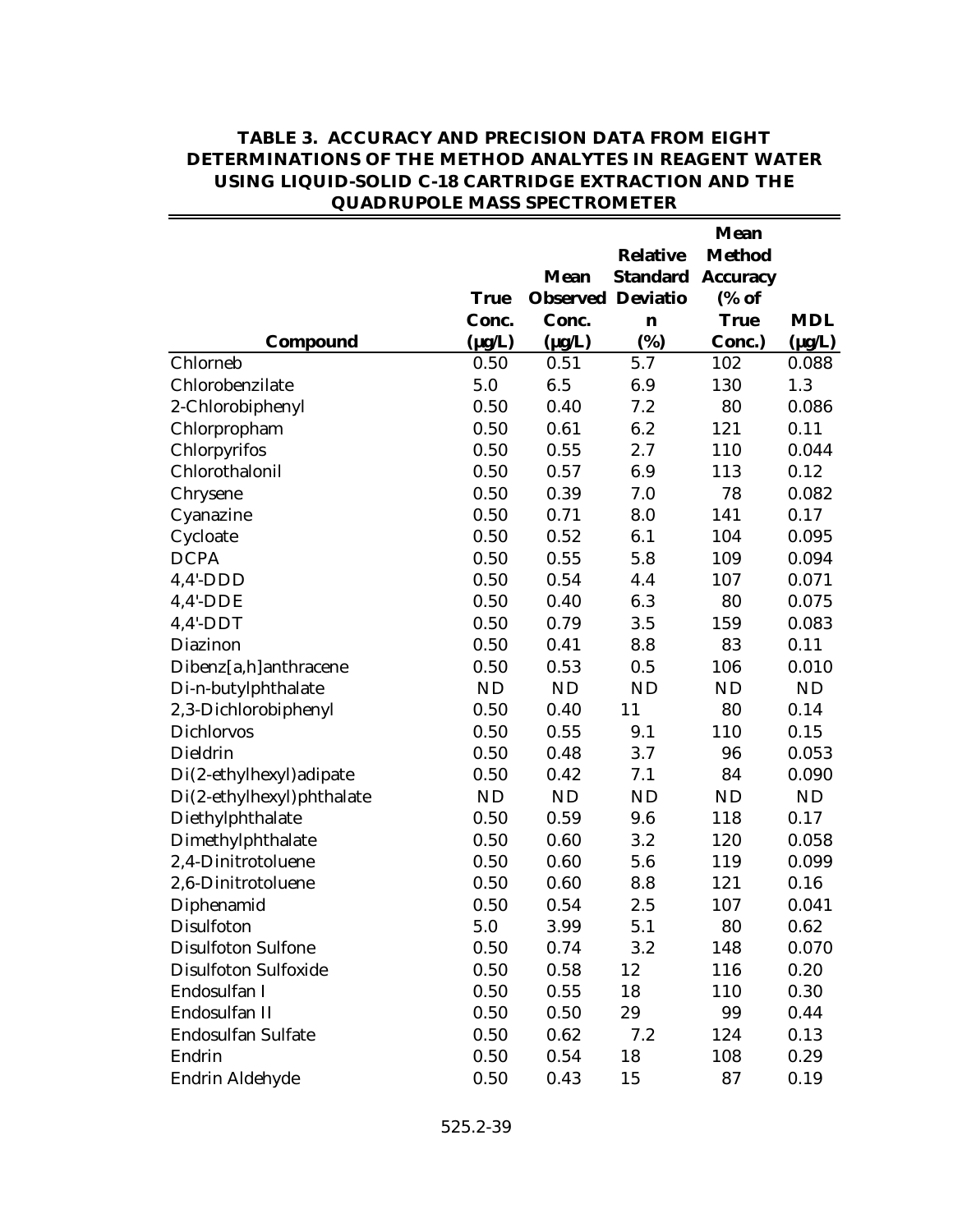|                                       |             | Mean                     | <b>Relative</b> | <b>Mean</b><br><b>Method</b><br><b>Standard Accuracy</b> |             |
|---------------------------------------|-------------|--------------------------|-----------------|----------------------------------------------------------|-------------|
|                                       | <b>True</b> | <b>Observed Deviatio</b> |                 | (% of                                                    |             |
|                                       | Conc.       | Conc.                    | $\mathbf n$     | <b>True</b>                                              | <b>MDL</b>  |
| Compound                              | $(\mu g/L)$ | $(\mu g/L)$              | (%)             | Conc.)                                                   | $(\mu g/L)$ |
| <b>EPTC</b>                           | 0.50        | 0.50                     | 7.2             | 100                                                      | 0.11        |
| Ethoprop                              | 0.50        | 0.62                     | 6.1             | 123                                                      | 0.11        |
| Etridiazole                           | 0.50        | 0.69                     | 7.6             | 139                                                      | 0.16        |
| Fenamiphos                            | 5.0         | 5.2                      | 6.1             | 103                                                      | 0.95        |
| Fenarimol                             | 5.0         | 6.3                      | 6.5             | 126                                                      | 1.2         |
| Fluorene                              | 0.50        | 0.46                     | 4.2             | 93                                                       | 0.059       |
| Fluridone                             | 5.0         | 5.1                      | 3.6             | 102                                                      | 0.55        |
| HCH, alpha                            | 0.50        | 0.51                     | 13              | 102                                                      | 0.20        |
| HCH, beta                             | 0.50        | 0.51                     | 20              | 102                                                      | 0.31        |
| HCH, delta                            | 0.50        | 0.56                     | 13              | 112                                                      | 0.21        |
| HCH, gamma (Lindane)                  | 0.50        | 0.63                     | 8.0             | 126                                                      | 0.15        |
| Heptachlor                            | 0.50        | 0.41                     | 12              | 83                                                       | 0.15        |
| Heptachlor Epoxide                    | 0.50        | 0.35                     | 5.5             | 70                                                       | 0.058       |
| 2,2',3,3',4,4',6-Heptachlorobiphenyl  | 0.50        | 0.35                     | 10              | 71                                                       | 0.11        |
| Hexachlorobenzene                     | 0.50        | 0.39                     | 11              | 78                                                       | 0.13        |
| 2,2',4,4',5,6'-Hexachlorobiphenyl     | 0.50        | 0.37                     | 9.6             | 73                                                       | 0.11        |
| Hexachlorocyclopentadiene             | 0.50        | 0.43                     | 5.6             | 86                                                       | 0.072       |
| Hexazinone                            | 0.50        | 0.70                     | 5.0             | 140                                                      | 0.11        |
| Indeno[1,2,3-cd]pyrene                | 0.50        | 0.69                     | 2.7             | 139                                                      | 0.057       |
| Isophorone                            | 0.50        | 0.44                     | 3.2             | 88                                                       | 0.042       |
| Methoxychlor                          | 0.50        | 0.62                     | 4.2             | 123                                                      | 0.077       |
| Methyl Paraoxon                       | 0.50        | 0.57                     | 10              | 115                                                      | 0.17        |
| Metolachlor                           | 0.50        | 0.37                     | 8.0             | 75                                                       | 0.090       |
| Metribuzin                            | 0.50        | 0.49                     | 11              | 97                                                       | 0.16        |
| Mevinphos                             | 0.50        | 0.57                     | 12              | 114                                                      | 0.20        |
| MGK 264 - Isomer a                    | 0.33        | 0.39                     | 3.4             | 116                                                      | 0.040       |
| MGK 264 - Isomer b                    | 0.17        | 0.16                     | 6.4             | 96                                                       | 0.030       |
| Molinate                              | 0.50        | 0.53                     | 5.5             | 105                                                      | 0.087       |
| Napropamide                           | 0.50        | 0.58                     | 3.5             | 116                                                      | 0.060       |
| Norflurazon                           | 0.50        | 0.63                     | 7.1             | 126                                                      | 0.13        |
| 2,2',3,3',4,5',6,6'-Octachlorobipheny | 0.50        | 0.50                     | 8.7             | 101                                                      | 0.13        |
|                                       |             |                          |                 |                                                          |             |
| Pebulate                              | 0.50        | 0.49                     | 5.4             | 98                                                       | 0.080       |
| 2,2',3',4,6-Pentachlorobiphenyl       | 0.50        | 0.30                     | 16              | 61                                                       | 0.15        |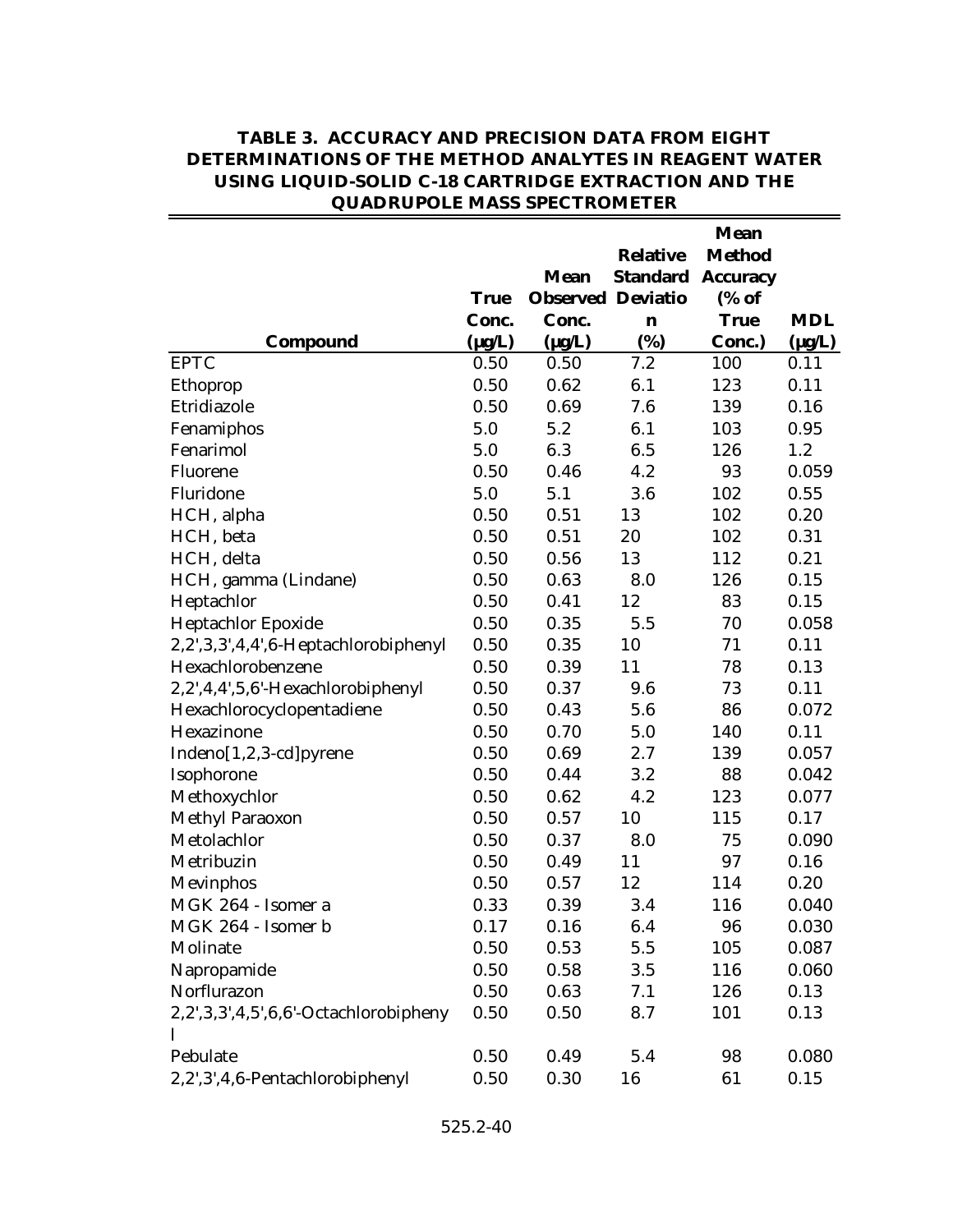|                               | <b>True</b><br>Conc. | <b>Mean</b><br><b>Observed Deviatio</b><br>Conc. | <b>Relative</b><br><b>Standard</b><br>$\mathbf n$ | <b>Mean</b><br><b>Method</b><br><b>Accuracy</b><br>(% of<br><b>True</b> | <b>MDL</b>  |
|-------------------------------|----------------------|--------------------------------------------------|---------------------------------------------------|-------------------------------------------------------------------------|-------------|
| Compound                      | $(\mu g/L)$          | $(\mu g/L)$                                      | (%)                                               | Conc.)                                                                  | $(\mu g/L)$ |
| Pentachlorophenol             | <b>ND</b>            | <b>ND</b>                                        | <b>ND</b>                                         | ND                                                                      | <b>ND</b>   |
| Permethrin, cis               | 0.25                 | 0.30                                             | 3.7                                               | 121                                                                     | 0.034       |
| Permethrin, trans             | 0.75                 | 0.82                                             | 2.7                                               | 109                                                                     | 0.067       |
| Phenathrene                   | 0.50                 | 0.46                                             | 4.3                                               | 92                                                                      | 0.059       |
| Prometon <sup>a</sup>         | 0.50                 | 0.30                                             | 42                                                | 60                                                                      | 0.38        |
| Prometryn                     | 0.50                 | 0.46                                             | 5.6                                               | 92                                                                      | 0.078       |
| Pronamide                     | 0.50                 | 0.54                                             | 5.9                                               | 108                                                                     | 0.095       |
| Propachlor                    | 0.50                 | 0.49                                             | 7.5                                               | 98                                                                      | 0.11        |
| Propazine                     | 0.50                 | 0.54                                             | 7.1                                               | 108                                                                     | 0.12        |
| Pyrene                        | 0.50                 | 0.38                                             | 5.7                                               | 77                                                                      | 0.066       |
| Simazine                      | 0.50                 | 0.55                                             | 9.1                                               | 109                                                                     | 0.15        |
| Simetryn                      | 0.50                 | 0.52                                             | 8.2                                               | 105                                                                     | 0.13        |
| <b>Stirofos</b>               | 0.50                 | 0.75                                             | 5.8                                               | 149                                                                     | 0.13        |
| Tebuthiuron                   | 5.0                  | 6.8                                              | 14                                                | 136                                                                     | 2.8         |
| Terbacil                      | 5.0                  | 4.9                                              | 14                                                | 97                                                                      | 2.1         |
| <b>Terbufos</b>               | 0.50                 | 0.53                                             | 6.1                                               | 106                                                                     | 0.096       |
| Terbutryn                     | 0.50                 | 0.47                                             | 7.6                                               | 95                                                                      | 0.11        |
| 2,2',4,4'-Tetrachlorobiphenyl | 0.50                 | 0.36                                             | 4.1                                               | 71                                                                      | 0.044       |
| Toxaphene                     | <b>ND</b>            | <b>ND</b>                                        | <b>ND</b>                                         | ND                                                                      | <b>ND</b>   |
| Triademefon                   | 0.50                 | 0.57                                             | 20                                                | 113                                                                     | 0.33        |
| 2,4,5-Trichlorobiphenyl       | 0.50                 | 0.38                                             | 6.7                                               | 75                                                                      | 0.075       |
| Tricyclazole                  | 5.0                  | 4.6                                              | 19                                                | 92                                                                      | 2.6         |
| Trifluralin                   | 0.50                 | 0.63                                             | 5.1                                               | 127                                                                     | 0.096       |
| Vernolate                     | 0.50                 | 0.51                                             | 5.5                                               | 102                                                                     | 0.084       |

ND = Not determined.

<sup>a</sup>Data from samples extracted at pH 2 - for accurate determination of this analyte, a separate sample must be extracted at ambient pH.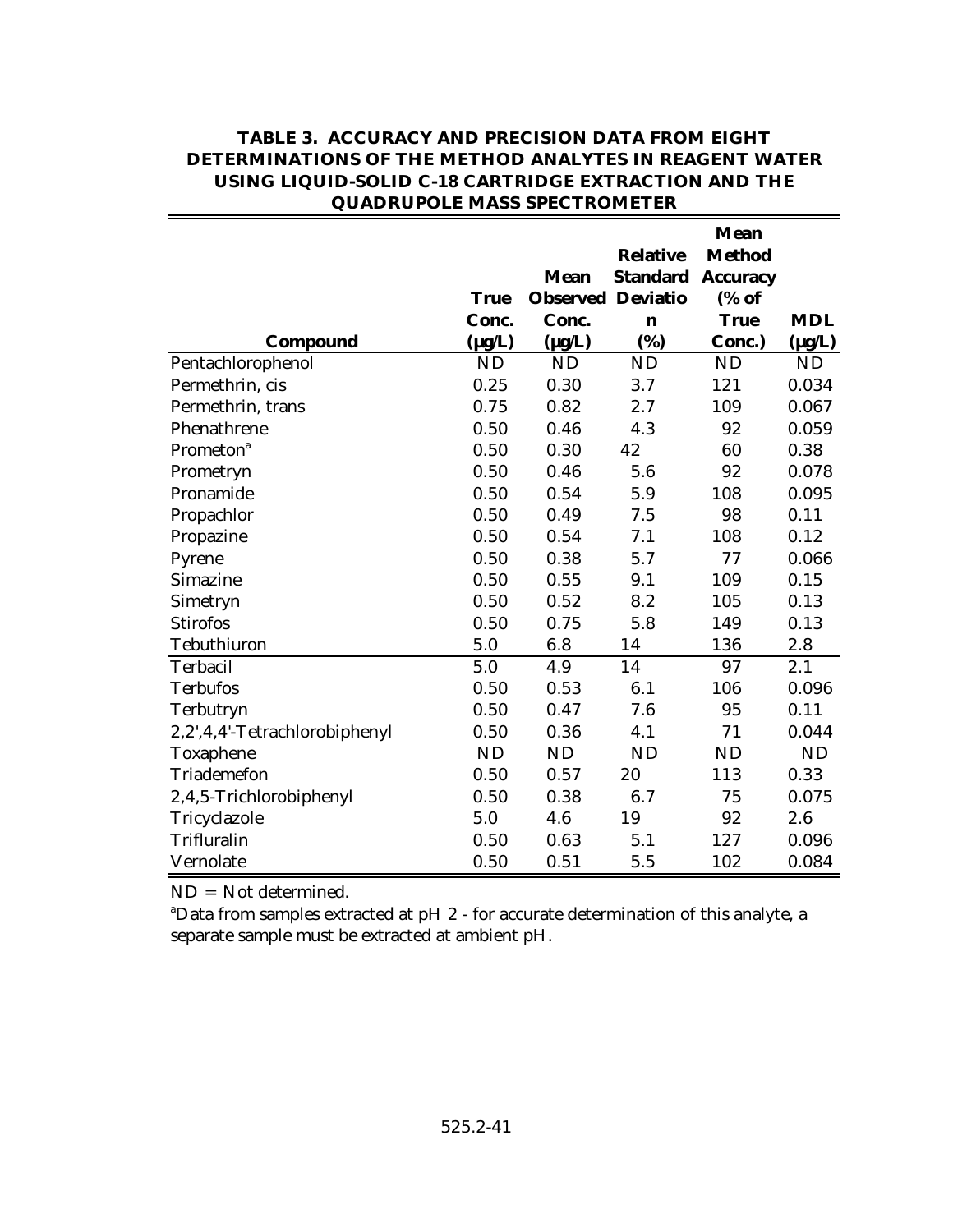|                             |             | IVIADD DE EU I RUIVILL ER               |                                    |                                                 |             |
|-----------------------------|-------------|-----------------------------------------|------------------------------------|-------------------------------------------------|-------------|
|                             | <b>True</b> | <b>Mean</b><br><b>Observed Deviatio</b> | <b>Relative</b><br><b>Standard</b> | <b>Mean</b><br><b>Method</b><br><b>Accuracy</b> |             |
|                             | Conc.       | Conc.                                   | n                                  | (% of True                                      | <b>MDL</b>  |
| Compound                    | $(\mu g/L)$ | $(\mu g/L)$                             | (%)                                | Conc.)                                          | $(\mu g/L)$ |
|                             |             |                                         |                                    |                                                 |             |
| <b>Surrogates</b>           |             |                                         |                                    |                                                 |             |
| 1,3-Dimethyl-2-Nitrobenzene | 5.0         | 4.6                                     | 2.6                                | 93                                              |             |
| Perylene-d12                | 5.0         | 4.8                                     | 1.6                                | 95                                              |             |
| Triphenylphosphate          | 5.0         | 5.0                                     | 2.5                                | 101                                             |             |
| <b>Target Analytes</b>      |             |                                         |                                    |                                                 |             |
| Acenaphthylene              | 0.50        | 0.47                                    | 8.4                                | 94                                              | 0.12        |
| Alachlor                    | 0.50        | 0.50                                    | 5.8                                | 100                                             | 0.087       |
| Aldrin                      | 0.50        | 0.39                                    | 13                                 | 78                                              | 0.16        |
| Ametryn                     | 0.50        | 0.38                                    | 28                                 | 76                                              | 0.32        |
| Anthracene                  | 0.50        | 0.49                                    | 13                                 | 98                                              | 0.18        |
| Aroclor 1016                | <b>ND</b>   | <b>ND</b>                               | <b>ND</b>                          | <b>ND</b>                                       | <b>ND</b>   |
| Aroclor 1221                | <b>ND</b>   | <b>ND</b>                               | <b>ND</b>                          | <b>ND</b>                                       | <b>ND</b>   |
| Aroclor 1232                | <b>ND</b>   | <b>ND</b>                               | <b>ND</b>                          | <b>ND</b>                                       | ND          |
| Aroclor 1242                | <b>ND</b>   | <b>ND</b>                               | <b>ND</b>                          | <b>ND</b>                                       | <b>ND</b>   |
| Aroclor 1248                | <b>ND</b>   | <b>ND</b>                               | <b>ND</b>                          | <b>ND</b>                                       | <b>ND</b>   |
| Aroclor 1254                | <b>ND</b>   | <b>ND</b>                               | <b>ND</b>                          | ND                                              | <b>ND</b>   |
| Aroclor 1260                | <b>ND</b>   | <b>ND</b>                               | <b>ND</b>                          | <b>ND</b>                                       | <b>ND</b>   |
| <b>Atraton</b> <sup>a</sup> | 0.50        | 0.07                                    | 139                                | 19                                              | 0.29        |
| <b>Atrazine</b>             | 0.50        | 0.60                                    | 3.7                                | 119                                             | 0.065       |
| Benz[a]anthracene           | 0.50        | 0.38                                    | 6.1                                | 76                                              | 0.070       |
| Benzo[b]fluoranthene        | 0.50        | 0.61                                    | 2.5                                | 121                                             | 0.046       |
| Benzo[k]fluoranthene        | 0.50        | 0.61                                    | 27                                 | 122                                             | 0.50        |
| Benzo[g,h,i]perylene        | 0.50        | 0.69                                    | 1.4                                | 138                                             | 0.029       |
| Benzo[a]pyrene              | 0.50        | 0.58                                    | 6.1                                | 116                                             | 0.11        |
| <b>Bromacil</b>             | 0.50        | 0.49                                    | 23                                 | 99                                              | 0.34        |
| <b>Butachlor</b>            | 0.50        | 0.63                                    | 2.1                                | 127                                             | 0.039       |
| <b>Butylate</b>             | 0.50        | 0.50                                    | 4.9                                | 99                                              | 0.073       |
| Butylbenzylphthalate        | 0.50        | 0.78                                    | 5.5                                | 156                                             | 0.13        |
| Carboxin                    | 5.0         | $2.7\,$                                 | 12                                 | 54                                              | 0.98        |
| Chlordane (alpha-Chlordane) | 0.50        | 0.37                                    | 5.5                                | 74                                              | 0.061       |
| Chlordane (gamma-Chlordane) | 0.50        | 0.40                                    | 4.2                                | 80                                              | 0.050       |
| Chlordane (trans-Nonachlor) | 0.50        | 0.45                                    | 7.8                                | 90                                              | 0.11        |
| Chlorneb                    | 0.50        | 0.51                                    | 7.3                                | 100                                             | 0.11        |
| Chlorobenzilate             | 5.0         | 7.9                                     | 8.4                                | 156                                             | 2.0         |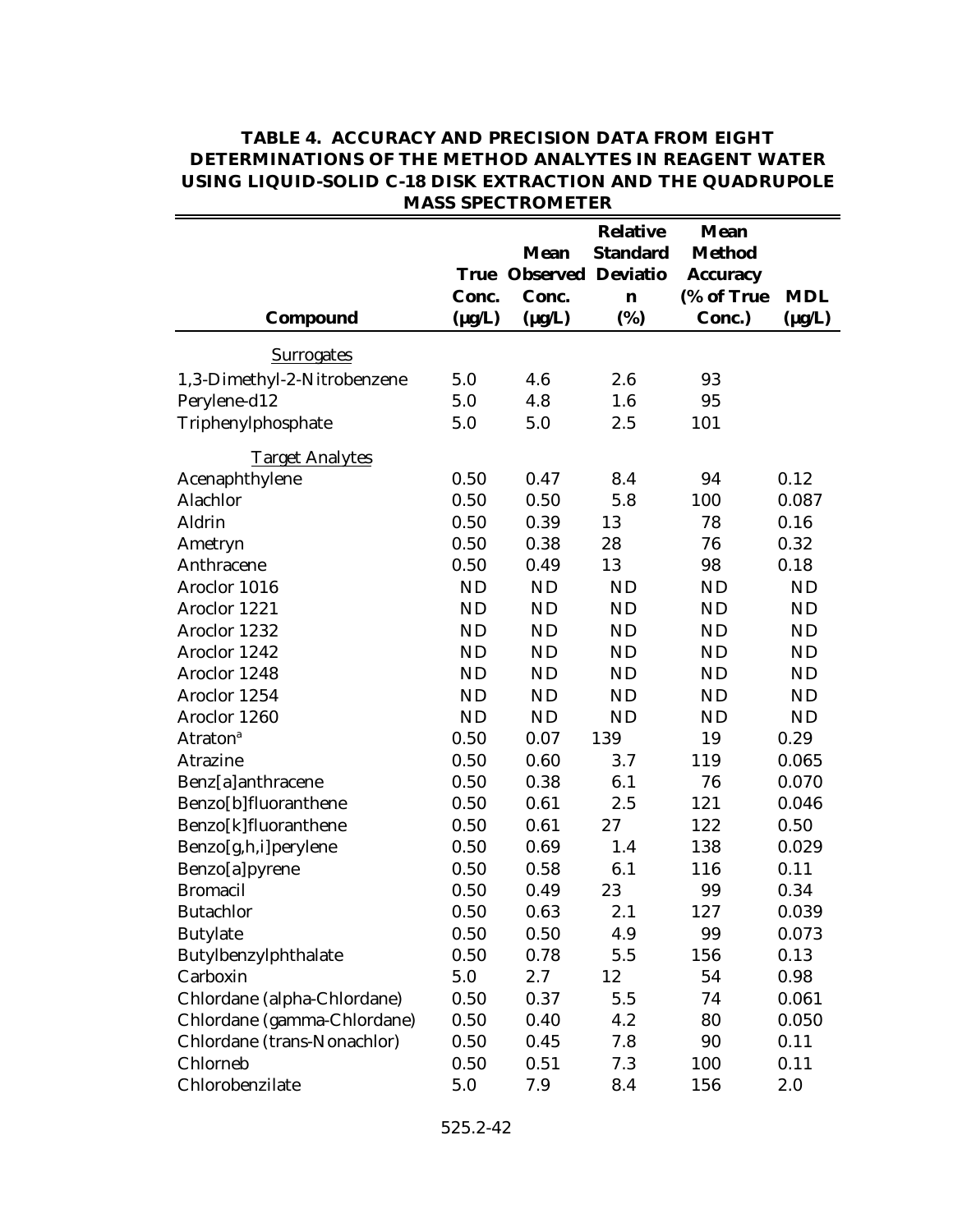|                           |             |                          | <b>Relative</b> | <b>Mean</b>     |             |
|---------------------------|-------------|--------------------------|-----------------|-----------------|-------------|
|                           |             | <b>Mean</b>              | <b>Standard</b> | <b>Method</b>   |             |
|                           | <b>True</b> | <b>Observed Deviatio</b> |                 | <b>Accuracy</b> |             |
|                           | Conc.       | Conc.                    | n               | (% of True      | <b>MDL</b>  |
| <b>Compound</b>           | $(\mu g/L)$ | $(\mu g/L)$              | (%)             | Conc.)          | $(\mu g/L)$ |
| 2-Chlorobiphenyl          | 0.50        | 0.42                     | 1.9             | 84              | 0.023       |
| Chlorpropham              | 0.50        | 0.68                     | 5.4             | 134             | 0.11        |
| Chlorpyrifos              | 0.50        | 0.61                     | 6.5             | 119             | 0.12        |
| Chlorothalonil            | 0.50        | 0.59                     | 6.5             | 116             | 0.11        |
| Chrysene                  | 0.50        | 0.35                     | 3.6             | 71              | 0.038       |
| Cyanazine                 | 0.50        | 0.68                     | 15              | 136             | 0.31        |
| Cycloate                  | 0.50        | 0.53                     | 4.9             | 106             | 0.077       |
| <b>DCPA</b>               | 0.50        | 0.55                     | 4.5             | 110             | 0.073       |
| $4,4'$ -DDD               | 0.50        | 0.67                     | 14              | 137             | 0.28        |
| $4,4'$ -DDE               | 0.50        | 0.48                     | 4.9             | 96              | 0.070       |
| $4,4'-DDT$                | 0.50        | 0.93                     | 3.2             | 187             | 0.090       |
| Diazinon                  | 0.50        | 0.56                     | 6.8             | 109             | 0.11        |
| Dibenz[a,h]anthracene     | 0.50        | 0.61                     | 15              | 122             | 0.28        |
| Di-n-Butylphthalate       | <b>ND</b>   | <b>ND</b>                | <b>ND</b>       | <b>ND</b>       | <b>ND</b>   |
| 2,3-Dichlorobiphenyl      | 0.50        | 0.46                     | 8.1             | 93              | 0.11        |
| <b>Dichlorvos</b>         | 0.50        | 0.54                     | 5.6             | 108             | 0.092       |
| Dieldrin                  | 0.50        | 0.52                     | 7.8             | 104             | 0.12        |
| Di-(2-ethylhexyl) adipate | <b>ND</b>   | <b>ND</b>                | <b>ND</b>       | <b>ND</b>       | ND          |
| Di(2-ethylhexyl)phthalate | <b>ND</b>   | <b>ND</b>                | <b>ND</b>       | <b>ND</b>       | ND          |
| Diethylphthalate          | 0.50        | 0.66                     | 10              | 132             | 0.20        |
| Dimethylphthalate         | 0.50        | 0.57                     | 8.3             | 114             | 0.14        |
| 2,4-Dinitrotoluene        | 0.50        | 0.54                     | 5.7             | 109             | 0.093       |
| 2,6-Dinitrotoluene        | 0.50        | 0.48                     | 4.9             | 96              | 0.071       |
| Diphenamid                | 0.50        | 0.60                     | 3.8             | 118             | 0.067       |
| Disulfoton                | 5.0         | 4.8                      | 9.4             | 96              | 1.3         |
| <b>Disulfoton Sulfone</b> | 0.50        | 0.82                     | 2.8             | 164             | 0.070       |
| Disulfoton Sulfoxide      | 0.50        | 0.68                     | 8.9             | 136             | 0.18        |
| Endosulfan I              | 0.50        | 0.65                     | 10              | 132             | 0.20        |
| Endosulfan II             | 0.50        | 0.60                     | 21              | 122             | 0.38        |
| <b>Endosulfan Sulfate</b> | 0.50        | 0.67                     | 6.1             | 133             | 0.12        |
| Endrin                    | 0.50        | 0.58                     | 18              | 116             | 0.31        |
| Endrin Aldehyde           | 0.50        | 0.51                     | 16              | 101             | 0.24        |
| <b>EPTC</b>               | 0.50        | 0.50                     | 3.8             | 100             | 0.056       |
| Ethoprop                  | 0.50        | 0.69                     | 2.3             | 138             | 0.048       |
| Etridiazole               | 0.50        | 0.74                     | 4.0             | 149             | 0.090       |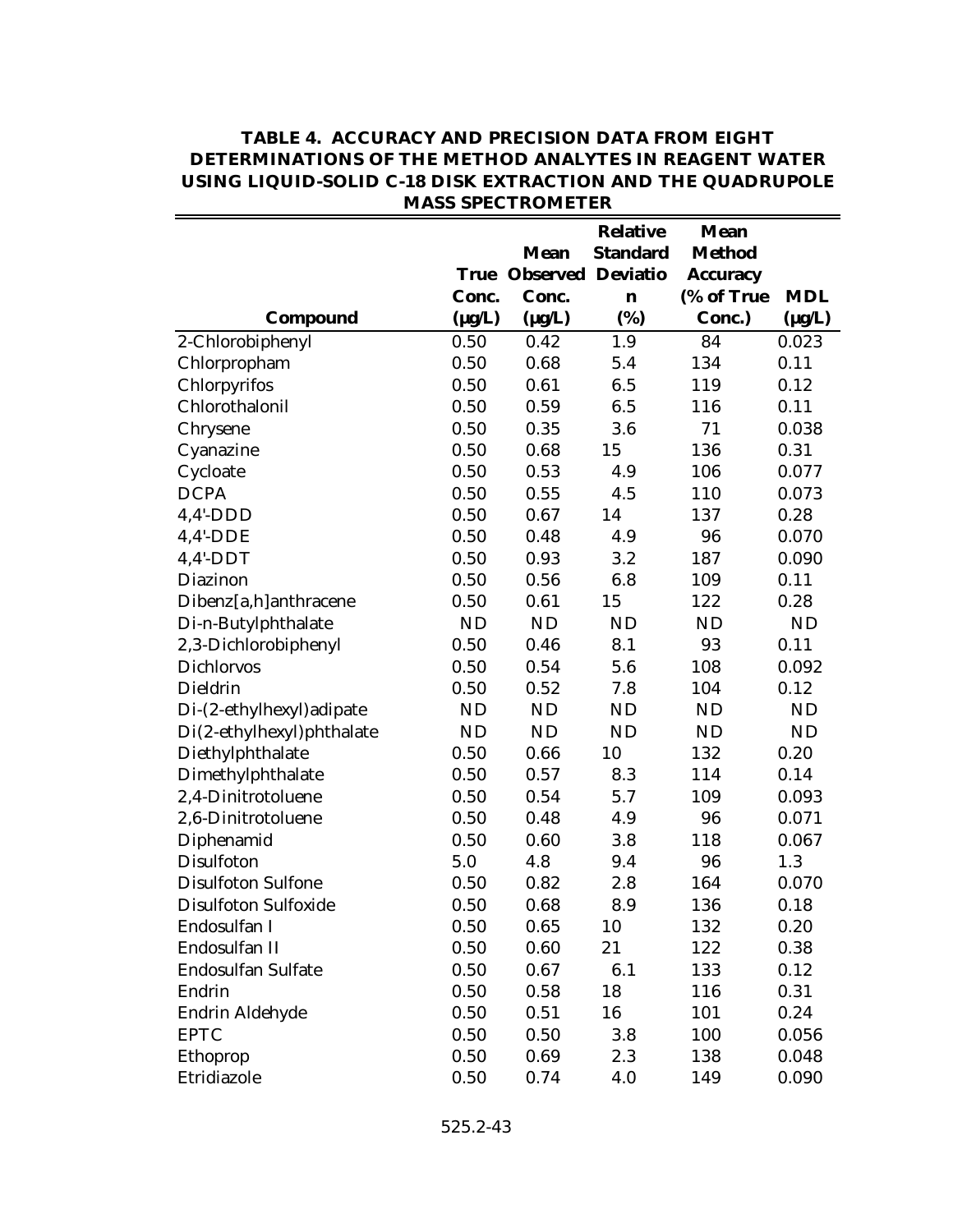|                                    |             |                          | <b>Relative</b> | <b>Mean</b>     |             |  |  |  |
|------------------------------------|-------------|--------------------------|-----------------|-----------------|-------------|--|--|--|
|                                    |             | <b>Mean</b>              | <b>Standard</b> | <b>Method</b>   |             |  |  |  |
|                                    | True        | <b>Observed Deviatio</b> |                 | <b>Accuracy</b> |             |  |  |  |
|                                    | Conc.       | Conc.                    | $\mathbf n$     | (% of True      | <b>MDL</b>  |  |  |  |
| Compound                           | $(\mu g/L)$ | $(\mu g/L)$              | (%)             | Conc.)          | $(\mu g/L)$ |  |  |  |
| Fenamiphos                         | 5.0         | 6.3                      | 8.8             | 124             | 1.6         |  |  |  |
| Fenarimol                          | 5.0         | 7.5                      | 5.5             | 150             | 1.2         |  |  |  |
| Fluorene                           | 0.50        | 0.47                     | 8.1             | 94              | 0.11        |  |  |  |
| Fluridone                          | 5.0         | 5.7                      | 4.5             | 114             | 0.77        |  |  |  |
| HCH, alpha                         | 0.50        | 0.54                     | 12              | 107             | 0.20        |  |  |  |
| HCH, beta                          | 0.50        | 0.57                     | 17              | 112             | 0.28        |  |  |  |
| HCH, delta                         | 0.50        | 0.61                     | 8.2             | 120             | 0.15        |  |  |  |
| HCH, gamma (Lindane)               | 0.50        | 0.62                     | 6.6             | 124             | 0.12        |  |  |  |
| Heptachlor                         | 0.50        | 0.40                     | 12              | 80              | 0.14        |  |  |  |
| Heptachlor Epoxide                 | 0.50        | 0.36                     | 8.7             | 71              | 0.093       |  |  |  |
| 2,2',3,3',4,4',6-Heptachlorobiphen | 0.50        | 0.36                     | 13              | 71              | 0.14        |  |  |  |
| yl                                 |             |                          |                 |                 |             |  |  |  |
| Hexachlorobenzene                  | 0.50        | 0.47                     | 8.3             | 95              | 0.12        |  |  |  |
| 2,2',4,4',5,6'-Hexachlorobiphenyl  | 0.50        | 0.41                     | 11              | 83              | 0.13        |  |  |  |
| Hexachlorocyclopentadiene          | 0.50        | 0.42                     | 12              | 84              | 0.16        |  |  |  |
| Hexazinone                         | 0.50        | 0.85                     | 5.6             | 169             | 0.14        |  |  |  |
| Indeno[1,2,3-cd]pyrene             | 0.50        | 0.69                     | 2.4             | 138             | 0.050       |  |  |  |
| Isophorone                         | 0.50        | 0.41                     | 4.2             | 83              | 0.052       |  |  |  |
| Methoxychlor                       | 0.50        | 0.58                     | 1.9             | 117             | 0.033       |  |  |  |
| Methyl Paraoxon                    | 0.50        | 0.62                     | 14              | 122             | 0.25        |  |  |  |
| Metolachlor                        | 0.50        | 0.38                     | 7.5             | 75              | 0.084       |  |  |  |
| Metribuzin                         | 0.50        | 0.54                     | 3.9             | 107             | 0.062       |  |  |  |
| Mevinphos                          | 0.50        | 0.72                     | 3.7             | 143             | 0.079       |  |  |  |
| MGK 264 - Isomer a                 | 0.33        | 0.40                     | 8.8             | 119             | 0.10        |  |  |  |
| MGK 264 - Isomer b                 | 0.17        | 0.17                     | 5.9             | 103             | 0.030       |  |  |  |
| Molinate                           | 0.50        | 0.53                     | 3.2             | 105             | 0.050       |  |  |  |
| Napropamide                        | 0.50        | 0.64                     | 5.9             | 126             | 0.11        |  |  |  |
| Norflurazon                        | 0.50        | 0.70                     | 4.2             | 141             | 0.089       |  |  |  |
| 2,2',3,3',4,5',6,6'-Octachloro-    | 0.50        | 0.51                     | 4.2             | 102             | 0.064       |  |  |  |
| biphenyl                           |             |                          |                 |                 |             |  |  |  |
| Pebulate                           | 0.50        | 0.48                     | 5.8             | 96              | 0.084       |  |  |  |
| 2,2',3',4,6-Pentachlorobiphenyl    | 0.50        | 0.35                     | 4.2             | 70              | 0.044       |  |  |  |
| Pentachlorophenol                  | 2.0         | 1.9                      | 16              | 95              | .89         |  |  |  |
| Permethrin, cis                    | 0.25        | 0.32                     | 3.3             | 126             | 0.031       |  |  |  |
| Permethrin, trans                  | 0.75        | 0.89                     | 1.9             | 118             | 0.051       |  |  |  |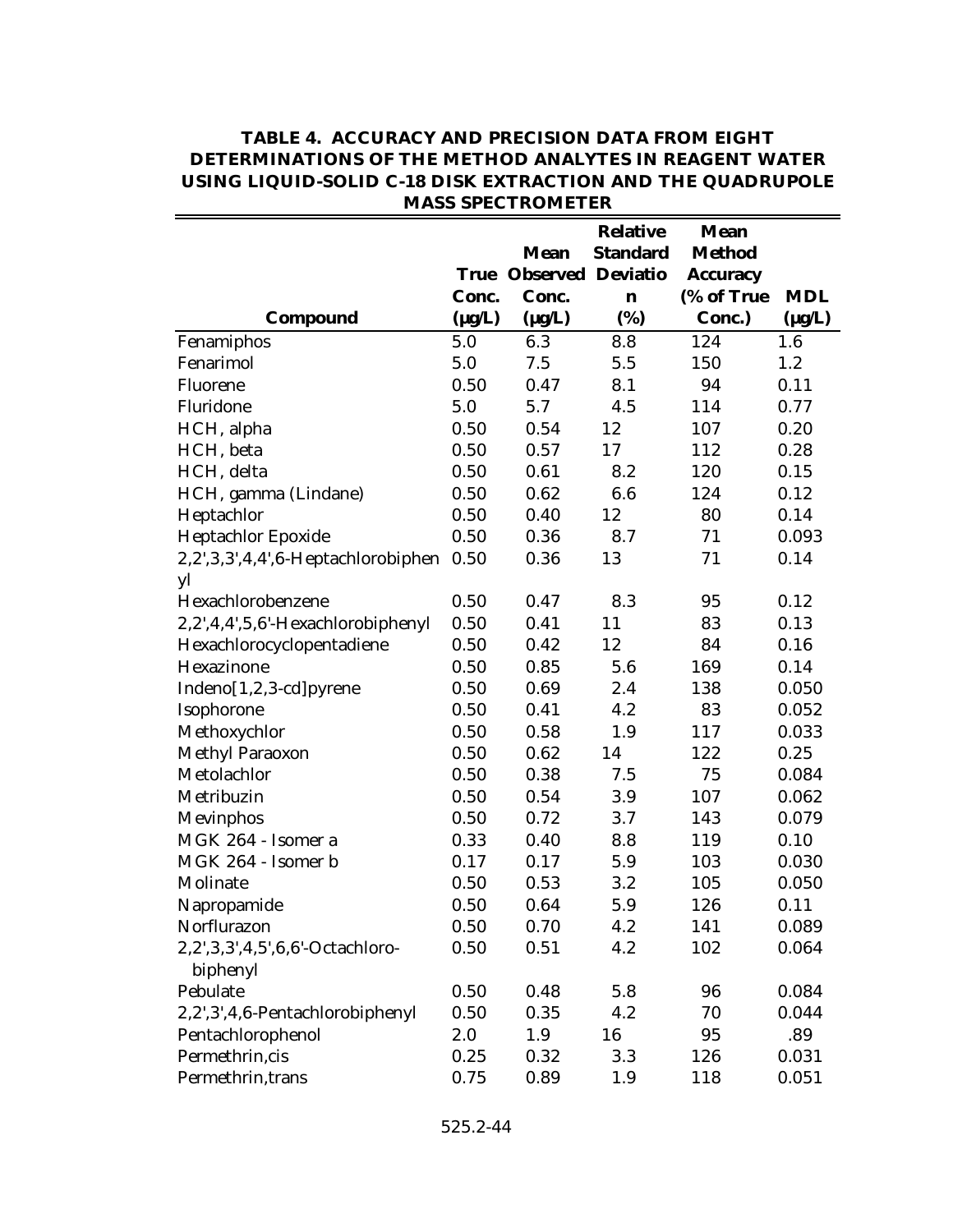|                               |             |                          | <b>Relative</b> | <b>Mean</b>     |             |
|-------------------------------|-------------|--------------------------|-----------------|-----------------|-------------|
|                               |             | <b>Mean</b>              | <b>Standard</b> | <b>Method</b>   |             |
|                               | <b>True</b> | <b>Observed Deviatio</b> |                 | <b>Accuracy</b> |             |
|                               | Conc.       | Conc.                    | $\mathbf n$     | (% of True      | <b>MDL</b>  |
| Compound                      | $(\mu g/L)$ | $(\mu g/L)$              | (%)             | Conc.)          | $(\mu g/L)$ |
| Phenathrene                   | 0.50        | 0.48                     | 5.0             | 95              | 0.071       |
| Prometon <sup>a</sup>         | 0.50        | 0.21                     | 66              | 45              | 0.44        |
| Prometryn                     | 0.50        | 0.46                     | 24              | 93              | 0.33        |
| Pronamide                     | 0.50        | 0.58                     | 7.1             | 113             | 0.12        |
| Propachlor                    | 0.50        | 0.49                     | 5.4             | 98              | 0.079       |
| Propazine                     | 0.50        | 0.59                     | 5.0             | 117             | 0.088       |
| Pyrene                        | 0.50        | 0.40                     | 3.2             | 79              | 0.038       |
| Simazine                      | 0.50        | 0.60                     | 10              | 120             | 0.18        |
| Simetryn                      | 0.50        | 0.41                     | 15              | 83              | 0.19        |
| <b>Stirofos</b>               | 0.50        | 0.84                     | 3.2             | 168             | 0.081       |
| Tebuthiuron                   | 5.0         | 9.3                      | 8.6             | 187             | 2.4         |
| Terbacil                      | 5.0         | 5.0                      | 11              | 100             | 1.7         |
| <b>Terbufos</b>               | 0.50        | 0.62                     | 4.2             | 123             | 0.077       |
| Terbutryn                     | 0.50        | 0.46                     | 23              | 94              | 0.32        |
| 2,2',4,4'-Tetrachlorobiphenyl | 0.50        | 0.40                     | 7.4             | 79              | 0.088       |
| Toxaphene                     | <b>ND</b>   | <b>ND</b>                | <b>ND</b>       | <b>ND</b>       | <b>ND</b>   |
| Triademefon                   | 0.50        | 0.73                     | 7.2             | 145             | 0.16        |
| 2,4,5-Trichlorobiphenyl       | 0.50        | 0.44                     | 5.3             | 89              | 0.071       |
| Tricyclazole                  | 5.0         | 6.8                      | 12              | 137             | 2.4         |
| Trifluralin                   | 0.50        | 0.62                     | 2.6             | 124             | 0.048       |
| Vernolate                     | 0.50        | 0.51                     | 3.4             | 100             | 0.051       |

ND = Not determined.

<sup>a</sup>Data from samples extracted at ph 2 - for accurate determination of this analyte, a separate sample must be extracted at ambient pH.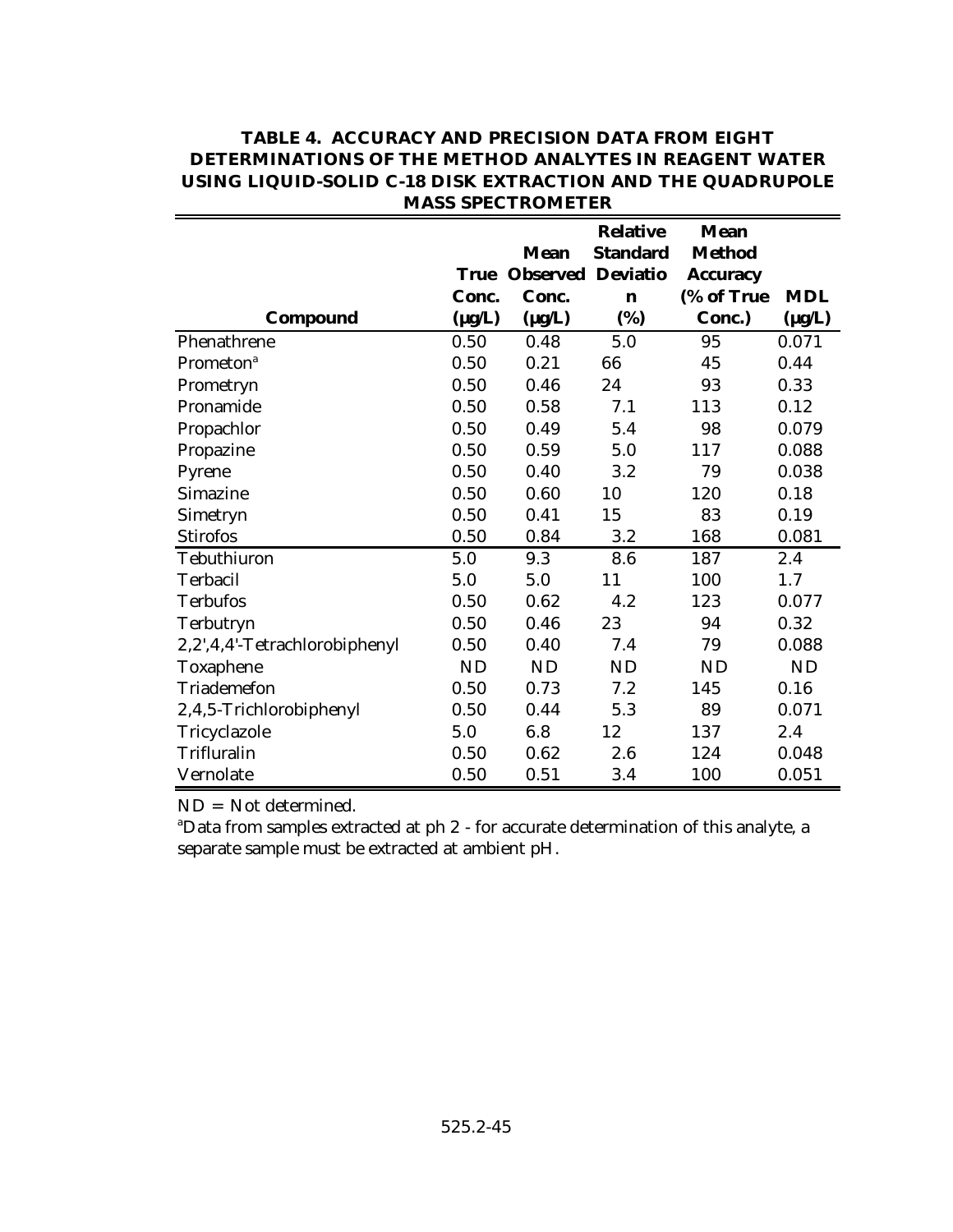|                                   |             |                          | <b>Relative</b> | <b>Mean</b>     |             |
|-----------------------------------|-------------|--------------------------|-----------------|-----------------|-------------|
|                                   |             | <b>Mean</b>              | <b>Standard</b> | <b>Method</b>   |             |
|                                   | <b>True</b> | <b>Observed Deviatio</b> |                 | <b>Accuracy</b> |             |
|                                   | Conc.       | Conc.                    | n               | (% of True      | <b>MDL</b>  |
| Compound                          | $(\mu g/L)$ | $(\mu g/L)$              | (%)             | Conc.)          | $(\mu g/L)$ |
| <b>Surrogates</b>                 |             |                          |                 |                 |             |
| 1,3-Dimethyl-2-Nitrobenzene       | 5.0         | 4.9                      | 8.4             | 98              |             |
| Perylene-d12                      | 5.0         | 4.3                      | 18              | 86              |             |
| Triphenylphosphate                | 5.0         | 4.8                      | 13              | 96              |             |
| <b>Target Analytes</b>            |             |                          |                 |                 |             |
| Acenaphthylene                    | 0.50        | 0.50                     | 8.8             | 100             | 0.13        |
| Alachlor                          | 0.50        | 0.58                     | 4.0             | 115             | 0.069       |
| Aldrin                            | 0.50        | 0.42                     | 3.5             | 85              | 0.045       |
| Ametryn                           | 0.50        | 0.46                     | 3.3             | 91              | 0.045       |
| Anthracene                        | 0.50        | 0.42                     | 3.8             | 84              | 0.048       |
| Aroclor 1016                      | 1.0         | 1.1                      | 4.4             | 113             | 0.15        |
| Aroclor 1221                      | <b>ND</b>   | <b>ND</b>                | <b>ND</b>       | <b>ND</b>       | <b>ND</b>   |
| Aroclor 1232                      | <b>ND</b>   | <b>ND</b>                | <b>ND</b>       | <b>ND</b>       | <b>ND</b>   |
| Aroclor 1242                      | <b>ND</b>   | <b>ND</b>                | ND              | <b>ND</b>       | <b>ND</b>   |
| Aroclor 1248                      | <b>ND</b>   | <b>ND</b>                | <b>ND</b>       | <b>ND</b>       | <b>ND</b>   |
| Aroclor 1254 <sup>a</sup>         | 1.0         | 1.1                      | 17              | 110             | 0.56        |
| Aroclor 1260                      | 1.0         | 0.96                     | 9.3             | 96              | 0.27        |
| Atraton <sup>c</sup>              | 0.50        | 0.35                     | 11              | 70              | 0.12        |
| Atrazine                          | 0.50        | 0.55                     | 5.0             | 109             | 0.081       |
| Benz[a]anthracene                 | 0.50        | 0.43                     | 7.3             | 85              | 0.093       |
| Benzo[b]fluoranthene              | 0.50        | 0.44                     | 16              | 88              | 0.21        |
| Benzo[k]fluoranthene              | 0.50        | 0.34                     | 22              | 68              | 0.23        |
| Benzo[g,h,i]perylene              | 0.50        | 0.38                     | 31              | 76              | 0.35        |
| Benzo[a]pyrene                    | 0.50        | 0.36                     | 21              | 73              | 0.23        |
| <b>Bromacil</b>                   | 0.50        | 0.45                     | 9.1             | 90              | 0.12        |
| <b>Butachlor</b>                  | 0.50        | 0.67                     | 12              | 133             | 0.24        |
| <b>Butylate</b>                   | 0.50        | 0.52                     | 5.2             | 104             | 0.082       |
| Butylbenzylphthalate <sup>b</sup> | 5.0         | 5.7                      | 7.7             | 114             | 1.4         |
| Carboxin                          | 0.50        | 0.58                     | 22              | 117             | 0.38        |
| Chlordane, (alpha-Chlordane)      | 0.50        | 0.47                     | 12              | 95              | 0.17        |
| Chlordane, (gamma-                | 0.50        | 0.50                     | 10              | 99              | 0.16        |
| Chlordane)                        |             |                          |                 |                 |             |
| Chlordane, (trans-Nonachlor)      | 0.50        | 0.48                     | 11              | 96              | 0.16        |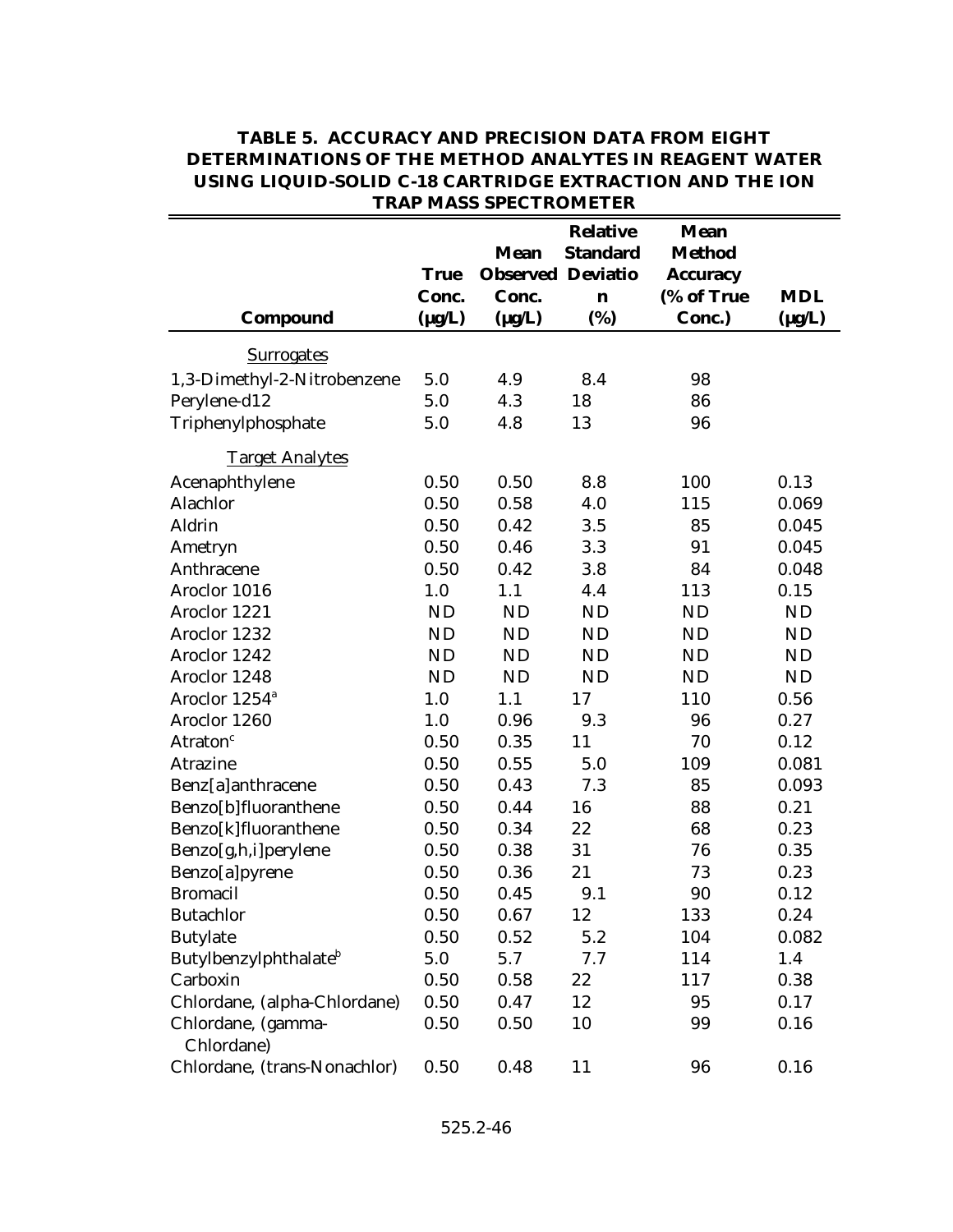|                                           |             |                          | <b>Relative</b> | <b>Mean</b>     |             |
|-------------------------------------------|-------------|--------------------------|-----------------|-----------------|-------------|
|                                           |             | <b>Mean</b>              | <b>Standard</b> | <b>Method</b>   |             |
|                                           | <b>True</b> | <b>Observed Deviatio</b> |                 | <b>Accuracy</b> |             |
|                                           | Conc.       | Conc.                    | $\mathbf n$     | (% of True      | <b>MDL</b>  |
| Compound                                  | $(\mu g/L)$ | $(\mu g/L)$              | (%)             | Conc.)          | $(\mu g/L)$ |
| Chlorneb                                  | 0.50        | 0.51                     | 8.1             | 103             | 0.13        |
| Chlorobenzilate                           | 0.50        | 0.61                     | 9.7             | 123             | 0.17        |
| 2-Chlorobiphenyl                          | 0.50        | 0.47                     | 4.8             | 94              | 0.068       |
| Chlorpropham                              | 0.50        | 0.55                     | 8.1             | 109             | 0.13        |
| Chlorpyrifos                              | 0.50        | 0.50                     | 2.4             | 99              | 0.035       |
| Chlorothalonil                            | 0.50        | 0.62                     | 5.3             | 123             | 0.098       |
| Chrysene                                  | 0.50        | 0.50                     | 9.2             | 99              | 0.14        |
| Cyanazine                                 | 0.50        | 0.49                     | 13              | 97              | 0.19        |
| Cycloate                                  | 0.50        | 0.52                     | 7.6             | 103             | 0.12        |
| <b>DCPA</b>                               | 0.50        | 0.55                     | 7.2             | 109             | 0.12        |
| $4,4'$ -DDD                               | 0.50        | 0.52                     | 3.6             | 103             | 0.055       |
| $4,4'$ -DDE                               | 0.50        | 0.41                     | 5.8             | 81              | 0.070       |
| $4,4'$ -DDT                               | 0.50        | 0.54                     | 2.4             | 108             | 0.039       |
| Diazinon                                  | 0.50        | 0.37                     | 2.7             | 75              | 0.030       |
| Dibenz[a,h]anthracene                     | 0.50        | 0.37                     | 29              | 74              | 0.32        |
| Di-n-Butylphthalate <sup>b</sup>          | 5.0         | 6.2                      | 4.6             | 124             | 0.89        |
| 2,3-Dichlorobiphenyl                      | 0.50        | 0.45                     | 5.8             | 90              | 0.079       |
| Dichlorvos                                | 0.50        | 0.53                     | 8.0             | 106             | 0.13        |
| Dieldrin                                  | 0.50        | 0.50                     | 10              | 100             | 0.15        |
| Di(2-Ethylhexyl) adipate                  | 0.50        | 0.59                     | 18              | 117             | 0.31        |
| $Di(2-Ethylhexyl)$ phthalate <sup>b</sup> | 5.0         | 6.5                      | 6.6             | 130             | 1.3         |
| Diethylphthalate                          | 0.50        | 0.63                     | 15              | 126             | 0.28        |
| Dimethylphthalate                         | 0.50        | 0.51                     | 9.5             | 102             | 0.14        |
| 2,4-Dinitrotoluene                        | 0.50        | 0.45                     | 18              | 91              | 0.24        |
| 2,6-Dinitrotoluene                        | 0.50        | 0.40                     | 17              | 80              | 0.20        |
| Diphenamid                                | 0.50        | 0.55                     | 6.5             | 111             | 0.11        |
| Disulfoton                                | 0.50        | 0.62                     | 9.8             | 124             | 0.18        |
| <b>Disulfoton Sulfone</b>                 | 0.50        | 0.64                     | 3.5             | 128             | 0.068       |
| <b>Disulfoton Sulfoxide</b>               | 0.50        | 0.57                     | 8.6             | 114             | 0.15        |
| Endosulfan I                              | 0.50        | 0.60                     | 6.1             | 121             | 0.11        |
| Endosulfan II                             | 0.50        | 0.64                     | 3.9             | 128             | 0.074       |
| Endosulfan Sulfate                        | 0.50        | 0.58                     | 5.4             | 116             | 0.093       |
| Endrin                                    | 0.50        | 0.62                     | 18              | 124             | 0.34        |
| Endrin Aldehyde                           | 0.50        | 0.58                     | 8.7             | 116             | 0.15        |
| <b>EPTC</b>                               | 0.50        | 0.53                     | 7.7             | 105             | 0.12        |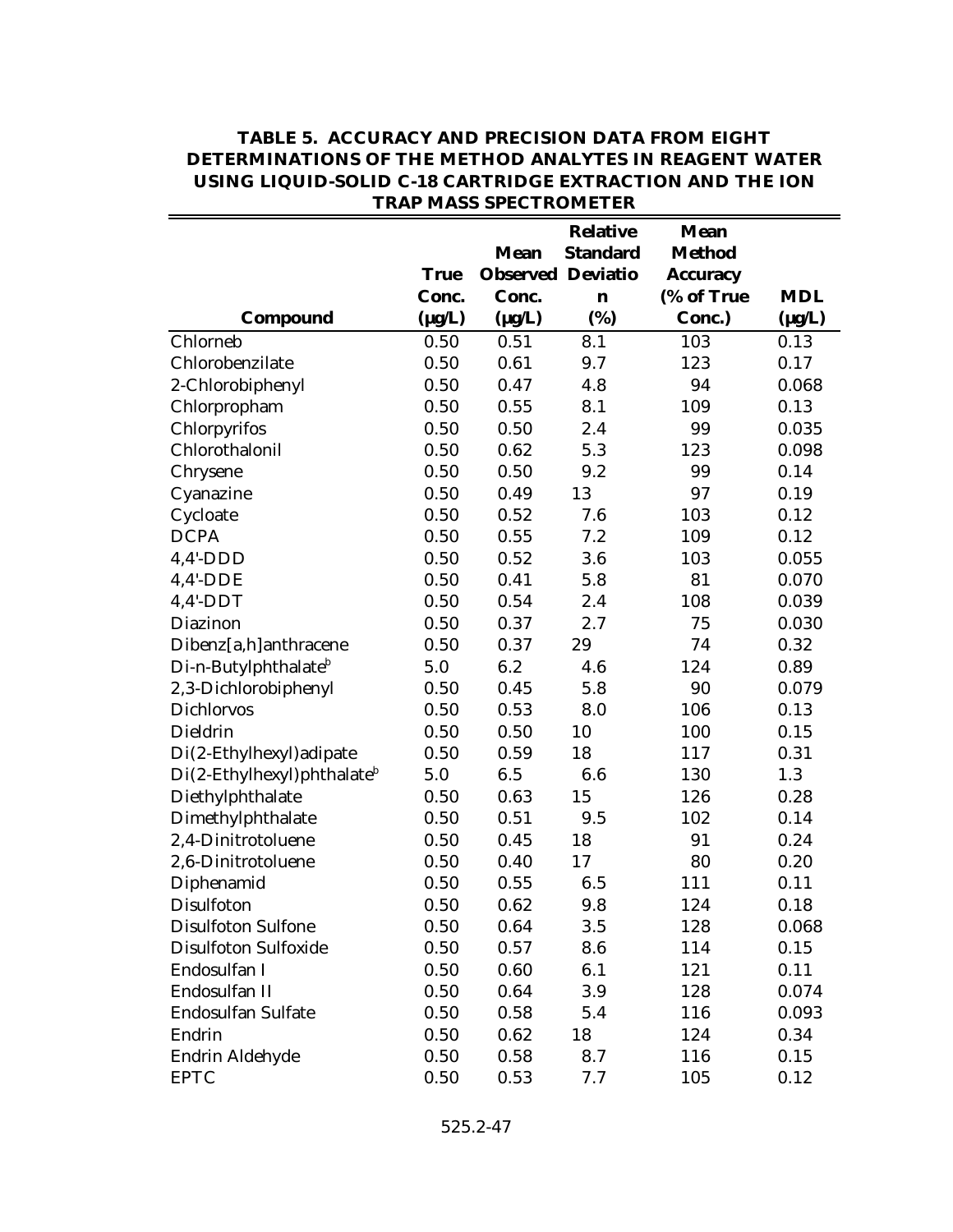|                                             |                      | <b>Mean</b><br><b>Observed Deviatio</b> | <b>Relative</b><br><b>Standard</b> | <b>Mean</b><br><b>Method</b> |                           |
|---------------------------------------------|----------------------|-----------------------------------------|------------------------------------|------------------------------|---------------------------|
|                                             | <b>True</b>          |                                         |                                    | <b>Accuracy</b>              |                           |
| Compound                                    | Conc.<br>$(\mu g/L)$ | Conc.<br>$(\mu g/L)$                    | n<br>(%)                           | (% of True<br>Conc.)         | <b>MDL</b><br>$(\mu g/L)$ |
| Ethoprop                                    | 0.50                 | 0.62                                    | 10                                 | 124                          | 0.19                      |
| Etridiazole                                 | 0.50                 | 0.61                                    | 6.5                                | 122                          | 0.12                      |
| Fenamiphos                                  | 0.50                 | 0.67                                    | 12                                 | 133                          | 0.24                      |
| Fenarimol                                   | 0.50                 | 0.74                                    | 11                                 | 148                          | 0.25                      |
| Fluorene                                    | 0.50                 | 0.49                                    | 9.0                                | 98                           | 0.13                      |
| Fluridone                                   | 5.0                  | 5.2                                     | 2.5                                | 105                          | 0.39                      |
| HCH, alpha                                  | 0.50                 | 0.55                                    | 6.8                                | 109                          | 0.11                      |
| HCH, beta                                   | 0.50                 | 0.54                                    | 5.3                                | 107                          | 0.085                     |
| HCH, delta                                  | 0.50                 | 0.52                                    | 3.1                                | 105                          | 0.049                     |
| HCH, gamma (Lindane)                        | 0.50                 | 0.53                                    | 5.3                                | 105                          | 0.084                     |
| Heptachlor                                  | 0.50                 | 0.50                                    | 4.1                                | 100                          | 0.061                     |
| Heptachlor Epoxide                          | 0.50                 | 0.54                                    | 8.2                                | 108                          | 0.13                      |
| 2,2',3,3',4,4',6-Heptachloro-               | 0.50                 | 0.45                                    | 11                                 | 90                           | 0.15                      |
| biphenyl                                    |                      |                                         |                                    |                              |                           |
| Hexachlorobenzene                           | 0.50                 | 0.41                                    | 6.0                                | 82                           | 0.074                     |
| 2,2',4,4',5,6'-Hexachloro-<br>biphenyl      | 0.50                 | 0.40                                    | 15                                 | 80                           | 0.18                      |
| Hexachlorocyclopentadiene                   | 0.50                 | 0.34                                    | 13                                 | 68                           | 0.13                      |
| Hexazinone                                  | 0.50                 | 0.80                                    | 5.6                                | 159                          | 0.14                      |
| Indeno[1,2,3-cd]pyrene                      | 0.50                 | 0.36                                    | 28                                 | 71                           | 0.30                      |
| Isophorone                                  | 0.50                 | 0.54                                    | 7.9                                | 107                          | 0.13                      |
| Methoxychlor                                | 0.50                 | 0.58                                    | 7.7                                | 115                          | 0.13                      |
| Methyl Paraoxon                             | 0.50                 | 0.85                                    | 3.7                                | 170                          | 0.094                     |
| Metolachlor                                 | 0.50                 | 0.58                                    | 4.8                                | 117                          | 0.085                     |
| Metribuzin                                  | 0.50                 | 0.54                                    | 14                                 | 108                          | 0.22                      |
| Mevinphos                                   | 0.50                 | 0.47                                    | 12                                 | 95                           | 0.17                      |
| MGK 264 - Isomer a                          | 0.33                 | 0.38                                    | 9.5                                | 113                          | 0.11                      |
| MGK 264 - Isomer b                          | 0.16                 | 0.18                                    | 5.4                                | 105                          | 0.029                     |
| Molinate                                    | 0.50                 | 0.55                                    | 5.2                                | 111                          | 0.086                     |
| Napropamide                                 | 0.50                 | 0.63                                    | 10                                 | 127                          | 0.20                      |
| Norflurazon                                 | 0.50                 | 0.82                                    | 3.8                                | 165                          | 0.093                     |
| 2,2',3,3',4,5',6,6'-Octachloro-<br>biphenyl | 0.50                 | 0.49                                    | 19                                 | 99                           | 0.28                      |
| Pebulate                                    | 0.50                 | 0.56                                    | 6.1                                | 112                          | 0.10                      |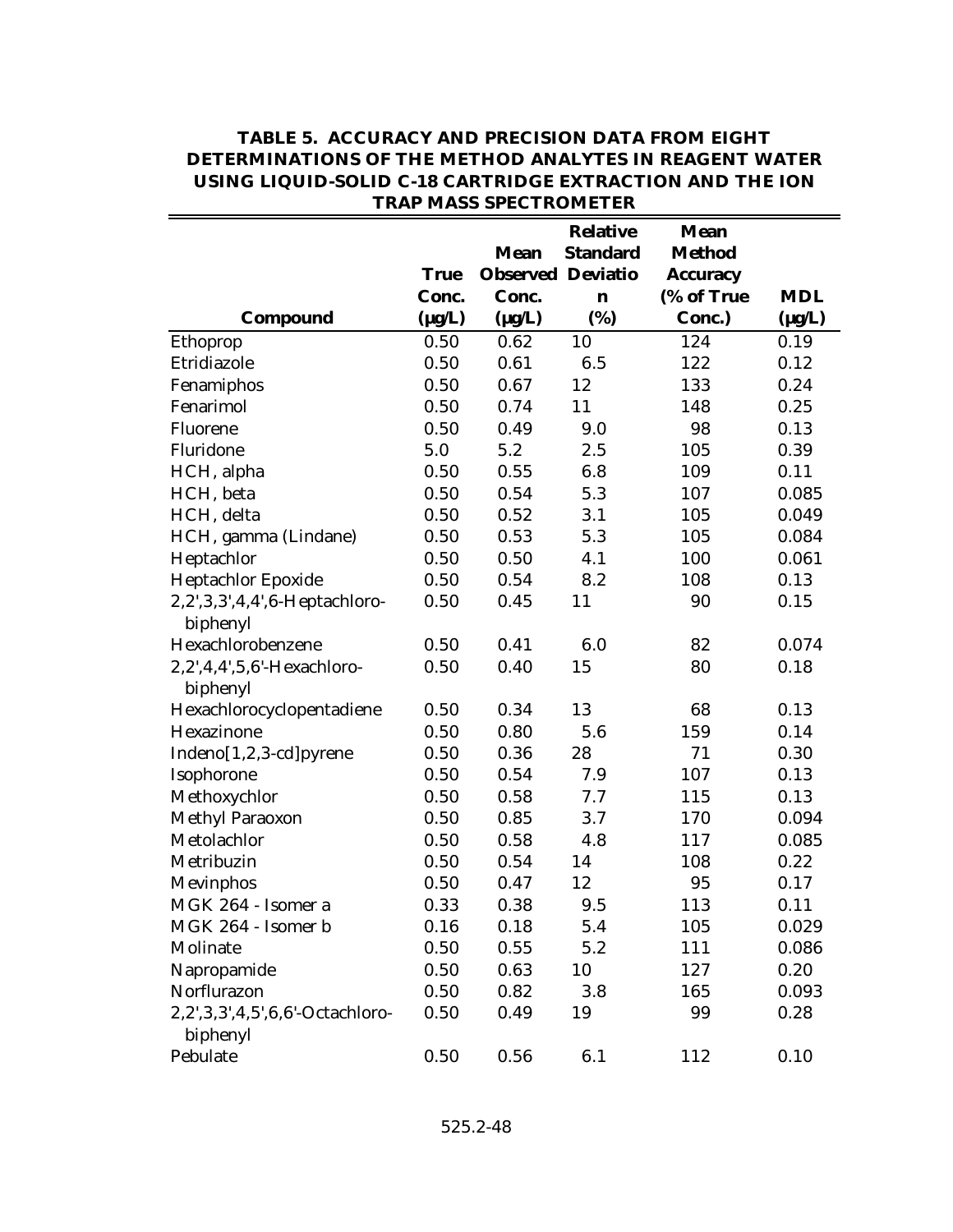|                               |             |                          | <b>Relative</b> | <b>Mean</b>     |             |
|-------------------------------|-------------|--------------------------|-----------------|-----------------|-------------|
|                               |             | <b>Mean</b>              | <b>Standard</b> | <b>Method</b>   |             |
|                               | <b>True</b> | <b>Observed Deviatio</b> |                 | <b>Accuracy</b> |             |
|                               | Conc.       | Conc.                    | $\mathbf n$     | (% of True      | <b>MDL</b>  |
| Compound                      | $(\mu g/L)$ | $(\mu g/L)$              | (%)             | Conc.)          | $(\mu g/L)$ |
| 2,2',3',4,6-Pentachlorobiphen | 0.50        | 0.43                     | 8.7             | 86              | 0.11        |
| yl                            |             |                          |                 |                 |             |
| Pentachlorophenol             | 2.0         | 2.4                      | 10              | 119             | 0.72        |
| Permethrin, cis               | 0.25        | 0.45                     | 3.2             | 179             | 0.043       |
| Permethrin, trans             | 0.75        | 1.1                      | 2.2             | 153             | 0.074       |
| Phenanthrene                  | 0.50        | 0.48                     | 4.8             | 96              | 0.069       |
| Prometon <sup>c</sup>         | 0.50        | 0.24                     | 27              | 48              | 0.20        |
| Prometryn                     | 0.50        | 0.46                     | 3.0             | 92              | 0.041       |
| Pronamide                     | 0.50        | 0.56                     | 5.3             | 113             | 0.089       |
| Propachlor                    | 0.50        | 0.56                     | 8.6             | 112             | 0.14        |
| Propazine                     | 0.50        | 0.52                     | 4.3             | 103             | 0.066       |
| Pyrene                        | 0.50        | 0.47                     | 11              | 95              | 0.16        |
| Simazine                      | 0.50        | 0.48                     | 8.8             | 96              | 0.13        |
| Simetryn                      | 0.50        | 0.48                     | 2.9             | 96              | 0.042       |
| <b>Stirofos</b>               | 0.50        | 0.80                     | 3.9             | 160             | 0.093       |
| Tebuthiuron                   | 0.50        | 0.67                     | 7.4             | 134             | 0.15        |
| Terbacil                      | 0.50        | 0.59                     | 12              | 119             | 0.22        |
| <b>Terbufos</b>               | 0.50        | 0.46                     | 11              | 92              | 0.15        |
| Terbutryn                     | 0.50        | 0.48                     | 2.6             | 97              | 0.038       |
| 2,2',4,4'-Tetrachlorobiphenyl | 0.50        | 0.40                     | 6.4             | 81              | 0.077       |
| Toxaphene                     | 10          | 11                       | 4.9             | 118             | 1.7         |
| Triademefon                   | 0.50        | 0.73                     | 6.4             | 146             | 0.14        |
| 2,4,5-Trichlorobiphenyl       | 0.50        | 0.44                     | 3.3             | 88              | 0.043       |
| Tricyclazole                  | 0.50        | 0.63                     | 16              | 127             | 0.31        |
| Trifluralin                   | 0.50        | 0.62                     | 13              | 124             | 0.24        |
| Vernolate                     | 0.50        | 0.50                     | 9.3             | 101             | 0.14        |

<sup>a</sup>Seven replicates.

**b**Seven replicates in fortified tap water.

Data from samples extracted at pH 2 - for accurate determination of this analyte, a <sup>c</sup> separate sample must be extracted at ambient pH.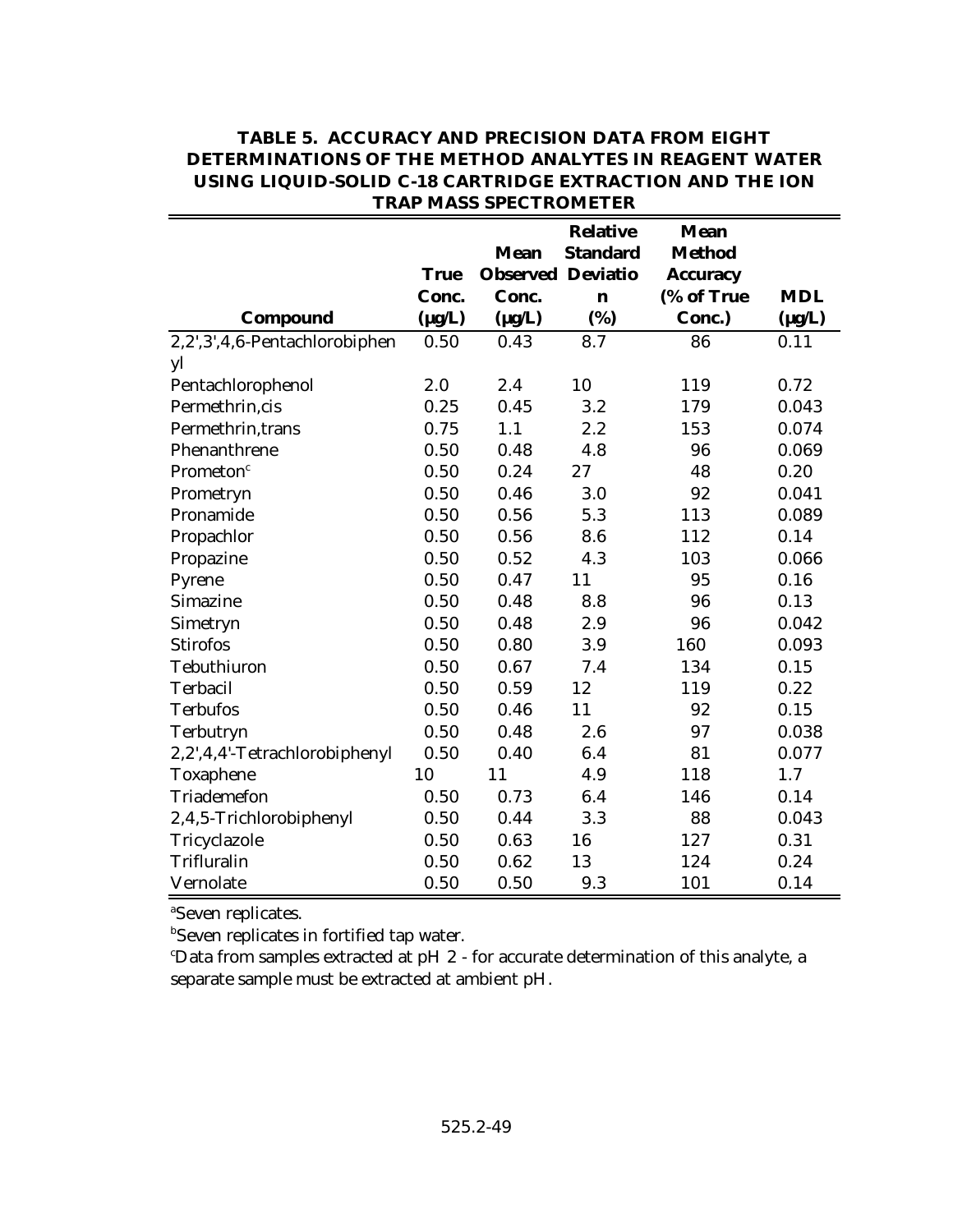|                                   |             | MITOD DI EU I IVONIE I EN               |                                    |                                                 |             |
|-----------------------------------|-------------|-----------------------------------------|------------------------------------|-------------------------------------------------|-------------|
|                                   | <b>True</b> | <b>Mean</b><br><b>Observed Deviatio</b> | <b>Relative</b><br><b>Standard</b> | <b>Mean</b><br><b>Method</b><br><b>Accuracy</b> |             |
|                                   | Conc.       | Conc.                                   | $\mathbf n$                        | (% of True                                      | <b>MDL</b>  |
| Compound                          | $(\mu g/L)$ | $(\mu g/L)$                             | (%)                                | Conc.)                                          | $(\mu g/L)$ |
| <b>Surrogates</b>                 |             |                                         |                                    |                                                 |             |
| 1,3-dimethyl-2-nitrobenzene       | 5.0         | 4.9                                     | 10                                 | 98                                              |             |
| perylene-d12                      | 5.0         | 4.9                                     | 4.5                                | 98                                              |             |
| triphenylphosphate                | 5.0         | 5.9                                     | 8.1                                | 117                                             |             |
| <b>Target Analytes</b>            |             |                                         |                                    |                                                 |             |
| Acenaphthylene                    | 0.50        | 0.51                                    | 4.5                                | 102                                             | 0.068       |
| Alachlor                          | 0.50        | 0.54                                    | 6.6                                | 108                                             | 0.11        |
| Aldrin                            | 0.50        | 0.45                                    | 6.3                                | 90                                              | 0.085       |
| Ametryn                           | 0.50        | 0.41                                    | 23                                 | 82                                              | 0.29        |
| Anthracene                        | 0.50        | 0.39                                    | 15                                 | 79                                              | 0.18        |
| Aroclor 1016                      | 0.20        | 0.25                                    | 4.7                                | 123                                             | 0.040       |
| Aroclor 1221                      | 0.20        | 0.26                                    | 6.1                                | 130                                             | 0.054       |
| Aroclor 1232                      | 0.20        | 0.24                                    | 4.7                                | 121                                             | 0.042       |
| Aroclor 1242                      | 0.20        | 0.26                                    | 4.9                                | 129                                             | 0.043       |
| Aroclor 1248                      | 0.20        | 0.24                                    | 4.1                                | 118                                             | 0.038       |
| Aroclor 1254                      | 0.20        | 0.22                                    | 3.7                                | 110                                             | 0.028       |
| Aroclor 1260 <sup>a</sup>         | 0.20        | 0.21                                    | 2.2                                | 108                                             | 0.018       |
| Atraton <sup>d</sup>              | 0.50        | 0.10                                    | 46                                 | 21                                              | 0.14        |
| Atrazine                          | 0.50        | 0.56                                    | 4.6                                | 111                                             | 0.076       |
| Benz[a]anthracene                 | 0.50        | 0.44                                    | 7.4                                | 88                                              | 0.098       |
| Benzo[b]fluoranthene              | 0.50        | 0.50                                    | 9.1                                | 100                                             | 0.14        |
| Benzo[k]fluoranthene              | 0.50        | 0.46                                    | 2.2                                | 91                                              | 0.031       |
| Benzo[g,h,i]perylene              | 0.50        | 0.47                                    | 7.9                                | 95                                              | 0.11        |
| Benzo[a]pyrene                    | 0.50        | 0.44                                    | 12                                 | 89                                              | 0.16        |
| <b>Bromacil</b>                   | 0.50        | 0.49                                    | 4.4                                | 99                                              | 0.066       |
| <b>Butachlor</b>                  | 0.50        | 0.66                                    | 5.1                                | 132                                             | 0.10        |
| <b>Butylate</b>                   | 0.50        | 0.50                                    | 5.4                                | 100                                             | 0.082       |
| Butylbenzylphthalate <sup>b</sup> | 5.0         | 5.7                                     | 7.7                                | 114                                             | 1.4         |
| Carboxin                          | 0.50        | 0.40                                    | 38.1                               | 79                                              | 0.45        |
| Chlordane, (alpha-Chlordane)      | 0.50        | 0.50                                    | 4.3                                | 101                                             | 0.065       |
| Chlordane, (gamma-Chlordane)      | 0.50        | 0.51                                    | 7.2                                | 102                                             | 0.11        |
| Chlordane, (trans-Nonachlor)      | 0.50        | 0.52                                    | 6.2                                | 104                                             | 0.097       |
| Chlorneb                          | 0.50        | 0.54                                    | 6.3                                | 108                                             | 0.10        |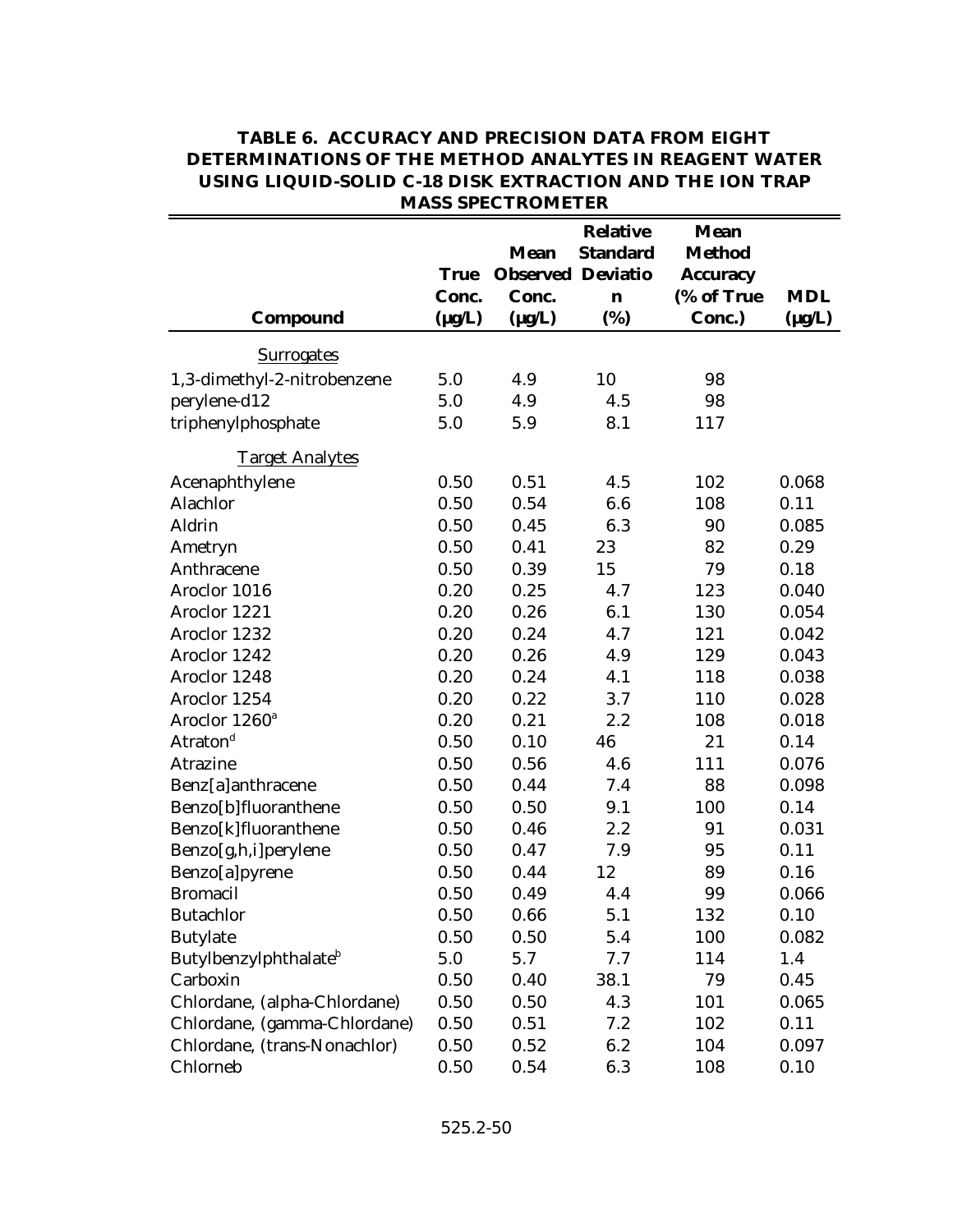|                                           |             |                          | <b>Relative</b> | <b>Mean</b>     |             |
|-------------------------------------------|-------------|--------------------------|-----------------|-----------------|-------------|
|                                           |             | <b>Mean</b>              | <b>Standard</b> | <b>Method</b>   |             |
|                                           | <b>True</b> | <b>Observed Deviatio</b> |                 | <b>Accuracy</b> |             |
|                                           | Conc.       | Conc.                    | $\mathbf n$     | (% of True      | <b>MDL</b>  |
| Compound                                  | $(\mu g/L)$ | $(\mu g/L)$              | (%)             | Conc.)          | $(\mu g/L)$ |
| Chlorobenzilate                           | 0.50        | 0.59                     | 9.7             | 117             | 0.17        |
| 2-Chlorobiphenyl                          | 0.50        | 0.50                     | 4.7             | 100             | 0.070       |
| Chlorpropham                              | 0.50        | 0.55                     | 4.7             | 111             | 0.079       |
| Chlorpyrifos                              | 0.50        | 0.54                     | 11              | 109             | 0.18        |
| Chlorothalonil                            | 0.50        | 0.59                     | 4.4             | 119             | 0.079       |
| Chrysene                                  | 0.50        | 0.48                     | 6.1             | 96              | 0.088       |
| Cyanazine                                 | 0.50        | 0.52                     | 8.3             | 105             | 0.13        |
| Cycloate                                  | 0.50        | 0.51                     | 4.1             | 102             | 0.063       |
| <b>DCPA</b>                               | 0.50        | 0.53                     | 3.2             | 105             | 0.051       |
| $4,4'$ -DDD                               | 0.50        | 0.63                     | 16              | 127             | 0.31        |
| $4,4'$ -DDE                               | 0.50        | 0.48                     | 3.7             | 96              | 0.054       |
| $4,4'$ -DDT                               | 0.50        | 0.58                     | 7.2             | 117             | 0.13        |
| Diazinon                                  | 0.50        | 0.50                     | 4.5             | 101             | 0.068       |
| Dibenz[a,h]anthracene                     | 0.50        | 0.47                     | 9.9             | 94              | 0.14        |
| Di-n-Butylphthalate <sup>b</sup>          | 5.0         | 5.7                      | 3.3             | 115             | 0.59        |
| 2,3-Dichlorobiphenyl                      | 0.50        | 0.50                     | 2.6             | 100             | 0.039       |
| <b>Dichlorvos</b>                         | 0.50        | 0.50                     | 8.7             | 99              | 0.13        |
| Dieldrin                                  | 0.50        | 0.53                     | 7.0             | 106             | 0.11        |
| $Di(2-Ethylhexyl)$ adipate <sup>b</sup>   | 5.0         | 5.4                      | 7.5             | 107             | 1.3         |
| $Di(2-Ethylhexyl)$ phthalate <sup>b</sup> | 5.0         | 5.7                      | 2.6             | 114             | 0.46        |
| Diethylphthalate                          | 0.50        | 0.68                     | 5.0             | 137             | 0.10        |
| Dimethylphthalate                         | 0.50        | 0.51                     | 5.0             | 102             | 0.077       |
| 2,4-Dinitrotoluene                        | 0.50        | 0.30                     | 8.1             | 59              | 0.072       |
| 2,6-Dinitrotoluene                        | 0.50        | 0.28                     | 6.4             | 56              | 0.054       |
| Diphenamid                                | 0.50        | 0.56                     | 6.4             | 112             | 0.11        |
| Disulfoton                                | 0.50        | 0.70                     | 5.3             | 139             | 0.11        |
| <b>Disulfoton Sulfone</b>                 | 0.50        | 0.64                     | 5.9             | 128             | 0.11        |
| Disulfoton Sulfoxide                      | 0.50        | 0.60                     | 3.8             | 119             | 0.068       |
| Endosulfan I                              | 0.50        | 0.61                     | 4.9             | 122             | 0.089       |
| Endosulfan II                             | 0.50        | 0.66                     | 6.1             | 131             | 0.12        |
| Endosulfan Sulfate                        | 0.50        | 0.57                     | 9.0             | 115             | 0.16        |
| Endrin                                    | 0.50        | 0.68                     | 7.9             | 137             | 0.16        |
| Endrin Aldehyde                           | 0.50        | 0.57                     | 2.8             | 114             | 0.048       |
| <b>EPTC</b>                               | 0.50        | 0.48                     | 5.2             | 97              | 0.076       |
| Ethoprop                                  | 0.50        | 0.61                     | 7.5             | 122             | 0.14        |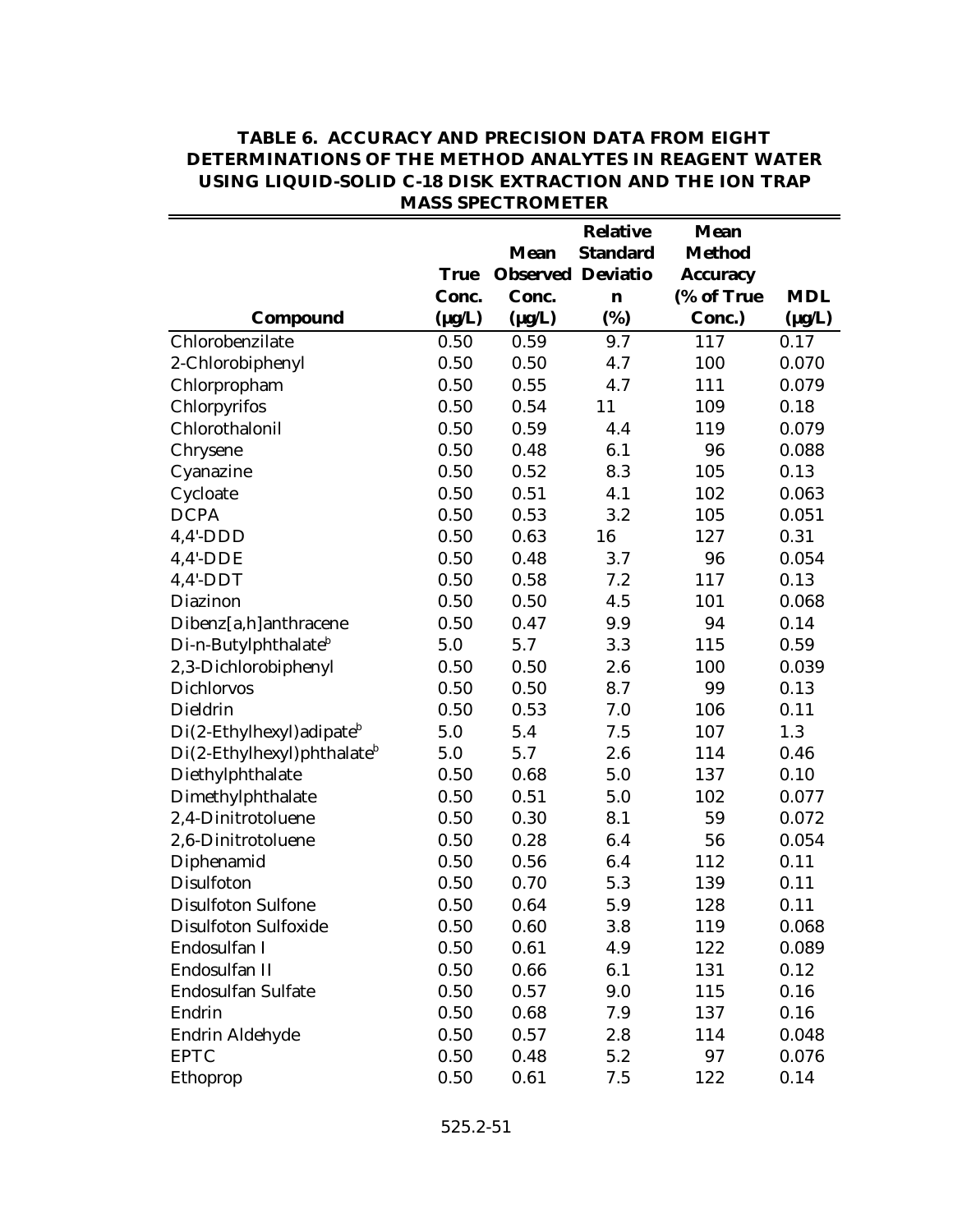|                                   |             |                          | <b>Relative</b> | <b>Mean</b>     |             |
|-----------------------------------|-------------|--------------------------|-----------------|-----------------|-------------|
|                                   |             | <b>Mean</b>              | <b>Standard</b> | <b>Method</b>   |             |
|                                   | <b>True</b> | <b>Observed Deviatio</b> |                 | <b>Accuracy</b> |             |
|                                   | Conc.       | Conc.                    | n               | (% of True      | <b>MDL</b>  |
| <b>Compound</b>                   | $(\mu g/L)$ | $(\mu g/L)$              | (%)             | Conc.)          | $(\mu g/L)$ |
| Etridiazole                       | 0.50        | 0.54                     | 4.2             | 108             | 0.067       |
| Fenamiphos                        | 0.50        | 0.67                     | 10              | 133             | 0.20        |
| Fenarimol                         | 0.50        | 0.59                     | 5.8             | 118             | 0.10        |
| Fluorene                          | 0.50        | 0.53                     | 3.4             | 106             | 0.054       |
| Fluridone                         | 5.0         | 5.2                      | 2.3             | 104             | 0.16        |
| HCH, alpha                        | 0.50        | 0.55                     | 5.0             | 110             | 0.083       |
| HCH, beta                         | 0.50        | 0.54                     | 4.1             | 109             | 0.068       |
| HCH, delta                        | 0.50        | 0.53                     | 3.6             | 106             | 0.058       |
| HCH, gamma (Lindane)              | 0.50        | 0.50                     | 3.2             | 100             | 0.047       |
| Heptachlor                        | 0.50        | 0.49                     | 4.0             | 98              | 0.059       |
| Heptachlor Epoxide                | 0.50        | 0.50                     | 3.2             | 100             | 0.048       |
| 2,2',3,3',4,4',6-Heptachloro-     | 0.50        | 0.46                     | 7.3             | 92              | 0.10        |
| biphenyl                          |             |                          |                 |                 |             |
| Hexachlorobenzene                 | 0.50        | 0.49                     | 3.4             | 97              | 0.049       |
| 2,2',4,4',5,6'-Hexachlorobiphenyl | 0.50        | 0.50                     | 5.3             | 99              | 0.079       |
| Hexachlorocyclopentadiene         | 0.50        | 0.37                     | 9.3             | 73              | 0.10        |
| Hexazinone                        | 0.50        | 0.75                     | 4.2             | 150             | 0.094       |
| Indeno[1,2,3-cd]pyrene            | 0.50        | 0.48                     | 7.3             | 96              | 0.10        |
| Isophorone                        | 0.50        | 0.51                     | 4.3             | 102             | 0.066       |
| Methoxychlor                      | 0.50        | 0.52                     | 6.7             | 104             | 0.10        |
| Methyl Paraoxon                   | 0.50        | 0.75                     | 4.5             | 151             | 0.10        |
| Metolachlor                       | 0.50        | 0.57                     | 3.2             | 114             | 0.054       |
| Metribuzin                        | 0.50        | 0.53                     | 5.7             | 107             | 0.090       |
| Mevinphos                         | 0.50        | 0.56                     | 6.2             | 112             | 0.10        |
| MGK 264 - Isomer a                | 0.33        | 0.38                     | 6.7             | 113             | 0.076       |
| MGK 264 - Isomer b                | 0.16        | 0.18                     | 5.3             | 110             | 0.029       |
| Molinate                          | 0.50        | 0.53                     | 3.8             | 105             | 0.060       |
| Napropamide                       | 0.50        | 0.58                     | 7.9             | 116             | 0.14        |
| Norflurazon                       | 0.50        | 0.71                     | 4.3             | 142             | 0.091       |
| $2, 2', 3, 3', 4, 5', 6, 6'$ -    | 0.50        | 0.47                     | 5.3             | 94              | 0.076       |
| Octachlorobiphenyl                |             |                          |                 |                 |             |
| Pebulate                          | 0.50        | 0.56                     | 7.1             | 112             | 0.11        |
| 2,2',3',4,6-Pentachlorobiphenyl   | 0.50        | 0.49                     | 4.0             | 97              | 0.059       |
| Pentachlorophenol                 | 2.0         | 2.2                      | 15              | 111             | 1.0         |
| Permethrin, cis                   | 0.25        | 0.37                     | 3.1             | 149             | 0.035       |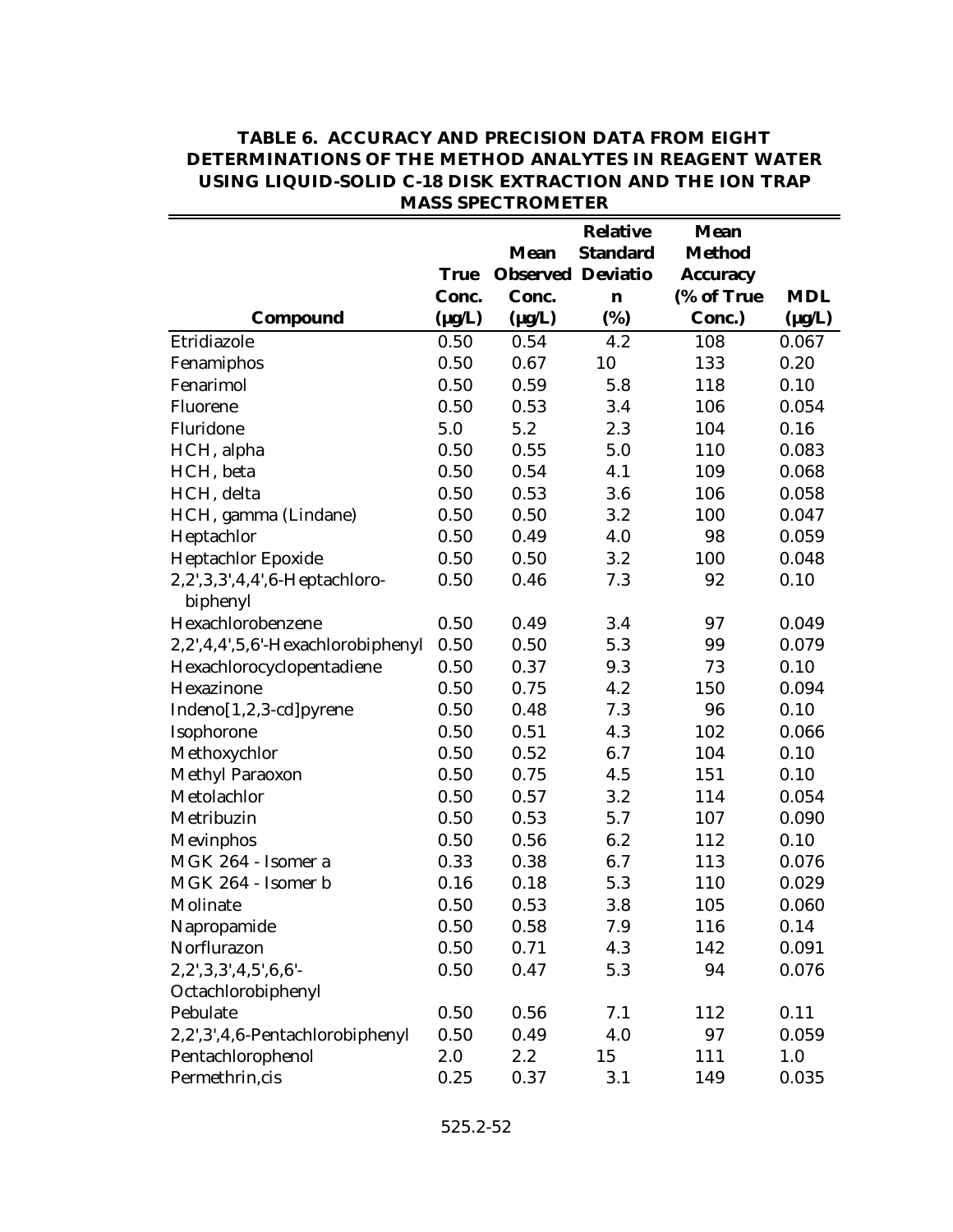|                               |             |                          | <b>Relative</b> | <b>Mean</b>     |             |
|-------------------------------|-------------|--------------------------|-----------------|-----------------|-------------|
|                               |             | Mean                     | <b>Standard</b> | <b>Method</b>   |             |
|                               | <b>True</b> | <b>Observed Deviatio</b> |                 | <b>Accuracy</b> |             |
|                               | Conc.       | Conc.                    | $\mathbf n$     | (% of True      | <b>MDL</b>  |
| Compound                      | $(\mu g/L)$ | $(\mu g/L)$              | (%)             | Conc.)          | $(\mu g/L)$ |
| Permethrin, trans             | 0.75        | 0.84                     | 1.6             | 112             | 0.039       |
| Phenanthrene                  | 0.50        | 0.49                     | 6.3             | 97              | 0.092       |
| Prometon <sup>d</sup>         | 0.50        | 0.16                     | 63              | 32              | 0.30        |
| Prometryn                     | 0.50        | 0.46                     | 23              | 91              | 0.32        |
| Pronamide                     | 0.50        | 0.56                     | 3.9             | 111             | 0.064       |
| Propachlor                    | 0.50        | 0.58                     | 5.7             | 115             | 0.098       |
| Propazine                     | 0.50        | 0.53                     | 4.7             | 106             | 0.074       |
| Pyrene                        | 0.50        | 0.52                     | 5.2             | 104             | 0.080       |
| Simazine                      | 0.50        | 0.54                     | 2.8             | 107             | 0.045       |
| Simetryn                      | 0.50        | 0.36                     | 20              | 71              | 0.22        |
| <b>Stirofos</b>               | 0.50        | 0.72                     | 3.7             | 144             | 0.080       |
| Tebuthiuron                   | 0.50        | 0.67                     | 7.9             | 133             | 0.16        |
| Terbacil                      | 0.50        | 0.64                     | 12              | 129             | 0.23        |
| <b>Terbufos</b>               | 0.50        | 0.57                     | 6.8             | 113             | 0.11        |
| Terbutryn                     | 0.50        | 0.46                     | 24              | 93              | 0.34        |
| 2,2',4,4'-Tetrachlorobiphenyl | 0.50        | 0.46                     | 7.4             | 91              | 0.10        |
| Toxaphene <sup>c</sup>        | 10          | 12                       | 2.7             | 122             | 1.0         |
| Triademefon                   | 0.50        | 0.71                     | 7.3             | 142             | 0.16        |
| 2,4,5-Trichlorobiphenyl       | 0.50        | 0.48                     | 4.5             | 97              | 0.066       |
| Tricyclazole                  | 0.50        | 0.65                     | 14              | 130             | 0.27        |
| Trifluralin                   | 0.50        | 0.59                     | 7.8             | 117             | 0.14        |
| Vernolate                     | 0.50        | 0.50                     | 3.2             | 99              | 0.047       |

<sup>a</sup>Six replicates.

**Seven replicates in fortified tap water.** 

<sup>c</sup>Seven replicates.

 $d$ Data from samples extracted at pH  $2$  - for accurate determination of this analyte, a separate sample must be extracted at ambient pH.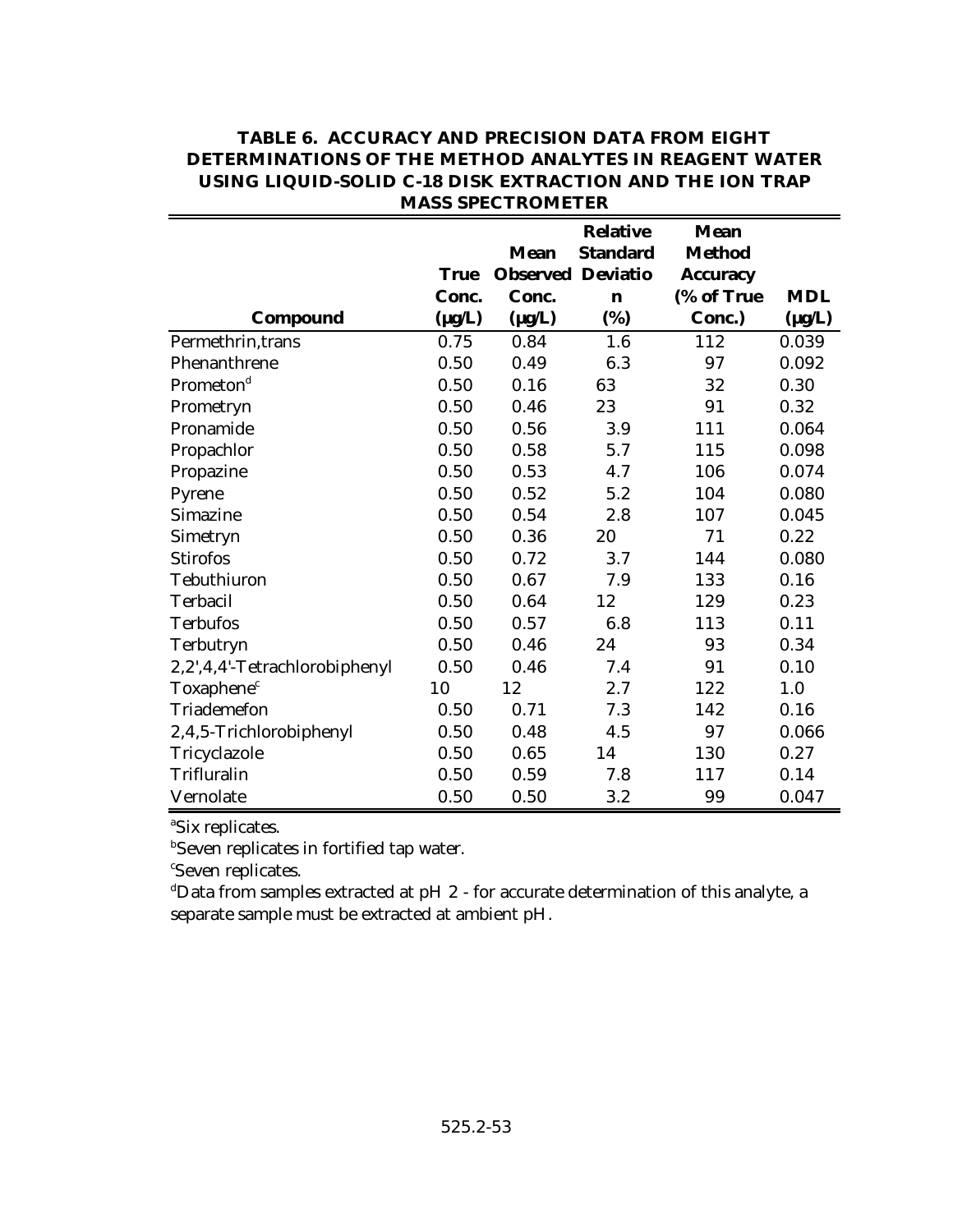|              |                                                                     |                                                    | <b>Ion Trap Mass Spectrometer</b>         |                                                    |                                           | Quadrupole Mass Spectrometer                       |                                                    |                                                 |
|--------------|---------------------------------------------------------------------|----------------------------------------------------|-------------------------------------------|----------------------------------------------------|-------------------------------------------|----------------------------------------------------|----------------------------------------------------|-------------------------------------------------|
|              |                                                                     | Cartridge                                          |                                           | <b>Disk</b>                                        |                                           | Cartridge                                          |                                                    | <b>Disk</b>                                     |
| Compound     | Standard<br>Deviatio<br>Relative<br>$\mathcal{S}$<br>$\blacksquare$ | (% of True<br>Accuracy<br>Method<br>Conc.)<br>Mean | Standard<br>Deviatio<br>Relative<br>n (%) | (% of True<br>Accuracy<br>Method<br>Conc.)<br>Mean | Standard<br>Deviatio<br>Relative<br>n (%) | (% of True<br>Accuracy<br>Method<br>Conc.)<br>Mean | Deviation<br>Standard<br>Relative<br>$\mathcal{S}$ | Mean Method<br>(% of True<br>Accuracy<br>Conc.) |
| Fenamiphos   | 7.7                                                                 | 99                                                 | $4.\overline{5}$                          | 108                                                | 6.1                                       | 103                                                | 8.8                                                | 124                                             |
| Fenarimol    | $\frac{0}{2}$                                                       | 104                                                | $\overline{10}$                           | 110                                                | 6.5                                       | 126                                                | 5.5                                                | 150                                             |
| Fluridone    | 2.5                                                                 | 105                                                | 2.3                                       | 104                                                | 3.6                                       | 102                                                | 4.5                                                | 114                                             |
| Hexazinone   | 4.2                                                                 | 106                                                | 9.7                                       | 116                                                | 5.3                                       | 104                                                | 8.3                                                | 127                                             |
| Norflurazon  | $\frac{1}{4}$                                                       | 111                                                | $9.\overline{6}$                          | 119                                                | 3.2                                       | 98                                                 | $\Xi$                                              | 113                                             |
| Stirofos     | 8.2                                                                 | 114                                                | $\frac{2}{1}$                             | 124                                                | $\frac{1}{4}$                             | 110                                                | $\frac{1}{11}$                                     | 125                                             |
| Tebuthiuron  | 9.5                                                                 | 119                                                | 5.3                                       | 145                                                | $\frac{3}{1}$                             | 136                                                | 8.6                                                | 182                                             |
| Triademeton  | 7.8                                                                 | 113                                                | $\overline{10}$                           | 128                                                | 3.7                                       | 100                                                | $\frac{8}{9}$                                      | 118                                             |
| Tricyclazole | $\overline{16}$                                                     | $\overline{8}$                                     | ე.<br>თ                                   | 99                                                 | $\overline{19}$                           | 92                                                 | $\frac{2}{1}$                                      | 137                                             |

**TABLE 7. ACCURACY AND PRECISION DATA FROM EIGHT DETERMINATIONS AT 5 µg/L IN REAGENT** ı, F

525.2-54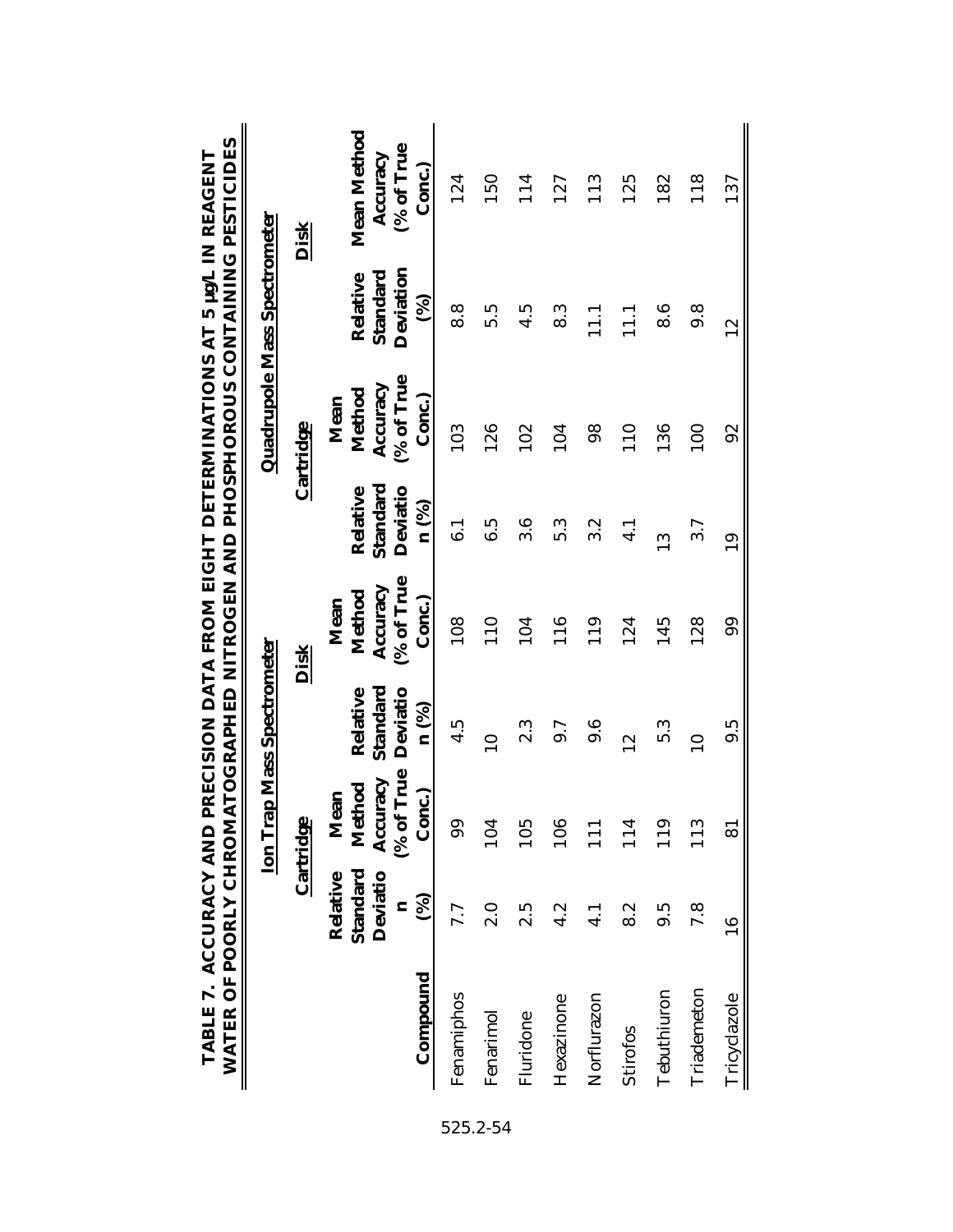|                              | <b>True</b> |             |           |           |
|------------------------------|-------------|-------------|-----------|-----------|
| Compound                     | Conc.       | <b>Mean</b> | % RSD     | % REC     |
| Acenaphthylene               | 5.0         | 5.2         | 5.3       | 104       |
| Alachlor                     | 5.0         | 5.5         | 6.9       | 110       |
| Aldrin                       | 5.0         | 4.4         | 14        | 88        |
| Ametryn                      | 5.0         | 4.2         | 3.4       | 83        |
| Anthracene                   | 5.0         | 4.3         | 5.2       | 87        |
| Aroclor 1016                 | ND          | ND          | ND        | <b>ND</b> |
| Aroclor 1221                 | <b>ND</b>   | ND          | ND        | <b>ND</b> |
| Aroclor 1232                 | ND          | ND          | ND        | ND        |
| Aroclor 1242                 | ND          | ND          | ND        | <b>ND</b> |
| Aroclor 1248                 | ND          | ND          | ND        | <b>ND</b> |
| Aroclor 1254                 | ND          | ND          | ND        | <b>ND</b> |
| Aroclor 1260                 | ND          | ND          | <b>ND</b> | <b>ND</b> |
| <b>Atraton</b> <sup>a</sup>  | 5.0         | 2.2         | 28        | 43        |
| Atrazine                     | 5.0         | 5.6         | 6.2       | 111       |
| Benz[a]anthracene            | 5.0         | 4.9         | 8.8       | 97        |
| Benzo[b]fluoranthene         | 5.0         | 5.7         | 7.5       | 114       |
| Benzo[k]fluoranthene         | 5.0         | 5.7         | 2.9       | 113       |
| Benzo[g,h,i]perylene         | 5.0         | 5.6         | 7.1       | 113       |
| Benzo[a]pyrene               | 5.0         | 6.1         | 4.6       | 121       |
| <b>Bromacil</b>              | 5.0         | 3.5         | 5.1       | 69        |
| <b>Butachlor</b>             | 5.0         | 5.4         | 7.5       | 109       |
| <b>Butylate</b>              | 5.0         | 5.1         | 4.5       | 102       |
| Butylbenzylphthalate         | 5.0         | 7.2         | 8.3       | 144       |
| Carboxin                     | 5.0         | 1.0         | 23        | 20        |
| Chlordane, (alpha-Chlordane) | 5.0         | 5.2         | 8.9       | 104       |
| Chlordane, (gamma-Chlordane) | 5.0         | 5.1         | 8.0       | 102       |
| Chlordane, (trans-Nonachlor) | 5.0         | 5.6         | 7.4       | 111       |
| Chlorneb                     | 5.0         | 5.2         | 3.0       | 105       |
| Chlorobenzilate              | 5.0         | 5.7         | 4.4       | 114       |
| 2-Cchlorobiphenyl            | 5.0         | 5.8         | 5.4       | 115       |
| Chlorpropham                 | 5.0         | 6.3         | 4.9       | 127       |
| Chlorpyrifos                 | 5.0         | 5.3         | 7.2       | 107       |
| Chlorthalonil                | 5.0         | 5.4         | 9.9       | 108       |
| Chrysene                     | 5.0         | 5.5         | 3.9       | 110       |
| Cyanazine                    | 5.0         | 6.1         | 13        | 122       |
| Cycloate                     | 5.0         | 5.6         | 1.5       | 112       |
| <b>DCPA</b>                  | 5.0         | 5.4         | 5.0       | 107       |
| $4,4'$ -DDD                  | 5.0         | 5.3         | 6.5       | 105       |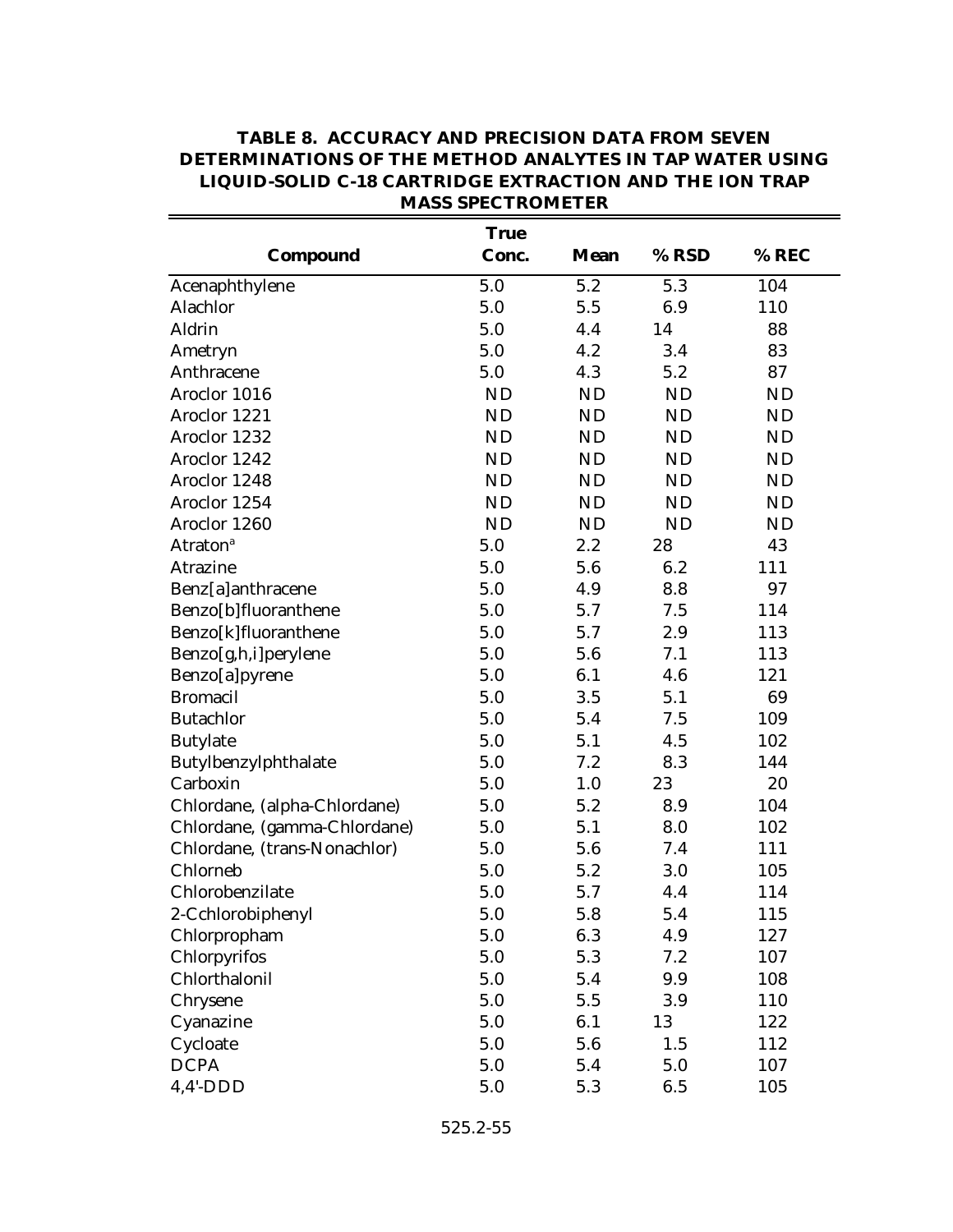|                                      | <b>True</b> |             |       |       |
|--------------------------------------|-------------|-------------|-------|-------|
| Compound                             | Conc.       | <b>Mean</b> | % RSD | % REC |
| $4,4'$ -DDE                          | 5.0         | 5.2         | 6.6   | 104   |
| $4,4'$ -DDT                          | 5.0         | 5.6         | 9.6   | 111   |
| Diazinon                             | 5.0         | 4.9         | 8.7   | 98    |
| Dibenz[a,h]anthracene                | 5.0         | 5.9         | 7.5   | 118   |
| Di-n-Butylphthalate                  | 5.0         | 6.2         | 4.6   | 124   |
| 2,3-Dichlorobiphenyl                 | 5.0         | 5.3         | 7.4   | 106   |
| <b>Dichlorvos</b>                    | 5.0         | 2.8         | 7.3   | 56    |
| Dieldrin                             | 5.0         | 5.3         | 7.2   | 105   |
| Di(2-Ethylhexyl) adipate             | 5.0         | 6.7         | 10    | 134   |
| Di(2-Ethylhexyl)phthalate            | 5.0         | 6.5         | 6.6   | 130   |
| Diethylphthalate                     | 5.0         | 6.4         | 7.4   | 127   |
| Dimethylphthalate                    | 5.0         | 5.8         | 7.1   | 116   |
| 2,4-Dinitrotoluene                   | 5.0         | 4.2         | 8.7   | 84    |
| 2,6-Dinitrotoluene                   | 5.0         | 4.1         | 8.5   | 82    |
| Diphenamid                           | 5.0         | 5.2         | 7.7   | 104   |
| Disulfoton                           | 5.0         | 2.5         | 33    | 50    |
| <b>Disulfoton Sulfone</b>            | 5.0         | 5.5         | 7.4   | 110   |
| <b>Disulfoton Sulfoxide</b>          | 5.0         | 9.4         | 11    | 188   |
| Endosulfan I                         | 5.0         | 5.5         | 11    | 109   |
| Endosulfan II                        | 5.0         | 5.3         | 9.6   | 106   |
| <b>Endosulfan Sulfate</b>            | 5.0         | 5.3         | 7.8   | 106   |
| Endrin                               | 5.0         | 6.1         | 3.9   | 121   |
| Endrin Aldehyde                      | 5.0         | 5.1         | 9.1   | 102   |
| <b>EPTC</b>                          | 5.0         | 5.1         | 2.1   | 102   |
| Ethoprop                             | 5.0         | 6.3         | 4.2   | 125   |
| Etridiazole                          | 5.0         | 5.8         | 7.5   | 117   |
| Fenamiphos                           | 5.0         | 5.9         | 22    | 119   |
| Fenarimol                            | 5.0         | 7.1         | 3.3   | 141   |
| Fluorene                             | 5.0         | 5.7         | 5.2   | 114   |
| Fluridone                            | 5.0         | 6.2         | 9.0   | 125   |
| HCH, alpha                           | 5.0         | 5.9         | 2.6   | 118   |
| HCH, beta                            | 5.0         | 5.3         | 8.4   | 106   |
| HCH, delta                           | 5.0         | 5.3         | 5.2   | 106   |
| HCH, gamma (Lindane)                 | 5.0         | 5.3         | 6.9   | 107   |
| Heptachlor                           | 5.0         | 4.7         | 8.7   | 93    |
| <b>Heptachlor Epoxide</b>            | 5.0         | 5.2         | 7.7   | 105   |
| 2,2',3,3',4,4',6-Heptachlorobiphenyl | 5.0         | 5.1         | 6.9   | 103   |
| Hexachlorobenzene                    | 5.0         | 4.6         | 7.4   | 93    |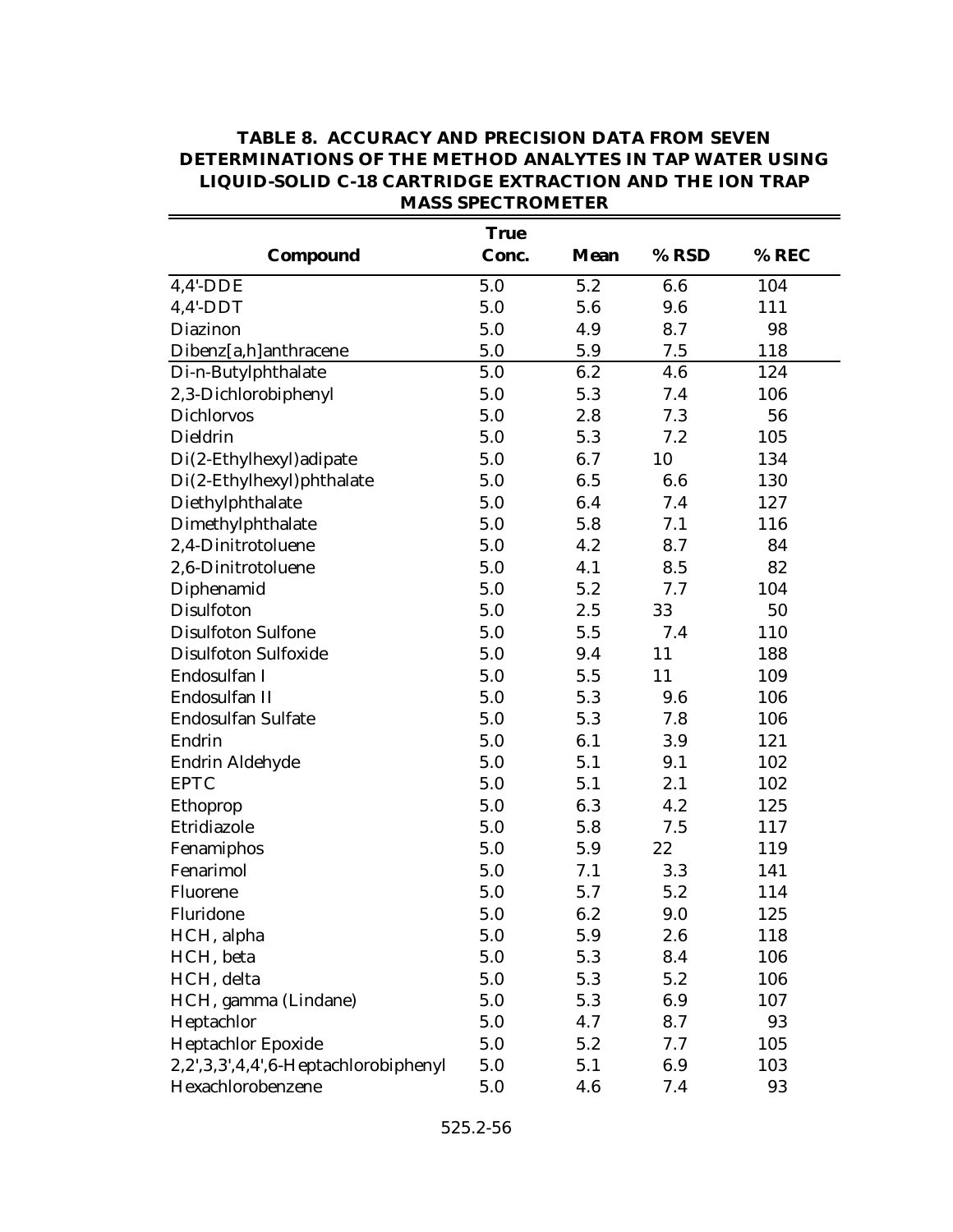|                                       | <b>True</b> |             |           |       |
|---------------------------------------|-------------|-------------|-----------|-------|
| Compound                              | Conc.       | <b>Mean</b> | % RSD     | % REC |
| 2,2',4,4',5,6'-Hexachlorobiphenyl     | 5.0         | 5.6         | 8.1       | 112   |
| Hexachlorocyclopentadiene             | 5.0         | 6.0         | 4.8       | 120   |
| Hexazinone                            | 5.0         | 6.9         | 6.3       | 138   |
| Indeno[1,2,3-cd]pyrene                | 5.0         | 6.8         | 7.7       | 135   |
| Isophorone                            | 5.0         | 4.9         | 12        | 99    |
| Methoxychlor                          | 5.0         | 5.6         | 4.9       | 112   |
| Methyl Paraoxon                       | 5.0         | 5.6         | 11        | 111   |
| Metolachlor                           | 5.0         | 5.6         | 7.7       | 111   |
| Metribuzin                            | 5.0         | 2.1         | 5.8       | 42    |
| Mevinphos                             | 5.0         | 3.3         | 1.6       | 67    |
| MGK 264 - Isomer a                    | 3.3         | 3.6         | 6.2       | 107   |
| MGK 264 - Isomer b                    | 1.7         | 1.8         | 7.6       | 110   |
| Molinate                              | 5.0         | 5.5         | 1.5       | 110   |
| Napropamide                           | 5.0         | 5.3         | 8.9       | 106   |
| Norflurazon                           | 5.0         | 6.7         | 7.2       | 135   |
| 2,2',3,3',4,5',6,6'-Octaclorobiphenyl | 5.0         | 4.9         | 6.9       | 97    |
| Pebulate                              | 5.0         | 5.3         | 3.1       | 106   |
| 2,2',3',4,6-Pentachlorobiphenyl       | 5.0         | 5.3         | 8.1       | 107   |
| Pentachlorophenol                     | 20.         | 33          | 4.9       | 162   |
| Permethrin, cis                       | 5.0         | 3.3         | 3.5       | 130   |
| Permethrin, trans                     | 5.0         | 8.5         | 2.2       | 113   |
| Phenanthrene                          | 5.0         | 5.5         | 4.0       | 109   |
| Prometona <sup>a</sup>                | 5.0         | 2.0         | 25        | 40    |
| Prometryn                             | 5.0         | 4.5         | 4.3       | 89    |
| Pronamide                             | 5.0         | 5.7         | 5.3       | 115   |
| Propachlor                            | 5.0         | 6.2         | 4.0       | 124   |
| Propazine                             | 5.0         | 5.6         | 4.9       | 113   |
| Pyrene                                | 5.0         | 5.2         | 6.7       | 104   |
| Simazine                              | 5.0         | 6.0         | 9.0       | 120   |
| Simetryn                              | 5.0         | 3.9         | 7.0       | 78    |
| <b>Stirofos</b>                       | 5.0         | 6.1         | 12        | 121   |
| Tebuthiuron                           | 5.0         | 6.5         | 9.7       | 130   |
| Terbacil                              | 5.0         | 4.0         | 5.5       | 79    |
| <b>Terbufos</b>                       | 5.0         | 4.5         | 8.4       | 90    |
| Terbutryn                             | 5.0         | 4.3         | 6.5       | 86    |
| 2,2',4,4'-Tetrachlorobiphenyl         | 5.0         | 5.3         | 4.3       | 106   |
| Toxaphene                             | <b>ND</b>   | <b>ND</b>   | <b>ND</b> | ND    |
| Triademefon                           | $5.0\,$     | 6.0         | 12        | 121   |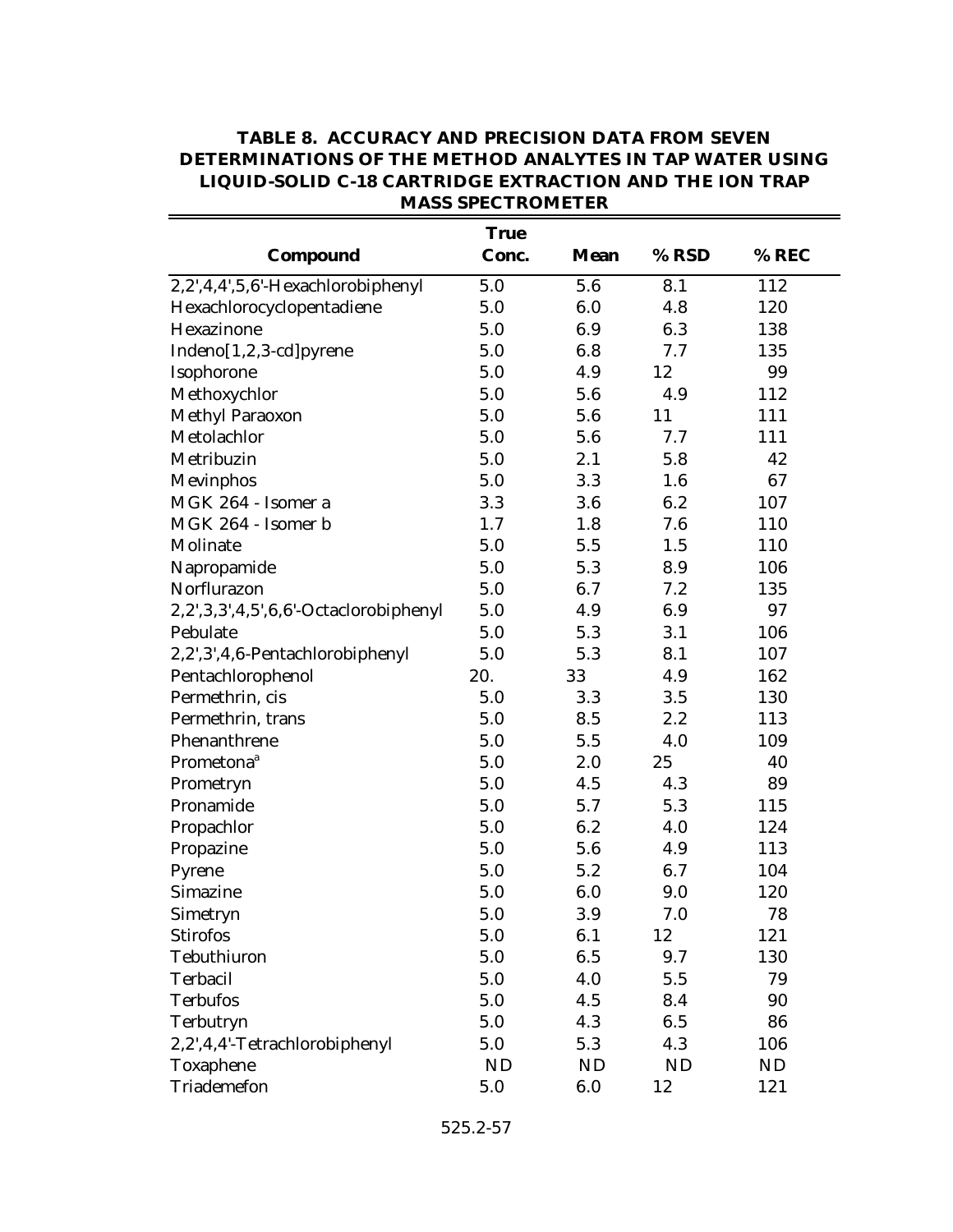| <b>TABLE 8. ACCURACY AND PRECISION DATA FROM SEVEN</b>         |
|----------------------------------------------------------------|
| DETERMINATIONS OF THE METHOD ANALYTES IN TAP WATER USING       |
| <b>LIQUID-SOLID C-18 CARTRIDGE EXTRACTION AND THE ION TRAP</b> |
| <b>MASS SPECTROMETER</b>                                       |

| Compound                | <b>True</b><br>Conc. | Mean | $%$ RSD | $%$ REC |
|-------------------------|----------------------|------|---------|---------|
| 2,4,5-Trichlorobiphenyl | 5.0                  | 5.2  | 5.1     | 103     |
| Tricyclazole            | 5.0                  | 4.8  | 5.2     | 96      |
| Trifluralin             | 5.0                  | 5.9  | 7.8     | 119     |
| Vernolate               | 5.0                  | 5.4  | 3.3     | 108     |

 $\overline{a}$  a  $\overline{a}$  bata from samples extracted at pH  $2$  - for accurate determination of this analyte, a separate sample must be extracted at ambient pH.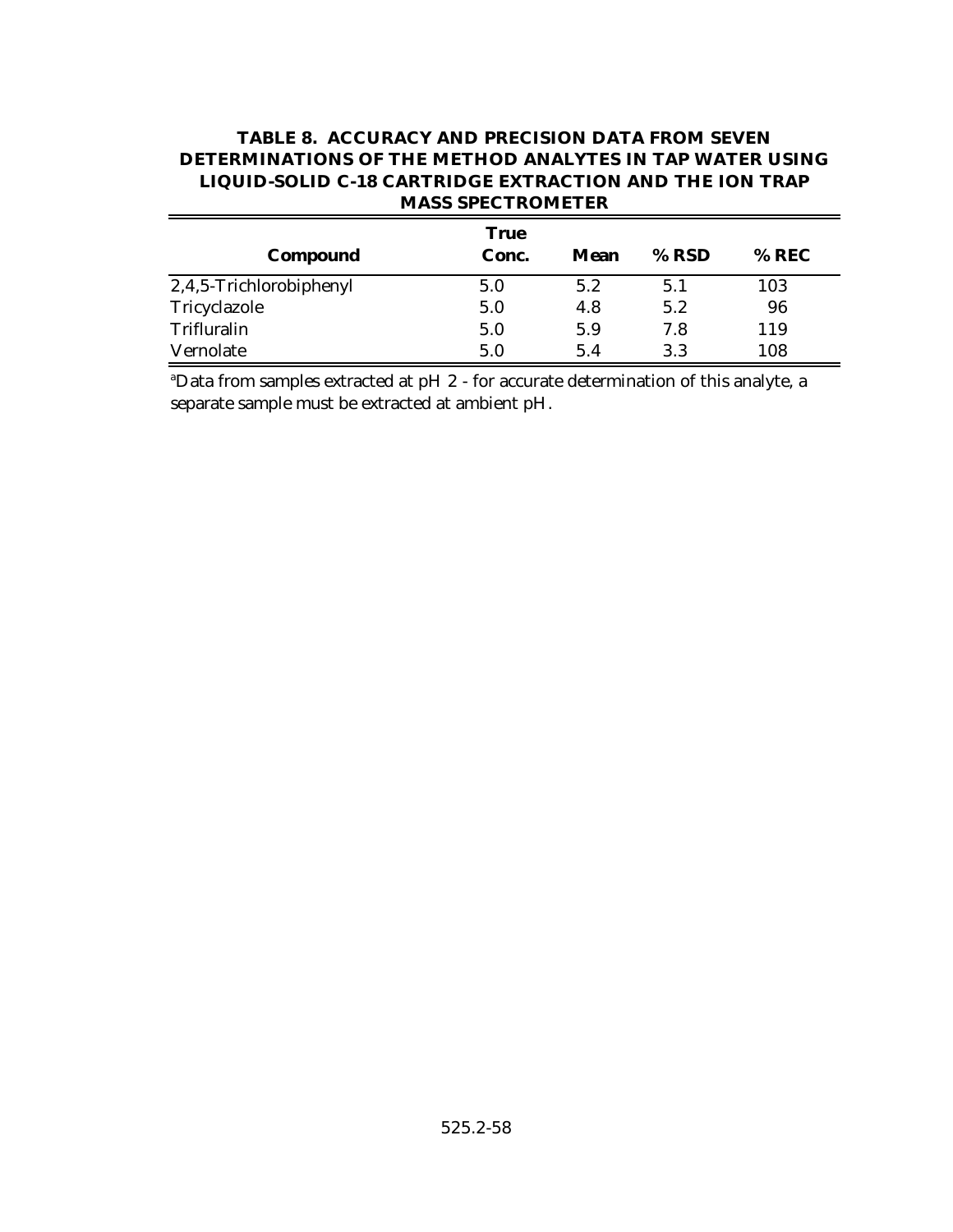